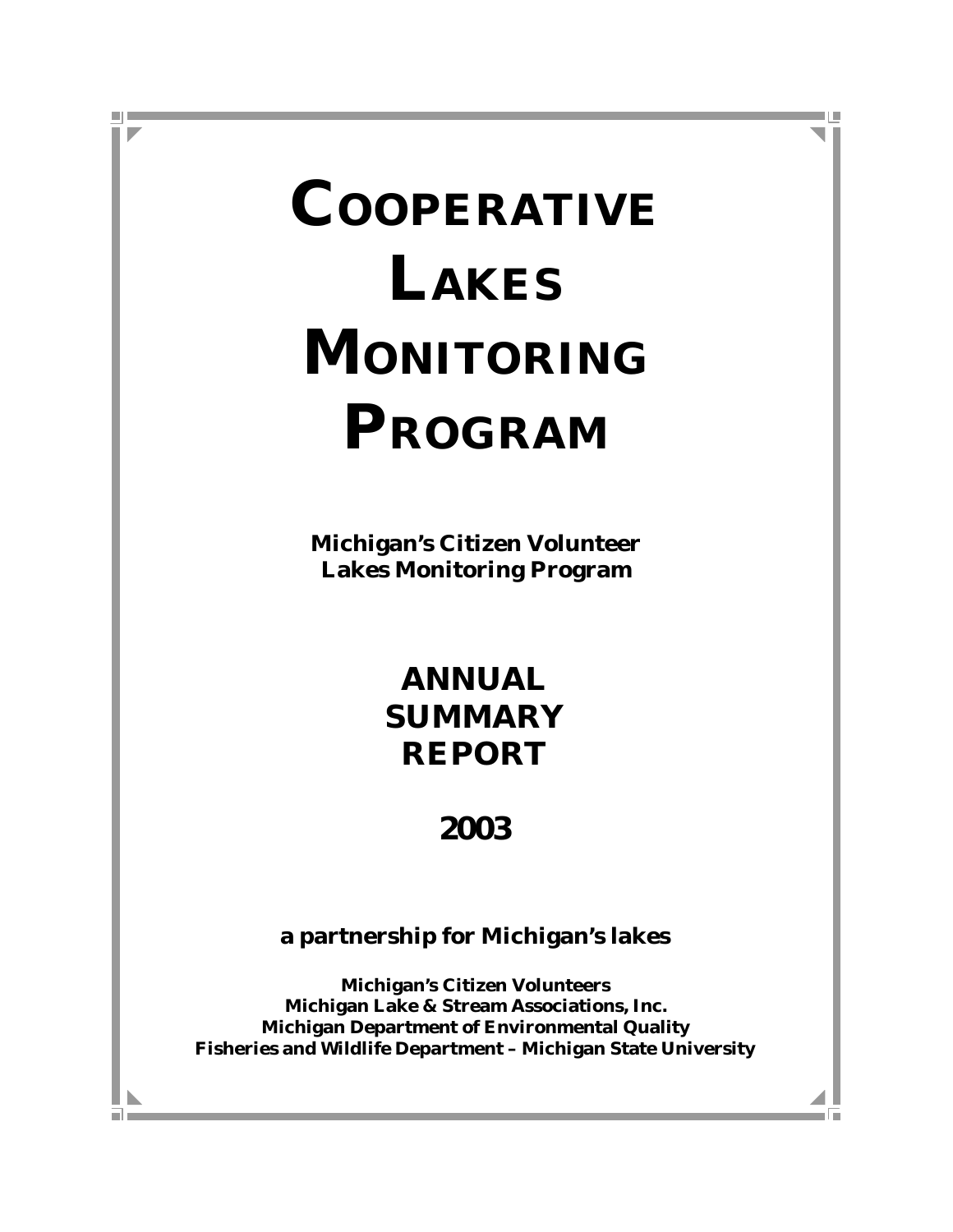# **TABLE OF CONTENTS**

# Page

| Introduction1                              |
|--------------------------------------------|
| The Self-Help Legacy2                      |
| Lake Quality3                              |
| Classifying Lakes4                         |
| Eutrophication5                            |
| Measuring Eutrophication 5                 |
| Lake Productivity Index 7                  |
| Other Measures 9                           |
| CLMP Project Results 11                    |
| Conclusion17                               |
| References 17                              |
| Acknowledgements 18                        |
| Appendixes 19                              |
| <b>Secchi Disk Transparency Results</b>    |
| <b>Total Phosphorus Results</b>            |
| <b>Chlorophyll Results</b>                 |
| <b>Dissolved Oxygen Example Results</b>    |
| <b>Aquatic Plant Monitoring Evaluation</b> |

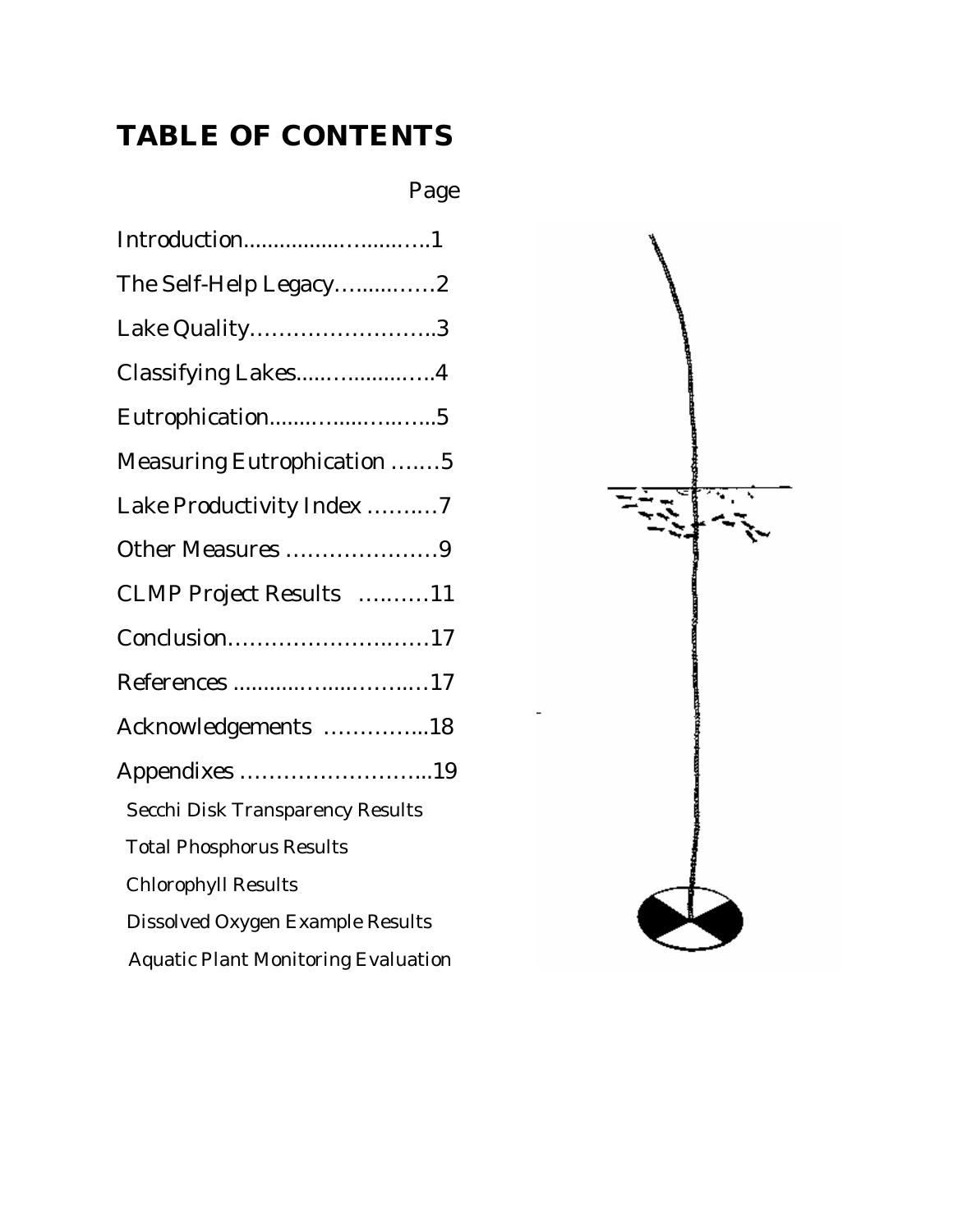## **INTRODUCTION**

**M**ichigan's unique geographical location provides its citizens with a wealth of freshwater resources including over 11,000 inland lakes. In addition to being valuable ecological resources, lakes provide aesthetic and recreational value for the people of Michigan and neighboring states. An ideal Michigan summer pastime is going to a cottage on an inland lake to fish, water-ski, swim, and relax.

As more and more people use the lakes and surrounding watersheds, the potential for pollution problems and use impairment increases dramatically. Although many of Michigan's inland lakes have a capacity to accommodate the burden of human activities in the short term, continuing stress on the lakes and lake watersheds over time will ultimately lead to adverse water quality and recreational impacts.

Reliable information including water quality data, levels of use, and use impairment are essential for determining the health of a lake and for developing a management plan to protect the lake. As the users and primary beneficiaries of Michigan's lake resources, citizens must take an active role in obtaining this information and managing their lakes.

# Michigan's abundant water resources...



# …include over 11,000 inland lakes.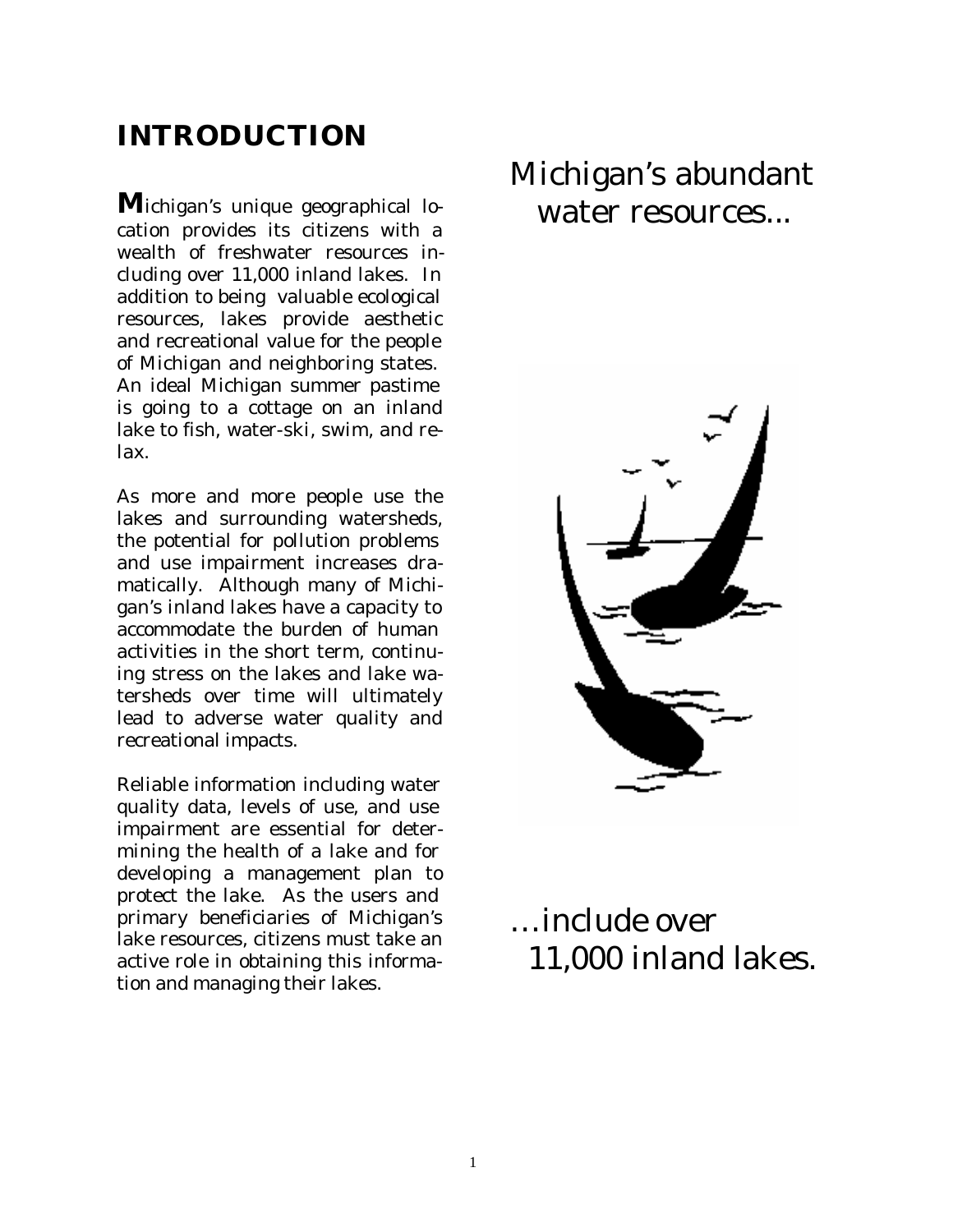To meet this need, the Department of Environmental Quality's (DEQ) Water Division and Michigan Lake and Stream Associations, Inc. (ML&SA) have partnered to implement the Cooperative Lakes Monitoring Program (CLMP). The purpose of this effort is to help citizen volunteers monitor indicators of water quality in their lake and document changes in lake quality. The CLMP provides sampling methods, training, workshops, technical support, quality control, and laboratory assistance to the volunteer monitors. Michigan State University's Department of Fisheries and Wildlife supports the partnership with technical assistance.

### **THE SELF-HELP LEGACY**

**O**riginally known as the Self-Help Program, the CLMP continues a long tradition of citizen volunteer monitoring. Michigan has maintained a volunteer lake monitoring program since 1974, making it the second oldest volunteer monitoring program for lakes in the nation. The original program was designed for lake property owners to monitor water quality by measuring water clarity with a Secchi disk. In 1992, the DEQ Land and Water Management Division (then part of the Department of Natural Resources) and the ML&SA entered into a cooperative agreement to expand the basic program. An advanced Self-Help program was

# "working together to protect lakes"



Michigan Department of Environmental Quality

Jennifer M. Granholm, Governor Steven E. Chester, Director www.michigan.gov/deq



### **CLMP Contacts**

- Michigan Lake and Stream Associations, Inc. P.O. Box 249 Three Rivers, MI 49093 Telephone: 269-273-8200 http://www.mlswa.org
- Michigan Department of Environmental Quality Water Division Inland Lakes and Remedial Action Unit P.O. Box 30273 Lansing, MI 48909-7773 Telephone: 517-335-4211 http://www.michigan.gov/deq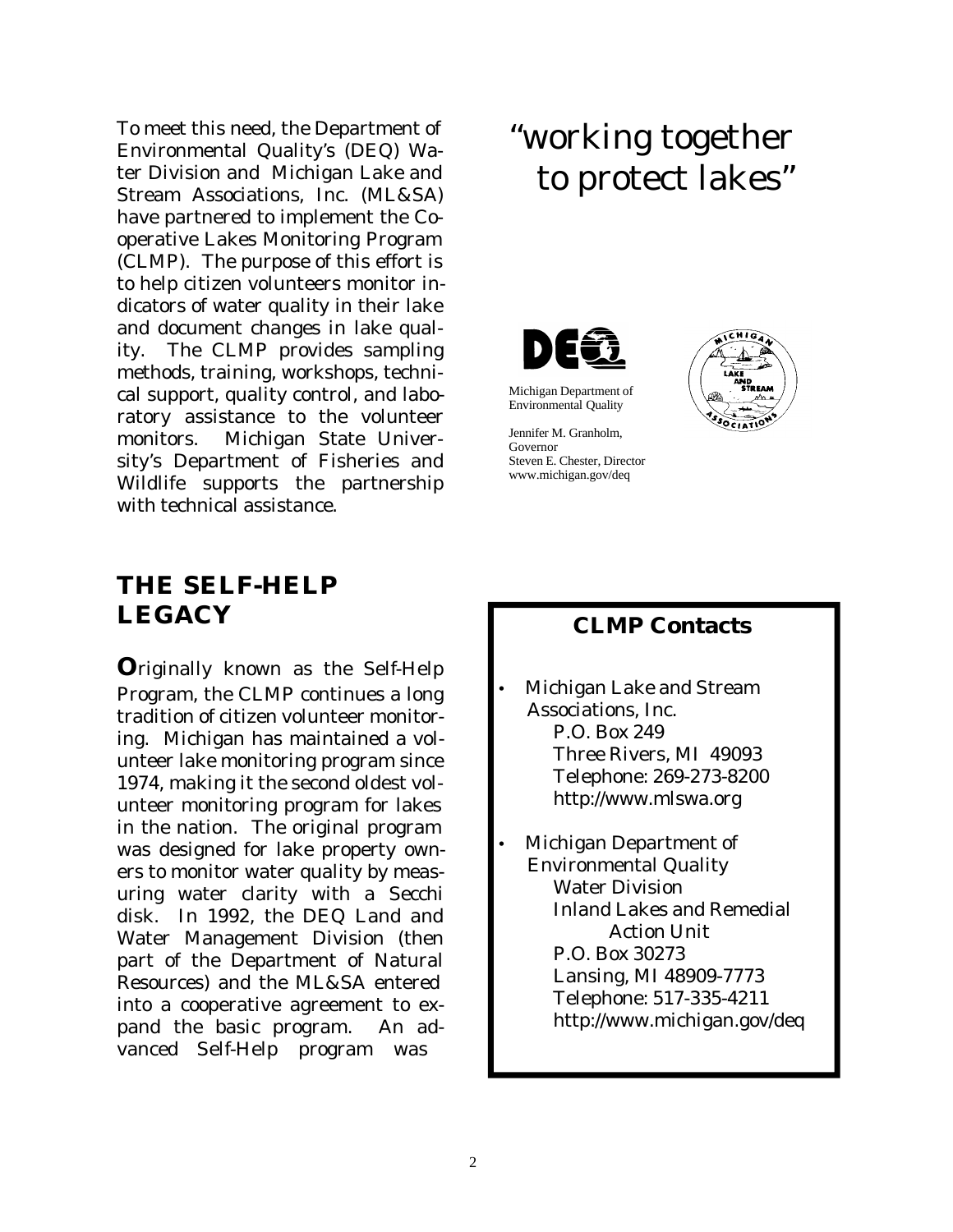initiated in 1993 that included a monitoring component for the plant nutrient phosphorus. In 1994, a sideby-side sampling component was added to the program to assure the quality of the data being collected.

The CLMP continues the "self-help" legacy by providing Michigan's citizens an opportunity to participate in environmental management and learn more about their lakes. Currently, the CLMP supports monitoring components for basic indicators of primary productivity in lakes, including Secchi disk transparency, total phosphorus, chlorophyll *a*, dissolved oxygen and temperature.

The CLMP is a cost-effective process for the DEQ to increase the baseline data available for Michigan's inland lakes as well as to establish a continuous data record for determining water quality trends in lakes. The CLMP continues the DEQ/citizen volunteer partnership critical to lake management in Michigan.

### **LAKE QUALITY**

**A** lake's condition is influenced by many factors, such as the amount of recreational use it receives, shoreline development, and water quality. Lake *water quality* is a general term covering many aspects of lake chemistry and biology. The health of a lake is determined by its water quality.

### **CLMP Goals**

- Provide baseline information and document trends in water quality for individual lakes.
- Educate lake residents, users, and interested citizens in the collection of water quality data, lake ecology, and lake management practices.
- Build a constituency of citizens to practice sound lake management at the local level and to build public support for lake quality protection.
- Provide a cost-effective process for the DEQ to increase baseline data for lakes state -wide.

#### **CLMP Measurements**

- Secchi disk transparency
- spring total phosphorus
- summer total phosphorus
- chlorophyll *a*
- dissolved oxygen and temperature

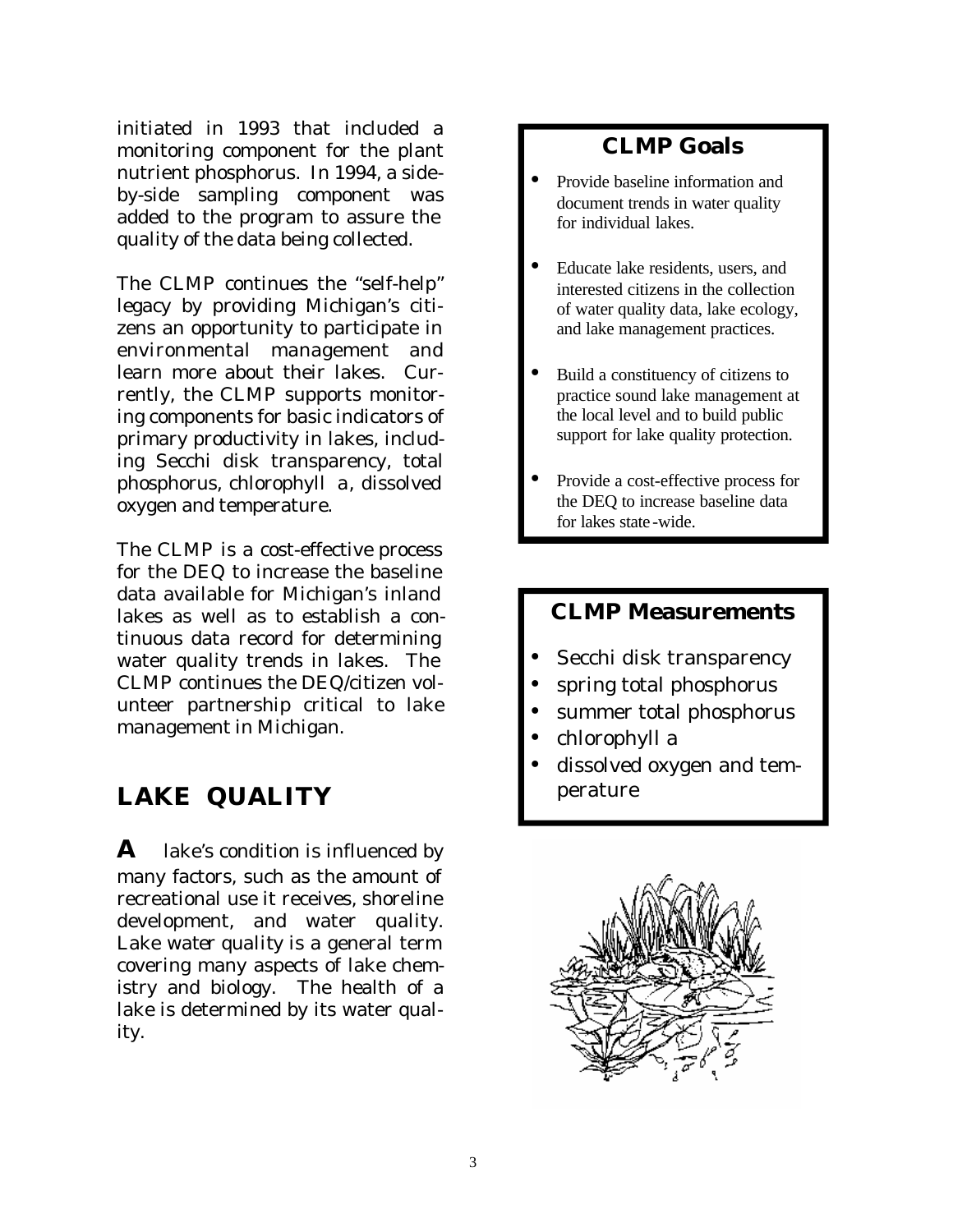Increasing lake productivity can impact water quality and result in problems such as excessive weed growth, algal blooms, and mucky bottom sediments. *Productivity* refers to the amount of plant and animal life that can be produced within the lake.

Plant *nutrients* are a major factor that cause increased productivity in lakes. In Michigan, *phosphorus* is the nutrient most responsible for increasing lake productivity.

The CLMP is designed to specifically monitor changes in lake productivity. The current program enlists citizen volunteers to monitor water clarity, the algal plant pigment chlorophyll *a* and dissolved oxygen throughout the summer months and total phosphorus is measured during the spring and late summer. These parameters are indicators of primary productivity and, if measured over many years, may document changes in the lake.

### **CLASSIFYING LAKES**

**A** lake's ability to support plant and animal life defines its level of productivity, or *trophic state*. Lakes are commonly classified based on their productivity. Low productive *oligotrophic* lakes are generally deep and clear with little aquatic plant growth. These lakes maintain sufficient *dissolved oxygen* in the cool, deep-bottom waters during late summer to support cold water fish, such as trout and whitefish. By contrast,

high productive *eutrophic* lakes are generally shallow, turbid, and support abundant aquatic plant growth. In deep eutrophic lakes, the cool bottom waters usually contain little or no dissolved oxygen. Therefore, these lakes can only support warm water fish, such as bass and pike. Lakes that fall between these two classifications are called *mesotrophic* lakes. Lakes that exhibit extremely high productivity, such as nuisance algae and weed growth are called *hypereutrophic* lakes.



(Source: Hamlin Lake Improvement Board)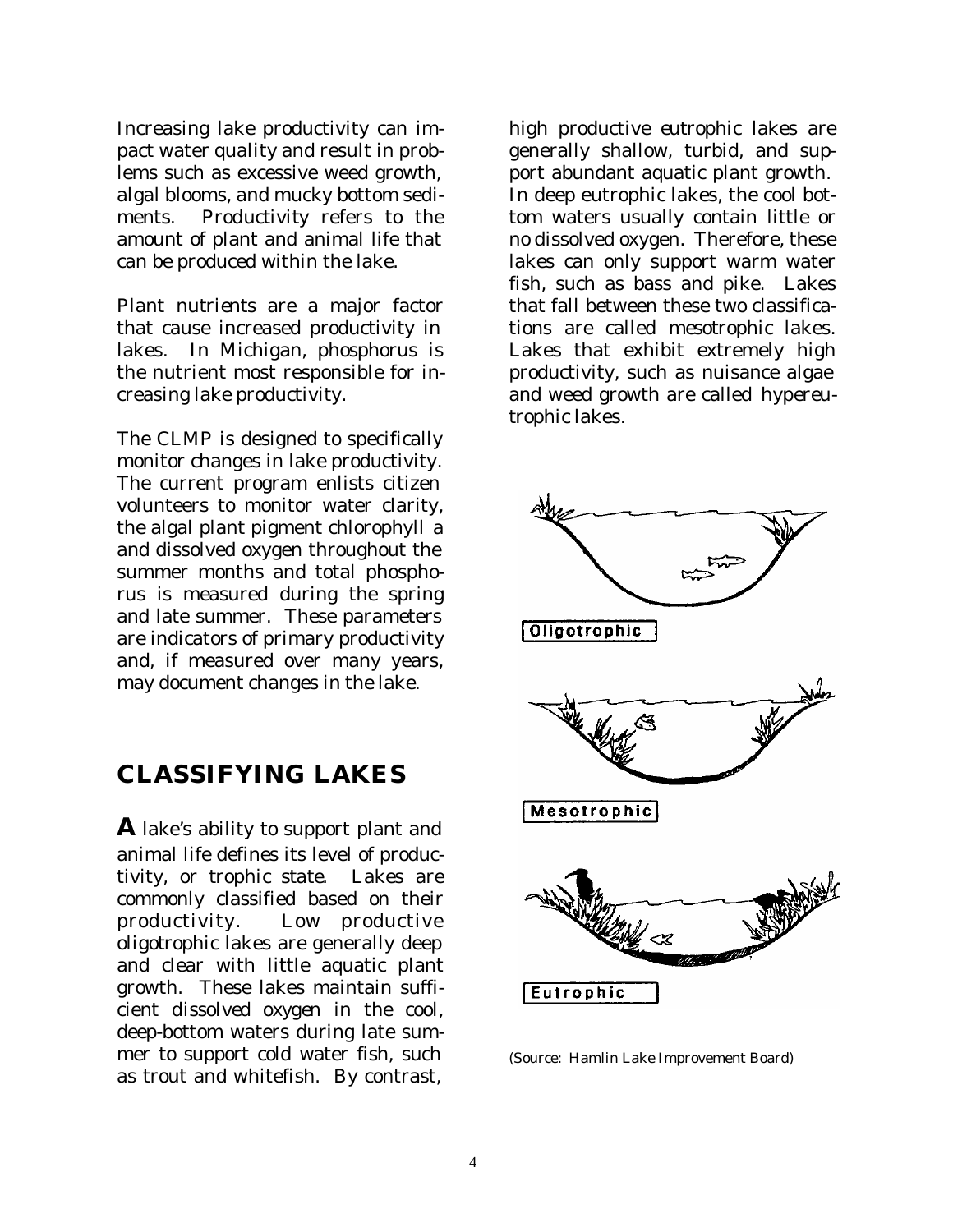### **EUTROPHICATION**

**T**he gradual increase of lake productivity from oligotrophy to eutrophy is called lake aging or *eutrophication*. Lake eutrophication is a natural process resulting from the gradual accumulation of nutrients, increased productivity, and a slow filling in of the lake basin with accumulated sediments, silt, and muck. Human activities can greatly speed up this process by dramatically increasing nutrient, soil, or organic matter input to the lake. This human influenced, accelerated lake aging process is known as *cultural eutrophication*. A primary objective of most lake management plans is to slow down cultural eutrophication by reducing the input of nutrients and sediments to the lake from the surrounding land.

### **MEASURING EUTROPHICATION**

**M**easuring a lake's water quality and eutrophication is not an easy task. Lakes are a complex ecosystem made up of physical, chemical, and biological components in a constant state of action and interaction.

As on land, plant growth in lakes is not constant throughout the summer. Some species mature early in the season, die back, and are replaced by other species in a regular succession.

While overall population levels often reach a maximum in mid-summer, this pattern is influenced or altered



by numerous factors, such as temperature, rainfall, and aquatic animals. For the same reasons lakes are different from week to week, lake water quality can fluctuate from year to year.

Given these factors, observers of lake water quality must train themselves to recognize the difference between short-term, normal fluctuations and long-term changes in lake productivity (eutrophication). Many years of reliable data collected on a consistent and regular basis are required to separate true long-term changes in lake productivity from seasonal and annual fluctuations.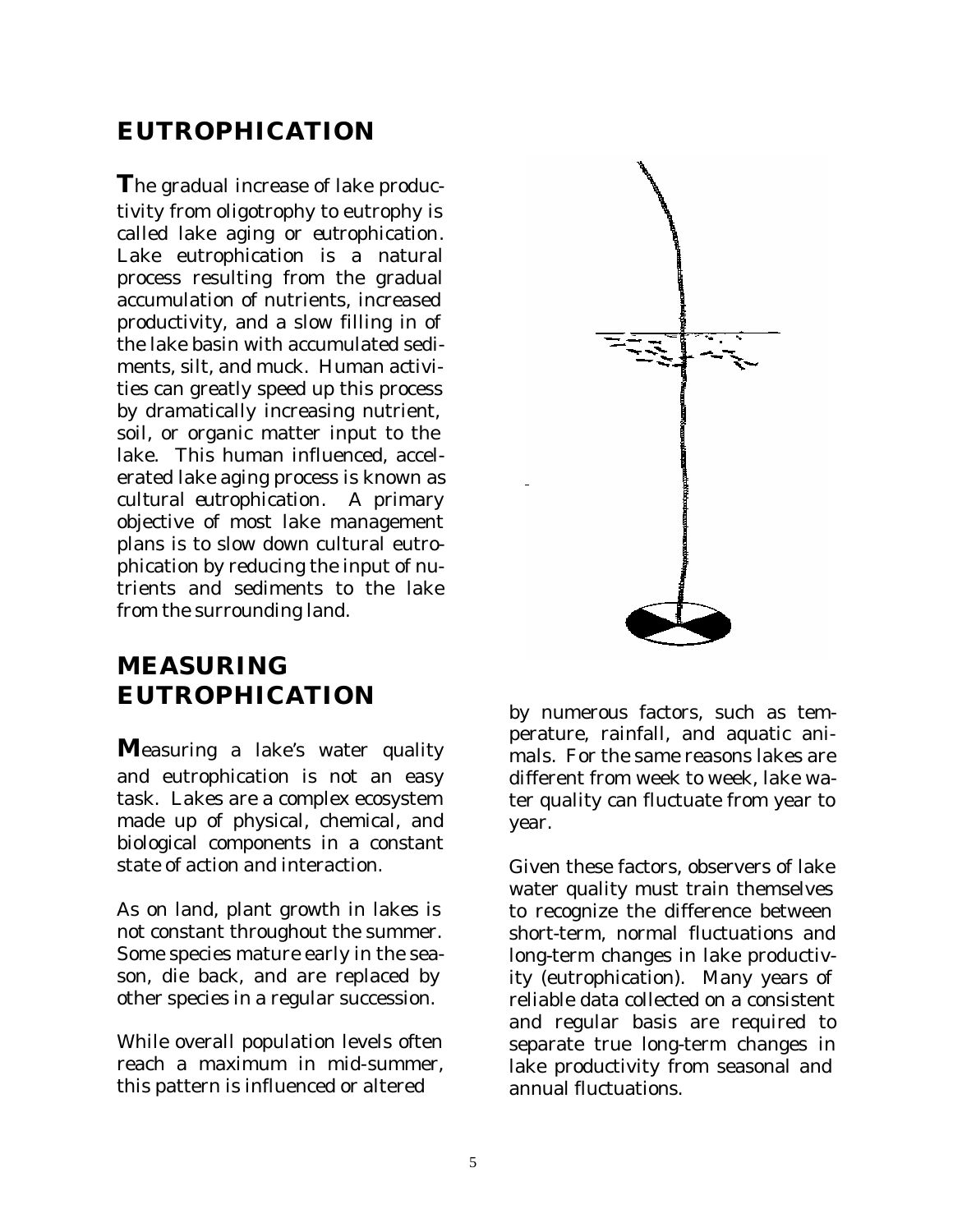### **Important Measures of Eutrophication**

**Nutrients** are the leading cause of eutrophication. Nitrogen and *phosphorus* both stimulate plant growth. Both are measured from samples of water and reported in units of ug/l (micrograms per liter), or ppb (parts per billion). *Phosphorus* is the most important nutrient, and is often used directly as a measure of eutrophication.

 **Plants** are the primary users of nutrients. *Chlorophyll a* is a component of the cells of most plants, and can be used to measure the concentration of small plants in the water, such as algae. *Chlorophyll a* is measured from samples of water and reported in units of ug/l. Macrophytes are aquatic plants with stems and leaves. The location of different species of plants can be mapped, and the density can be measured in pounds of plants per acre of lake.

**Transparency** or the clarity of water is measured using a device known as a *Secchi disk*. This is an eight inch diameter target painted black and white in alternate quadrants. The disk is attached to a marked line, or measuring tape, and lowered from a boat into the lake. The distance into the water column the disk can be seen is the transparency, measured in feet or meters. A short distance of visibility means that there are suspended particles or algae cells in the water, an indication of nutrient enrichment.

**Dissolved Oxygen** (DO) which is oxygen dissolved in the water, is necessary to sustain fish populations. Fish, such as trout, require more DO than warm water species. Eutrophic lakes occasionally have levels of DO below the minimum for fish to survive, and fish kills can result.

**Sediments** can be measured to determine how fast material is depositing on the bottom. This may indicate watershed erosion, or a large die-off of aquatic plants.

**Fish** can be sampled using nets. In an oligotrophic lake there are likely to be cold water species, such as trout. A sample of warm water fish, such as sunfish, bass, bullheads, and carp is more typical of a eutrophic lake.

**Temperature** affects the growth of plants, the release of nutrients, and the mixing of layers of water in the lake. Temperature measurements can determine if mixing occurs, moving nutrients from the lake bottom up into the surface waters promoting algae blooms.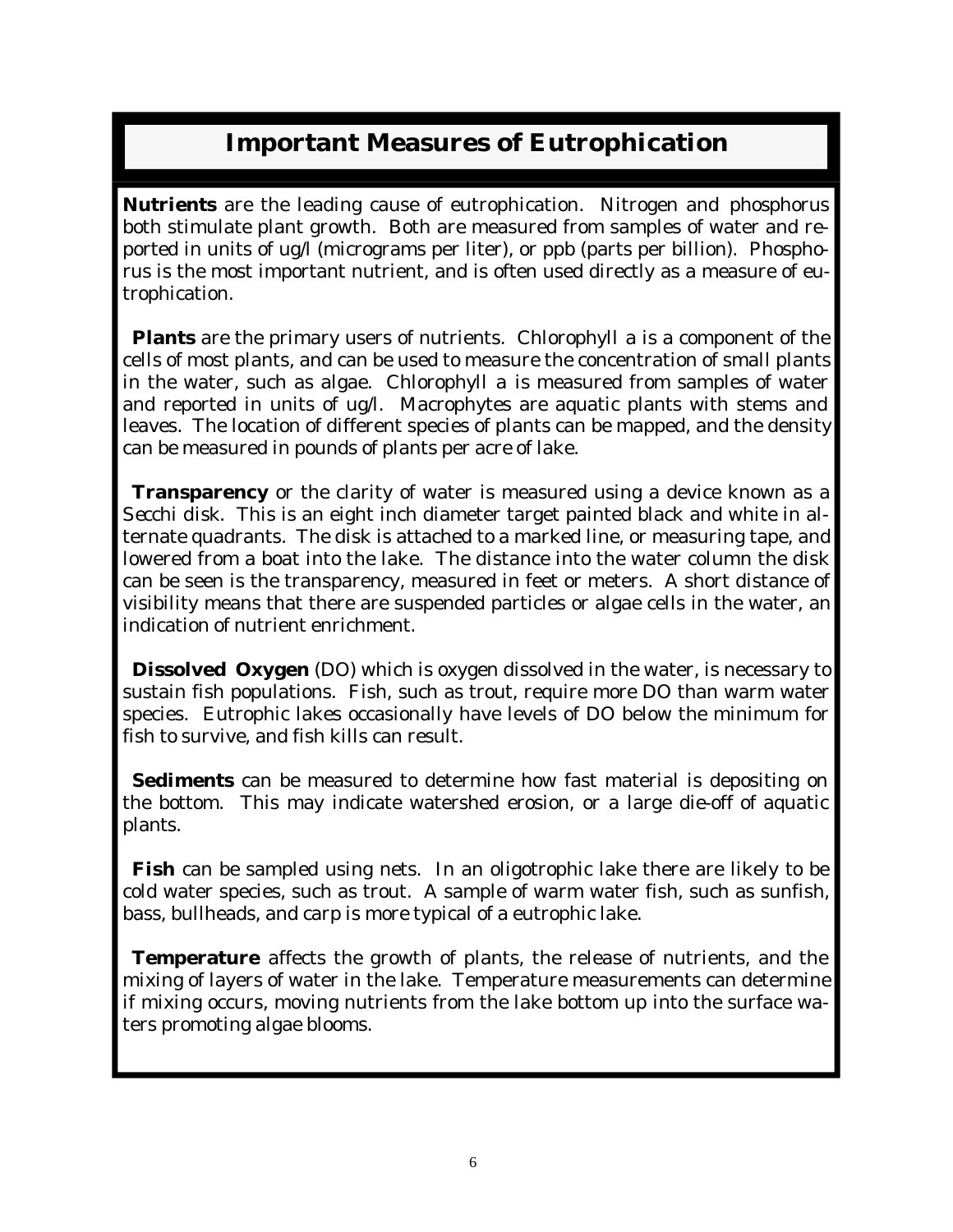### **LAKE PRODUCTIVITY INDEX**

**T**he general lake classification scheme described is convenient, but somewhat misleading in that it places all lakes into a few distinct trophic categories. In reality, lake water quality is a continuum progressing from very good to very poor conditions. A more precise method of describing the productivity of a lake is to use a numerical index which can be calculated directly from water quality data. A variety of indexes are available with Carlson's (1977) *Trophic State Index*, or TSI, being the most widely used.

Carlson's TSI was developed to compare lake data on water clarity, as measured by a Secchi disk, chlorophyll *a,* and total phosphorus. These parameters are good indirect measures of a lake's productivity. The TSI expresses lake productivity on a continuous numerical scale from 0 to 100, with increasing numbers indicating more eutrophic conditions. The zero point on the TSI scale was set to correlate with a Secchi transparency of 64 meters (210 feet).

Carlson developed mathematical relationships for calculating the TSI from measurements of Secchi depth transparency, chlorophyll *a*, and total phosphorus in lakes during the summer season. The computed TSI values for an individual lake can be used to compare with other lakes, to



### **Carlson's TSI Equations**

 $TSI_{SD} = 60 - 33.2 \log_{10} SD$ 

 $TSI_{TP} = 4.2 + 33.2 \log_{10} TP$ 

 $TSI<sub>CHL</sub> = 30.6 + 22.6 log<sub>10</sub> CHL$ 

where,

- $SD = Secchi$  depth transparency (m)  $TP = total$  phosphorus concentration
- $(ue/l)$  $CHL =$ chlorophyll *a* concentration (ug/l)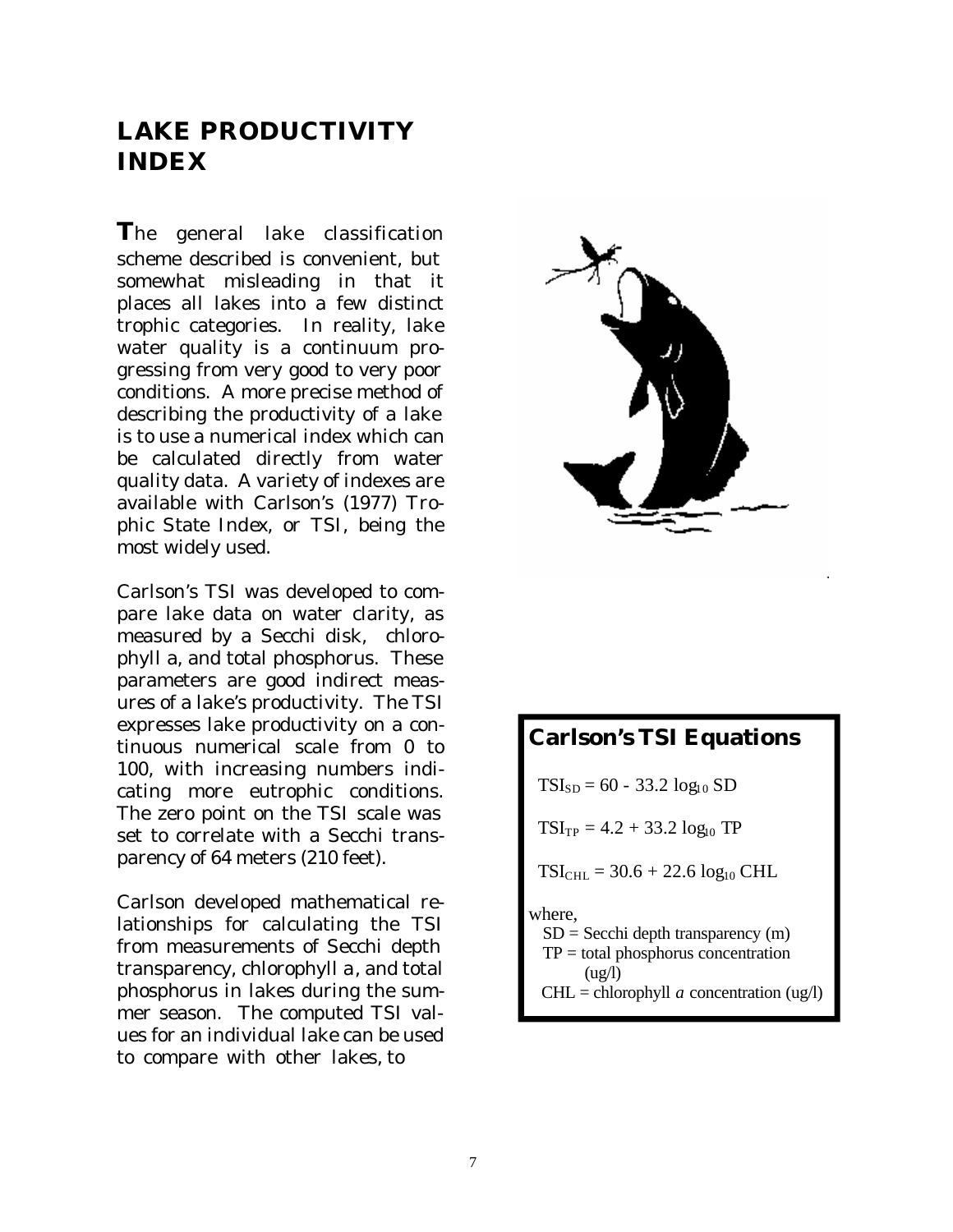evaluate changes within the lake over time, and to estimate other water quality parameters within the lake.

For those preferring to use the general lake classification scheme, the TSI values which correspond approximately with the trophic state terms are illustrated in the figure below. However, the dividing lines between these categories are somewhat arbitrary since lake water quality is a continuum and there is no broad agreement among lake scientists as to the precise point of change between each of these classifications. For many lakes in Michigan, Carlson's TSI equations can be used to roughly predict values of one variable from measurements of another

in the surface water of the lake during the summer season as shown in the figure below.

Lake scientists have also developed relationships to predict summer productivity indicators from water quality variables measured during lake turnover in the spring. One such relationship was developed by Dillon and Rigler (1974) which predicts mean (average) summer chlorophyll *a* from spring phosphorus measurements.

These relationships must be used carefully when predicting water quality variables and productivity.



### CARLSON'S TROPHIC STATE INDEX

(Source: Minnesota Pollution Control Agency)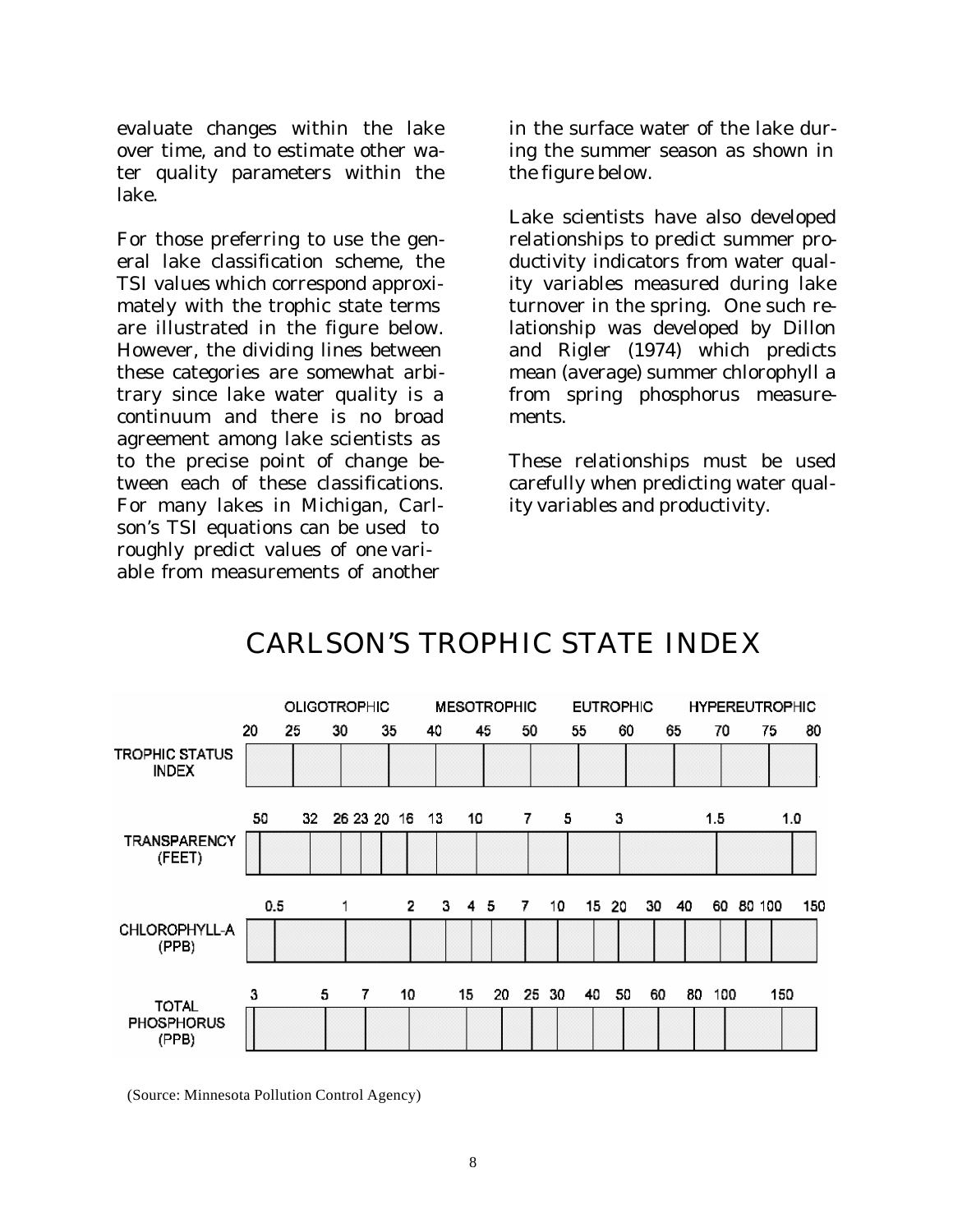### **OTHER MEASURES OF LAKE PRODUCTIVITY**

### **Dissolved Oxygen (DO) and Temperature**

**D**issolved oxygen and temperature are two fundamental measurements of lake productivity. The amount of dissolved oxygen in the water is an important indicator of overall lake health.

For approximately two weeks in the spring and fall, the typical lake is entirely mixed from top to bottom, with all the water in the lake being  $4$  degrees Centigrade. In the winter there is only a few degrees difference between the water under the ice (0 degrees Centigrade) and the water on the bottom (4 degrees Centigrade). However, in the summer most lakes with sufficient depth (greater than 30 feet) are stratified into three distinct layers of different temperatures. These layers are referred to as the epilimnion (warm surface waters) and hypolimnion (cold bottom waters) which are separated by the metalimnion, or thermocline layer, a stratum of rapidly changing temperature. The physical and chemical changes within these layers influence the cycling of nutrients and other elements within the lake.

During summer stratification the thermocline prevents dissolved oxygen produced by plant photosynthesis in the warm waters of the well-lit epilimnion from reaching the cold dark hypolimnion waters. The hypolimnion only has the dissolved

oxygen it acquired during the short two-week spring overturn. This finite oxygen supply is gradually used by the bacteria in the water to decompose the dead plant and animal organic matter that rains down into the hypolimnion from the epilimnion, where it is produced. With no opportunity for re-supply the dissolved oxygen in the hypolimnion waters is gradually exhausted. The greater the supply of organic matter from the epilimnion and the smaller the volume of water in the hypolimnion the more rapid the oxygen depletion in the hypolimnion. Highly productive eutrophic lakes with small hypolimnetic volumes can lose their dissolved oxygen in a mater of a few weeks after spring overturn ends and summer stratification begins. Conversely, low productive oligotrophic lakes with large hypolimnetic volumes can retain high oxygen levels all summer.



This figure shows how lakes over 25 feet deep are divided into three layers during the summer.

When a lake's hypolimnion dissolved oxygen supply is depleted, significant changes occur in the lake. Fish spe-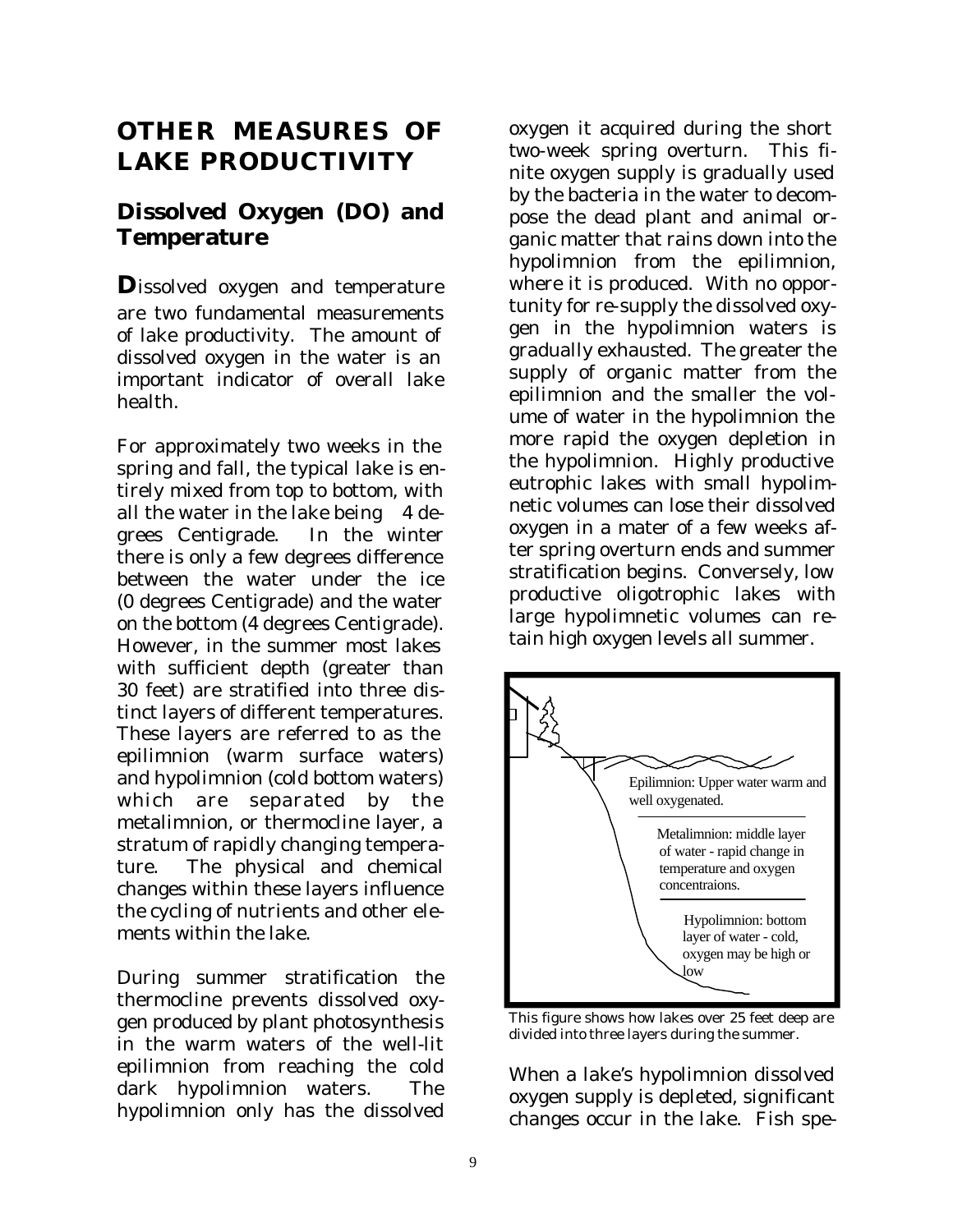cies like trout and whitefish that require cold water and high dissolved oxygen levels are not able to survive. With no dissolved oxygen in the water the chemistry of the bottom sediments are changed resulting in the release of the plant nutrient phosphorus into the water from the sediments. As a result the phosphorus concentrations in the hypolimnion of productive eutrophic and hypereutrophic lakes can reach extremely high levels. During major summer storms or at fall overturn, this phosphorus can be mixed into the surface waters to produce nuisance algae blooms.

Some eutrophic lakes of moderate depth (25 to 45 feet deep) can stratify, lose its hypolimnion dissolved oxygen and then destratify with each summer storm. So much phosphorus can be brought to the surface water from these temporary stratifications and destratifications that the primary source of phosphorus for the lake is not the watershed but the lake itself in the form of internal loading or recycling.

Besides the typical lake stratification pattern just described, it is now known that some Michigan lakes may not follow this pattern. Small lakes with significant depth, and situated in hilly terrain or protected from strong wind forces, may not completely circulate during spring overturn every year. Additionally, some lakes deep enough to stratify will not, if they have a long fetch oriented to the prevailing wind or are influenced by major incoming river currents. Finally, lakes with significant groundwater inflow may have low dissolved oxygen concentrations due

to the influence of the groundwater instead of the lake's productivity and biological decomposition.

The dissolved oxygen and temperature regime of a lake is important to know in order to develop appropriate management plans. A lake's oxygen and temperature patterns not only influence the physical and chemical qualities of a lake but the sources and quantities of phosphorus, as well as the types of fish and animal populations.

### **Aquatic Plant Mapping**

**A** major component of the plant kingdom in lakes are the large, leafy, rooted plants. Compared to the microscopic algae the rooted plants are large. Sometimes they are collectively called the "macrophytes". "Macro" meaning large and "phyte" meaning plant. It is these macrophytes that some people sometimes complain about and refer to as lake weeds.

Far from being weeds macrophytes or rooted aquatic plants are a natural and essential part of the lake, just as grasses, shrubs and trees are a natural part of the land. Their roots are a fabric for holding sediments in place, reducing erosion and maintaining bottom stability. They provide habitat for fish, including structure for food organisms, nursery areas, foraging and predator avoidance. Waterfowl, shore birds and aquatic mammals use plants to forage on and within, and as nesting materials and cover.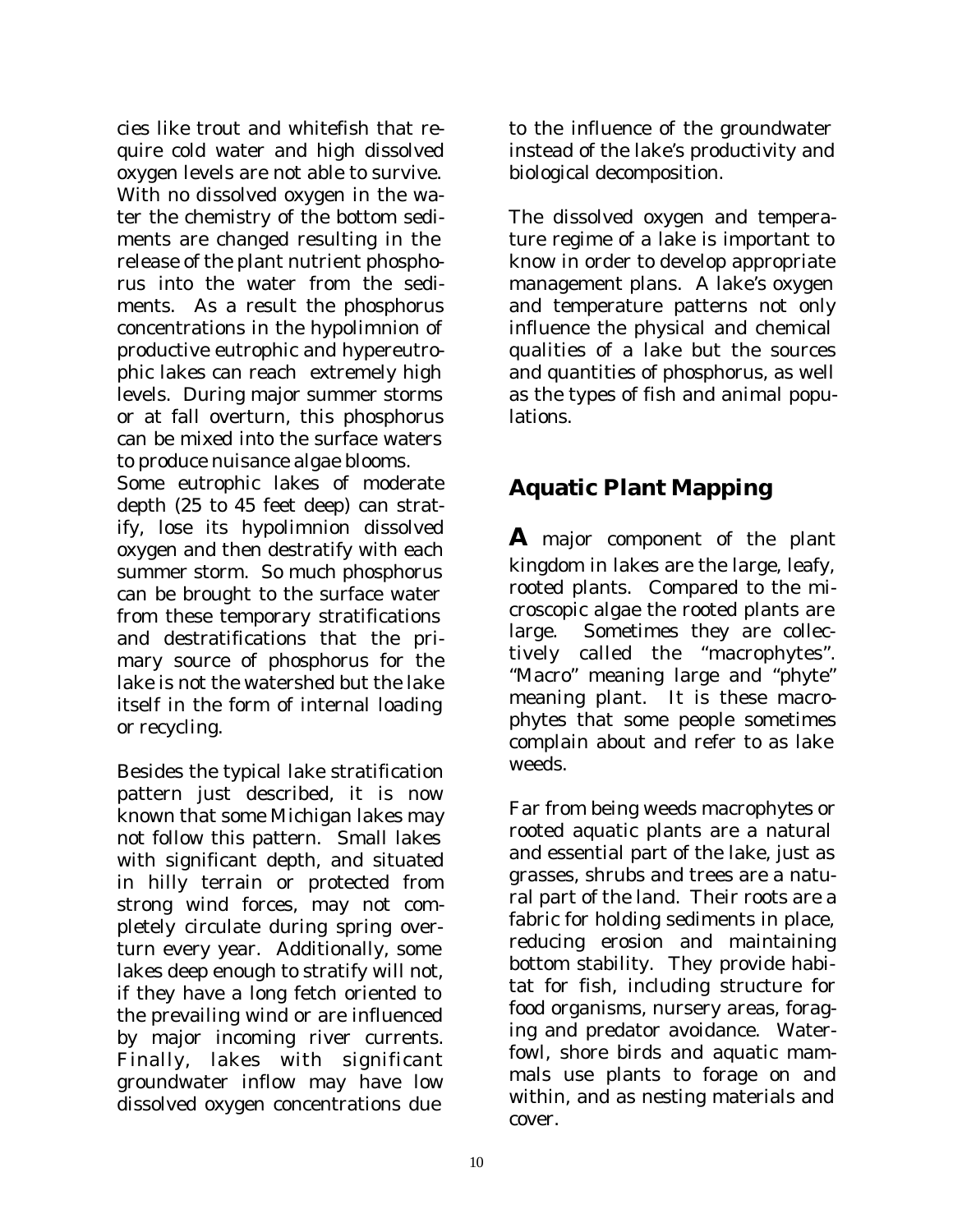Though plants are important to the lake, overabundant plants can negatively affect fish populations, fishing and the recreational activities of property owners. Rooted plant populations increase in abundance as nutrient concentrations increase in the lake. As lakes become more eutrophic rooted plant populations increase. They are rarely a problem in oligotrophic lakes, only occasionally a problem in mesotrophic lakes, sometimes a problem in eutrophic lakes and often a problem in hypereutrophic lakes.

In certain eutrophic and hypereutrophic lakes with abundant rooted plants it may be advantageous to manage the lake and its aquatic plants for the maximum benefit of all users. To be able to do this effectively it is necessary to know the plant species present in the lake and their relative abundance and location. A map of the lake showing the plant population locations and densities greatly aids management projects.

### **CLMP PROJECT RESULTS**

### **Secchi Disk Transparency**

**C**itizen volunteers measure Secchi disk transparency from late spring to the end of the summer. Ideally, 18 weekly measurements are made from mid-May through mid - September. As a minimum, eight equally spaced measurements from the end of May to the beginning of September are accepted to provide a good summer transparency mean (average) for the lake. Frequent transparency measurements are necessary throughout the growing season since algal species composition in lakes can change significantly during the spring and summer months, which can dramatically affect overall water clarity.

A summary of the transparency data collected by the lake volunteers during 2003 is included in Appendix 1. The number of measurements, or readings, made between mid-May and mid-September and the minimum and maximum Secchi disk transparency values are included for each lake that participated in the program. For those lakes with eight or more evenly spaced readings over this time period, the mean, median, standard deviation, and Carlson TSI<sub>SD</sub> values were calculated and listed.

The mean, or average, is simply the sum of the measurements divided by the number of measurements. The median is the middle value when the set of measurements is ordered from lowest to highest value. The standard deviation is a common statistical determination of the dispersion, or variability, in a set of data.

The data range and standard deviation gives an indication of seasonal variability in transparency in the lake. Lakes with highly variable Secchi disk readings need to be sampled frequently to provide a representative mean summer transparency value. Few measurements and inconsistent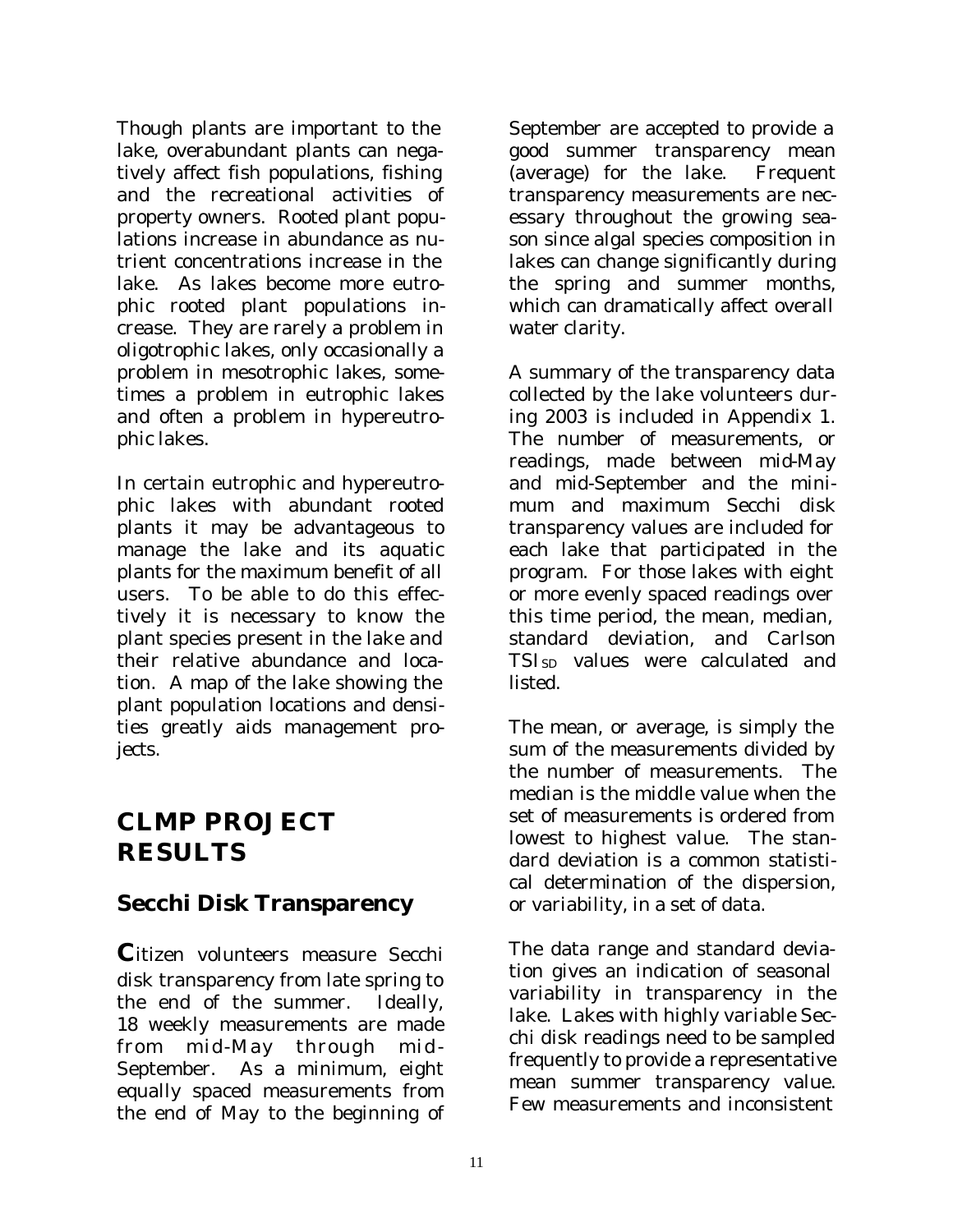sampling periods for these lakes will result in unreliable data for annual comparisons.

The TSI<sub>SD</sub> values were calculated using Carlson's equations (see page 7) and the mean summer transparency values. (Note: the mean transparency value is converted from feet to meters for the  $TSI<sub>SD</sub>$  calculation) The graphical relationship (see page 8) can be used to relate the TSI<sub>SD</sub> value to the general trophic status classification for the lake (i.e., oligotrophic, mesotrophic, eutrophic) as well as to provide a rough estimate of summer chlorophyll *a* and total phosphorus levels in the lake. If the transparency measurements are made properly and consistently year after year, the Secchi disk transparency annual means or TSI<sub>SD</sub> values can be compared to evaluate changes, or trends, in trophic status of the lake over time, see the figure below.

During 2003, Secchi disk transparency data were reported for 170 lakes

(210 basins). Over 3,200 transparency measurements were reported, ranging from 0.4 to 55 feet. For the lakes with eight or more equally spaced readings between mid-May and mid-September, the overall mean, or average, Secchi disk transparency was 12.7 feet. The median value was 11.5 feet. The Carlson  $TSI<sub>SD</sub>$  values ranged from 26 to 62 for these lakes with a mean value of 42. A Carlson TSI value of 42 is generally indicative of a mesotrophic lake (see page 8).

### **Total Phosphorus**

**P**hosphorus is one of several essential nutrients that algae need to grow and reproduce. For most lakes in Michigan, phosphorus is the most important nutrient, the limiting factor, for algae growth. The total amount of phosphorus in the water is typically used to predict the level of productivity in a lake. An increase in phosphorus over time is a measure of

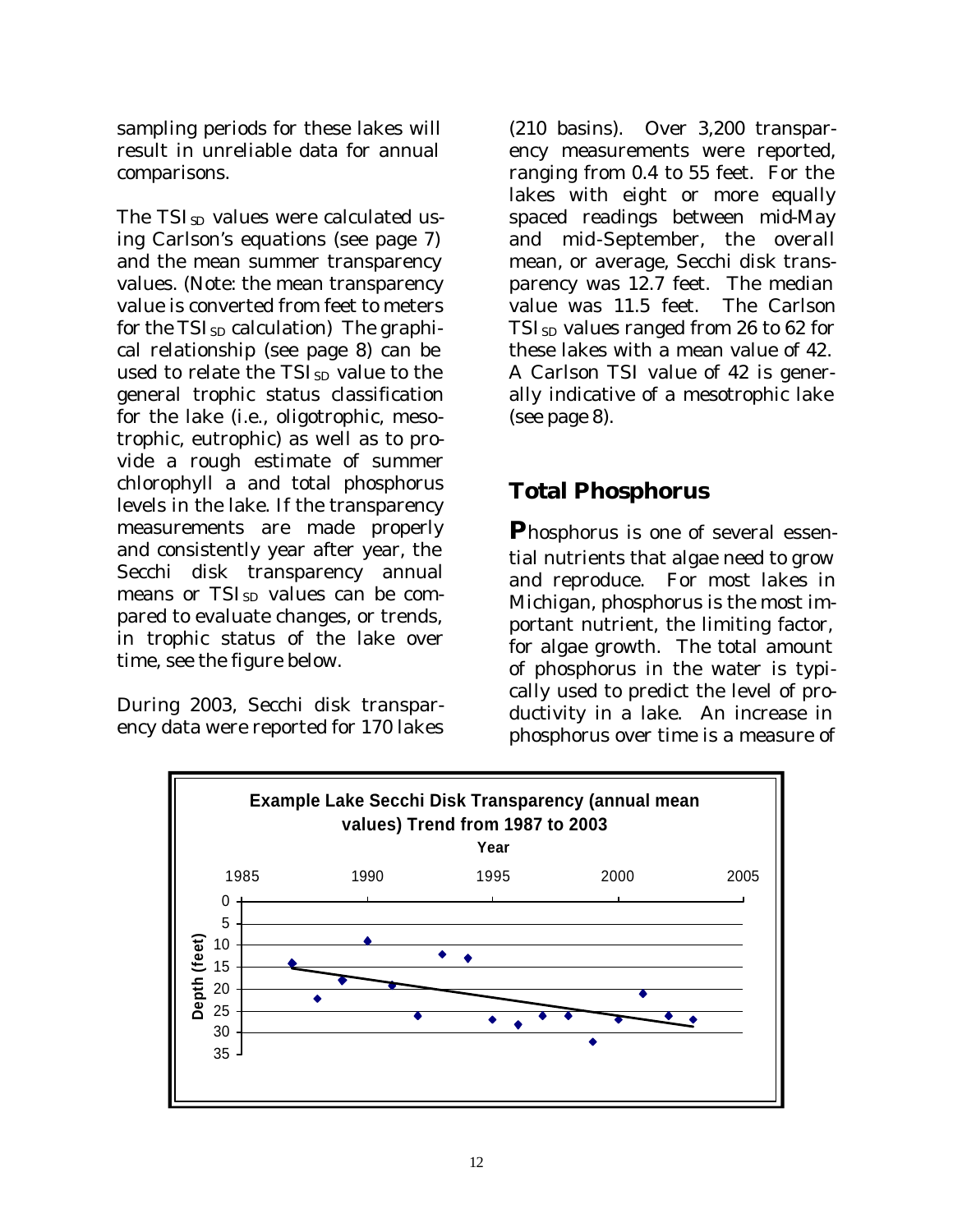nutrient enrichment in a lake.

The CLMP volunteers monitor for total phosphorus during spring overturn, when the lake is generally well mixed from top to bottom, and during late summer, when the lake is at maximum temperature stratification from the surface to the bottom. Spring overturn is an opportune time of the year to sample just the surface of a lake to obtain a representative sample for estimating the total amount of phosphorus in the lake. A surface sample collected during late summer represents only the upper water layer of the lake, the epilimnion, where most algal productivity occurs. The late summer total phosphorus results, along with the Secchi disk transparency and chlorophyll measurements, are used to determine the trophic status of the lake. The spring overturn total phosphorus data, collected year after year, are useful for evaluating nutrient enrichment in the lake.

Total phosphorus results for the 2003 CLMP are included in Appendix 2. The spring total phosphorus data are listed first, followed by the late summer data. The TSITP values were calculated using Carlson's equations (see page 7) and the late summer total phosphorus data. Results from replicate and side-by-side sampling are also provided. Approximately 10 percent of the replicate samples collected by the volunteers were analyzed as part of the data quality control process for the CLMP. Also, the DEQ participated in side-by-side sampling on approximately

10 percent of the enrolled lakes.

During 2003, samples for total phosphorus measurements were collected on 162 lakes. The spring overturn total phosphorus results ranged from <5 to 120 ug/l with a mean (average) of 15 ug/l and a median value of 12 ug/l. The late summer total phosphorus results ranged from <5 to 410 ug/l with 18 ug/l as the mean and 11 ug/l as the median. The Carlson  $TSI_{TP}$ values ranged from <27 to 91 for these lakes with a mean value of 40.5. A Carlson TSI value of 40.5 is generally indicative of a good quality mesotrophic lake (see page 8).

### **Chlorophyll** *a*

**C**hlorophyll is the green photosynthetic pigment in the cells of plants. The amount of algae in a lake can be estimated by measuring the chlorophyll *a* concentration in the water. As an algal productivity indicator, chlorophyll *a* is often used to determine the trophic status of a lake.

Chlorophyll monitoring was added to the CLMP in 1998. Volunteers were asked to collect and process five sets of chlorophyll *a* samples, one set per month from May through September. For purposes of calculating TSI values only those lakes that had data for at least four of the five sampling events were used. During 2003 volunteers collected a minimum of four samples on 92 lakes.

Results from the chlorophyll monitoring for 2003 are included in Appendix 3. Results for each monthly sam-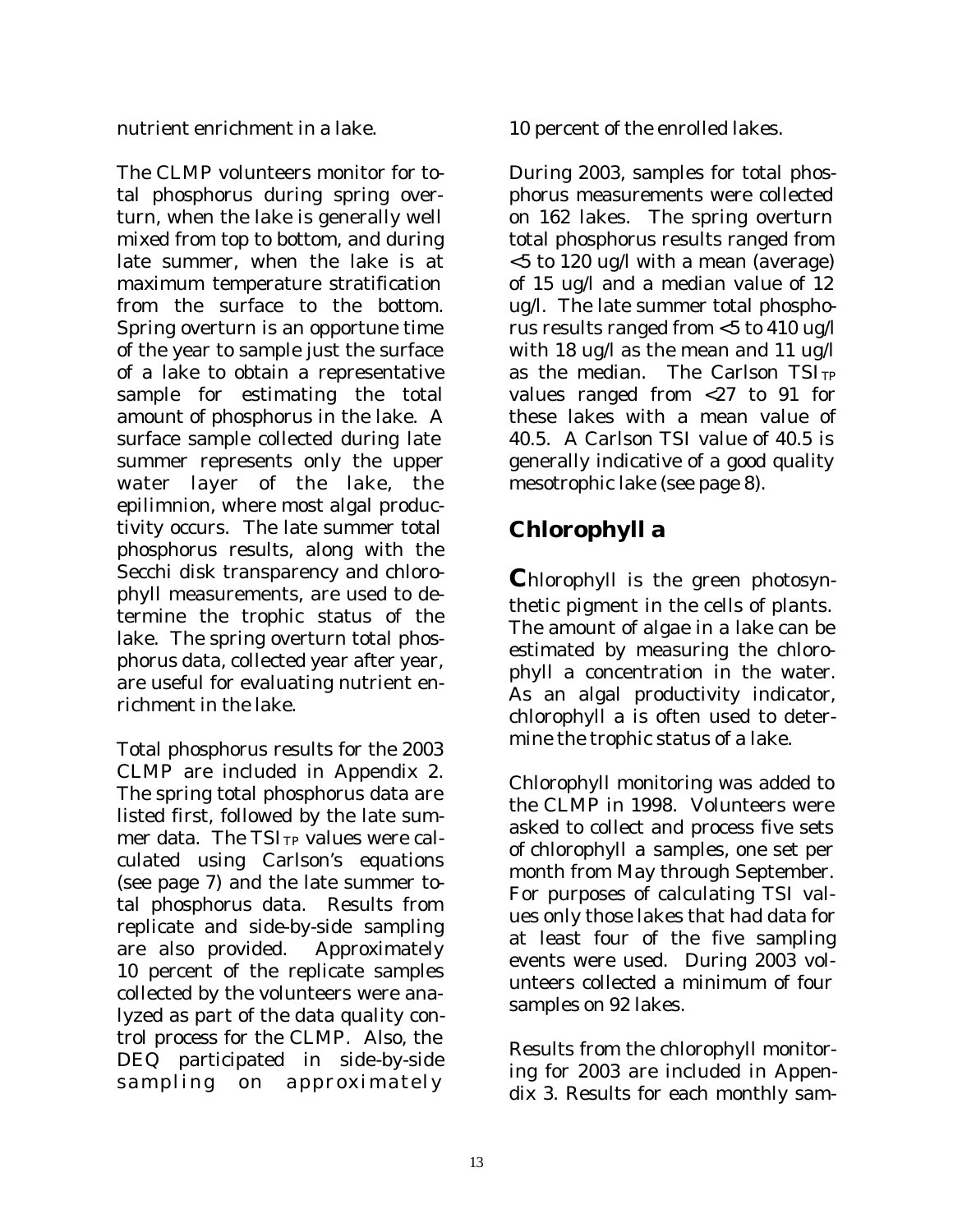pling event are listed as well as the mean, median, and standard deviation of the monthly data for each lake. The  $TSI<sub>CHL</sub>$  values were calculated using Carlson's equations (see page 7) and the median summer chlorophyll values. Results from the replicate and side-by-side sampling are also provided. Side-by-side and replicate samples were collected and analyzed for about one-third of the lakes. About 545 chlorophyll samples were collected and processed in 2003. The chlorophyll *a* levels ranged from <1 to 97 ug/l over the five-month sampling period. The overall mean (average) was 4.3 ug/l and the median was 2.7 ug/l. The Carlson TSI<sub>CHL</sub> values ranged from <31 to 59 with a mean value of 41. A Carlson TSI value of 41 is generally indicative of a mesotrophic lake (see page 8).

### **TSI Comparisons**

**The TSICHL, TSISD, and TSITP values** for the individual lakes can be compared to provide useful information about the factors controlling the overall trophic status in these lakes (Carlson and Simpson, 1996). For lakes where phosphorus is the limiting factor for algae growth, all three TSI values should be nearly equal. However, this may not always be the case. For example, the  $TSI_{SD}$  may be significantly larger than the  $TSI_{TP}$ and  $TSI_{\text{CHL}}$  values for lakes that precipitate calcium carbonate, or marl, during the summer. The marl particles in the water column would scatter light and reduce transparency in these lakes, which would increase the

 $TSI<sub>SD</sub>$ . Also, phosphorus may adsorb to the marl and become unavailable for algae growth, which would reduce the  $TSI<sub>CHL</sub>$ . For lakes where zooplankton grazing or some factor other than phosphorus limits algal biomass, the  $TSI<sub>TP</sub>$  may be significantly larger than the  $TSI_{SD}$  and  $TSI_{CHL}$ .

### **Dissolved Oxygen and Temperature**

**T**emperature and dissolved oxygen are typically measured as surface-tobottom profiles over the deep part of the lake. Temperature is usually measured with a thermometer or an electronic meter called a themistor. Dissolved oxygen is either measured with an electronic meter or by a chemical test. The CLMP uses an electronic meter (YSI 95D) designed to measure both temperature, with a themistor, and dissolved oxygen. The meter is calibrated by the volunteer monitor before each sampling event. Dissolved oxygen and temperature are measured from the surface to within 3 feet of the bottom, as a profile, in the deepest basin of the lake. Measurements are taken at 5-foot intervals in the upper part of the water column. Through the mid-depth region or thermocline (15 to 45 feet), measurements are taken at 2½ foot intervals. Below the thermocline, measurements are usually made every 5 feet. Measurements are made every two weeks from mid-May to mid-September in the same deep basin location.

During 2003, CLMP participants in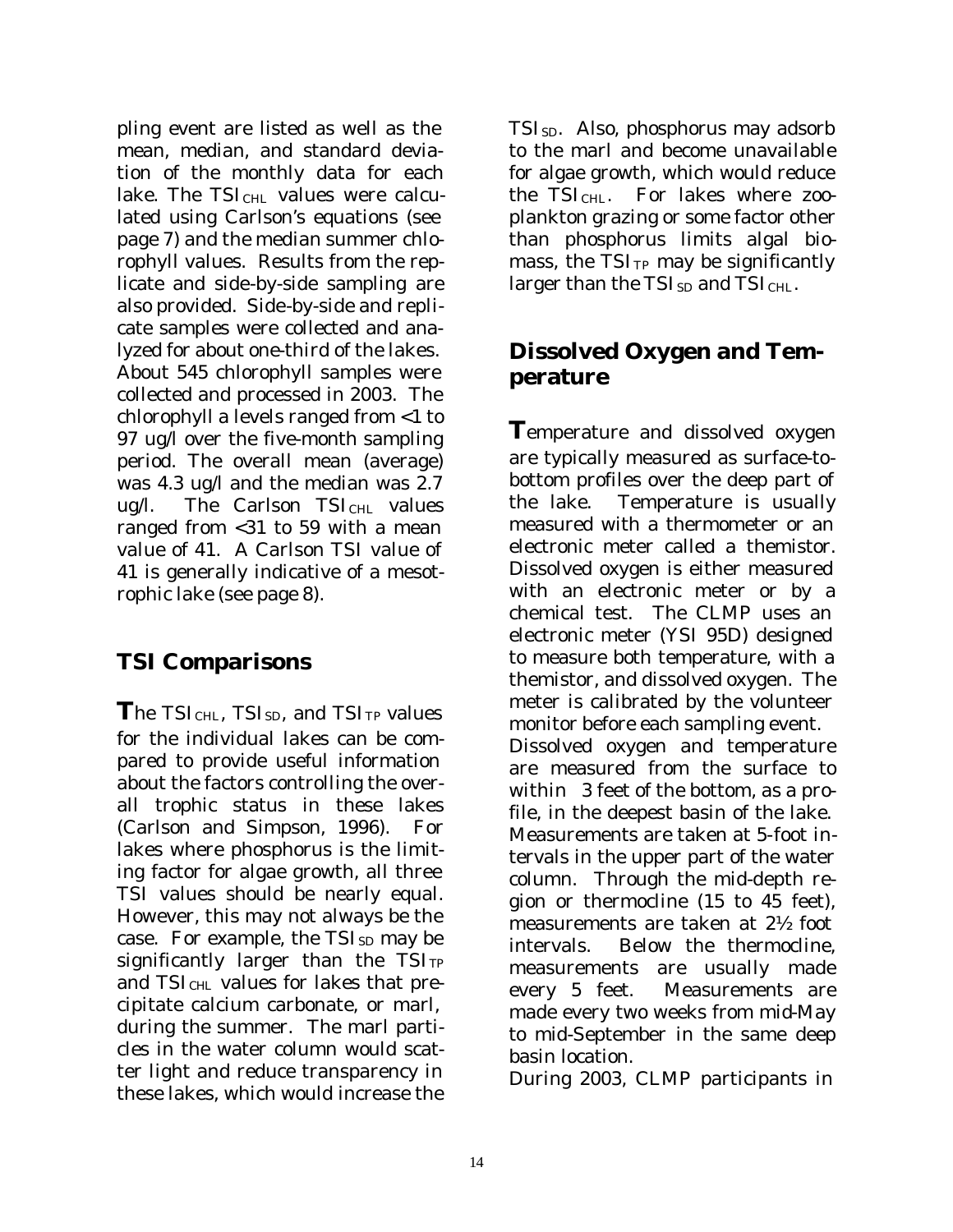the dissolved oxygen/temperature project sampled 35 lakes. A total of 274 dissolved oxygen/temperature profiles were recorded. The lakes involved in the project are identified in Appendix 4. The results of the sampling are highly varied depending upon the size, depth, volume and productivity of the lake sampled. Because of these highly varied results and the amount of individual data collected, each lake's results are not included in this report. Each participating lake community will receive individual data graphs for their lake. Instead of individual results, representative oxygen and temperature patterns are illustrated in Appendix 4. For the most part, data collected on lakes participating in the 2003 project are used to present these representative patterns. Volunteer monitors may compare the results from their lake with the patterns illustrated in Appendix 4.

While it is not possible to illustrate every conceivable temperature and dissolved oxygen scheme that may develop in a lake, five common summer patters are presented in Appendix 4. These five patterns include: an oligotrophic lake with a very large volume hypolimnion, an oligotrophic/ mesotrophic lake with a large volume hypolimnion, an oligotrophic/ mesotrophic lake with a small hypolimnion, a eutrophic lake with a small hypolimnion, and a mesotrophic lake which weakly stratifies during the summer. A sixth pattern not represented is the very shallow lake, with a maximum depth of less than 15 feet. These lakes usually have the

same temperature and dissolved oxygen concentrations from surface-tobottom as a result of frequent mixing.

### **Aquatic Plant Mapping**

**T**o create the aquatic plant map and data sheets, sampling transects were identified around the lake. Along each transect, plant samples were collected at the one, four and eight foot depths with a constructed sampling rake. The rake was tossed out into the lake and retrieved from the four compass directions. The density of each plant species was determined by its presence on one, two, three or all four of the rake tosses. The data from all the transects were calculated to create the plant distribution map and data sheet. A complete description of sampling procedures is provided in Wandell and Wolfson, 2000. During 2003, CLMP participants in a



AQUATIC PLANT

SAMPLING RAKE

Cut the handles off of two garden rakes and bolt the rakes back to back with two "C" bolts. Use a small hose clamp between the rake tines to prevent side to side slipping. Drill a hole in the remaining wooden handle core and twist into the hole a moderately large eye bolt. The rope should be about 20 feet long. File off any sharp edges. Wear gloves when using the rake to protect the hands from cuts.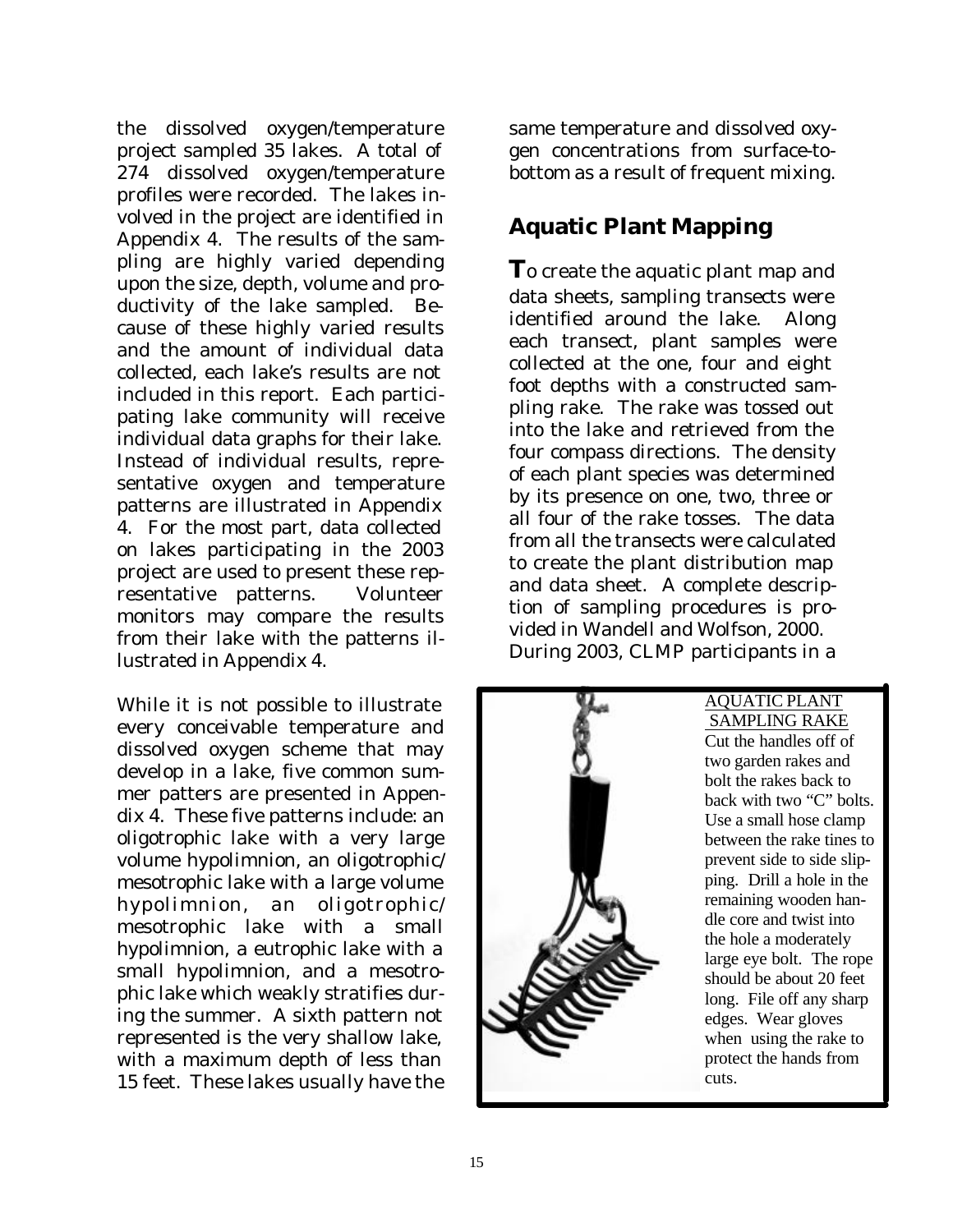pilot project sampled 2 lakes for aquatic plants (Windover Lake, Clare County and Big Glen Lake, Leelanau County). Windover Lake had limited to moderate plant growth, while Big Glen Lake had sparse plant growth. No evidence of Eurasian milfoil was recorded for either lake. Eurasian milfoil is an exotic plant that has caused major problems for North American lakes. While similar in appearance to native milfoils, see figure below, it is significantly more recreationally disruptive.

Because of varied results and the amount of individual data collected, each lake's results are not included in this report. Each participating lake community will have their individual aquatic plant distribution maps and data sheets.

During 2003, an evaluation of the aquatic plant monitoring project was

made (Wandell, 2003). The evaluation had two goals:

- Determine if citizen volunteers with training and minor professional assistance can produce an acceptable aquatic plant qualification assessment.
- Do aquatic plant qualification procedures used by the CLMP compare reasonably with qualification procedures used by the DEQ.

For the evaluation three aquatic plant surveys were conducted at Windover Lake. One survey was done by DEQ staff using DEQ methods, (*Procedures for Aquatic Plant Surveys*). The other two surveys were done using the CLMP method described in Wandell and Wolfson (2000). Two lake residents, trained by the CLMP, conducted one survey (Volunteer/Citizen survey). Limnolo-

The figures below represent stem cross sections at a leaf node for both native and Eurasian milfoils. Note that Eurasian milfoil has more leaflets on each leaf than native milfoils. Eurasian milfoil generally has more than twelve leaflets on one side of the leaf's central axis, while native milfoils have less than twelve.

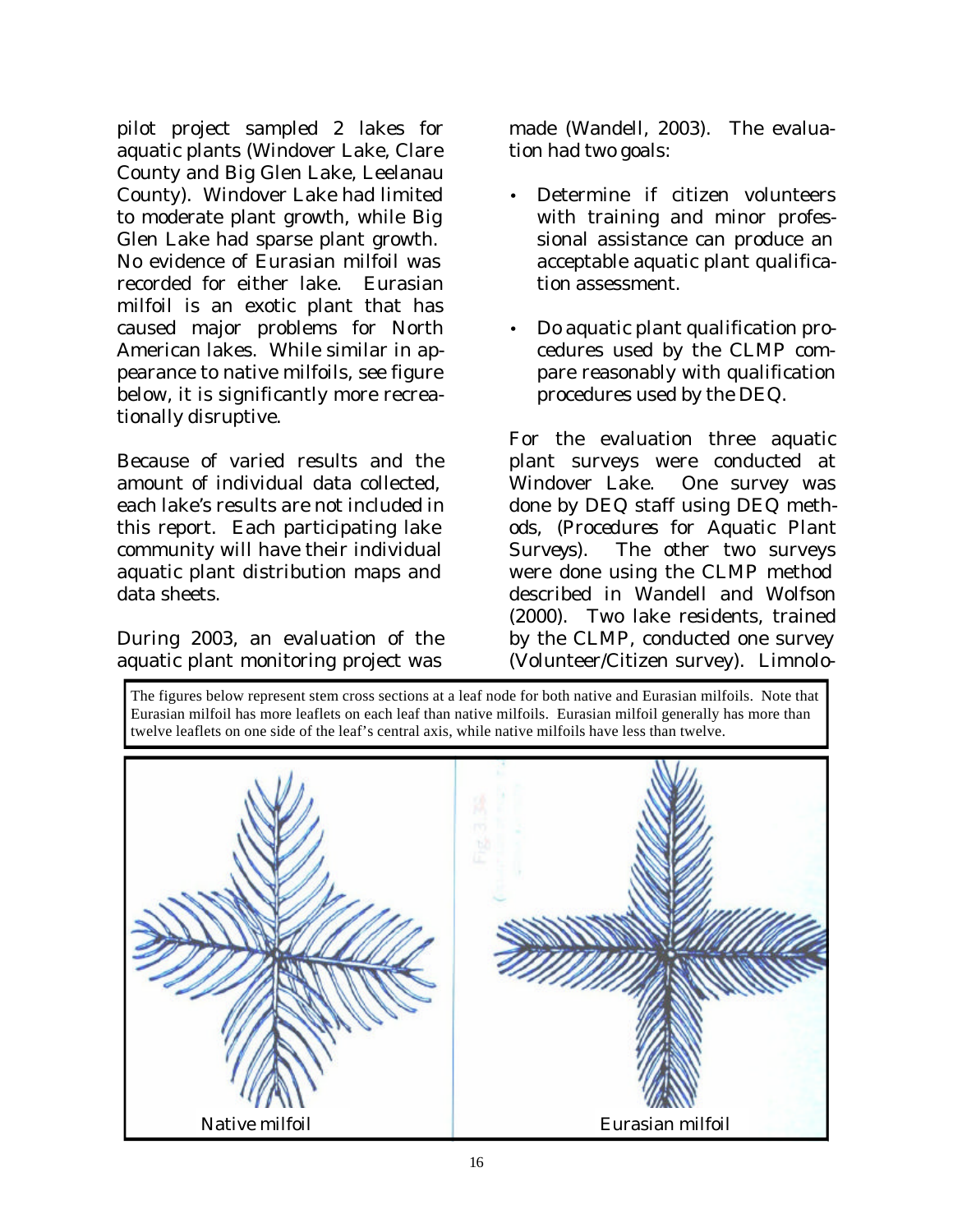gists from Michigan State University Department of Fisheries and Wildlife and DEQ conducted the second survey (Volunteer/Professional survey) using the same sampling sites as the citizen survey.

A summary of the evaluation results are included in Appendix 5.

#### **CONCLUSION**

**D**ata from the CLMP provide citizens with basic information on their lakes that can be used as indicators of the lake's productivity. If measured over many years, these data may be useful in documenting changes and trends in water quality. More importantly these data will assist the local community with the management of their lake. Michigan's lakes are high quality resources that should be protected from nutrient and sediment inputs to keep them as the special places we use and enjoy. To do this, each lake should have its own management plan.

Although CLMP data provide very useful water quality information, for certain management programs it may be necessary to assemble more specific data or information on a lake's condition. The DEQ and the ML&SA may be able to help you obtain additional information on your lake.

### **REFERENCES**

- Carlson, R.E. 1977. A trophic state index for lakes. *Limnol. Oceanogr. 22 (2):* 361-369
- Carlson, R. and Simpson, J. 1996. A Coordinator's Guide to Volunteer Lake Monitoring Methods. North American Lake Management Society. February 1996.
- Dillon, P.J. and Rigler, F.H. 1974. The phosphorus-chlorophyll relationship in lakes. *Limnol. Oceanogr. 19(5):*  767-773.
- Hamlin Lake Improvement Board. 1994. Protecting Hamlin Lake - a homeowners guide. Prepared by: Progressive Architecture Engineering Planning, Grand Rapids, MI. July 1994.
- Michigan DNR. 1990. Protecting Inland Lakes - a watershed management guidebook. Prepared by: Planning and Zoning Center, Inc., Lansing, MI. February 1990.
- Minnesota PCA. 1991. Citizen Lake-Monitoring Program - 1990 report on the transparency of Minnesota lakes. Minnesota Pollution Control Agency, Division of Water Quality. St. Paul, MN. June 1991.
- Wandell, H. and Wolfson, L. 2000. A Citizen's Guide for the Identification, Mapping and Management of the Common Rooted Aquatic Plants of Michigan Lakes. MSU Extension Water Quality Series WQ-55.
- Wandell, H. 2003. Second Assessment of the Citizen Aquatic Plant Mapping Procedures. A report to the DEQ.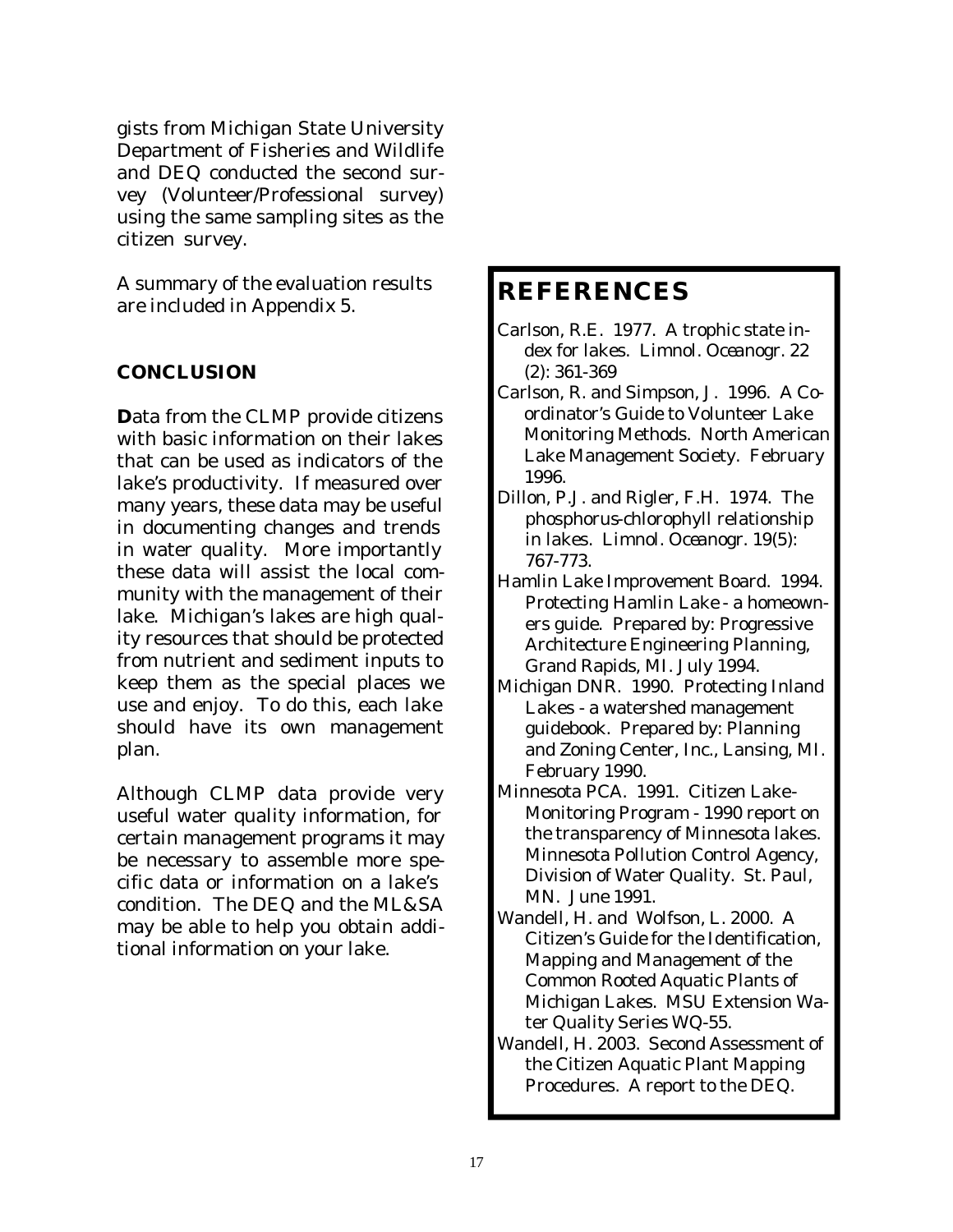# **ACKNOWLEDGMENTS**

**R**alph Bednarz of the Michigan Department of Environmental Quality, Water Division, and Howard Wandell from Michigan State University Department of Fisheries and Wildlife prepared this report. Brian Carley, Bruce Bonnell and volunteer samplers compiled data. Ralph Bednarz, along with Donald Winne and Pearl Bonnell of the Michigan Lake and Stream Associations, Inc., coordinate the CLMP.

Thank you to the dedicated volunteers who have made the CLMP one of the nations most successful citizen volunteer lakes monitoring programs. Special thank you is extended to Niles Kevern and Joe Landis for their help in building the chlorophyll sampling and filtering equipment and to Ralph Vogel for constructing the Secchi disks for the CLMP.

The Michigan Department of Environmental Quality will not discriminate against any individual or group on the basis of race, sex, religion, age, national origin, color, marital status, disability, or political beliefs. Questions or concerns should be directed to the Office of Personnel Services, PO Box 30473, Lansing, MI 48909.

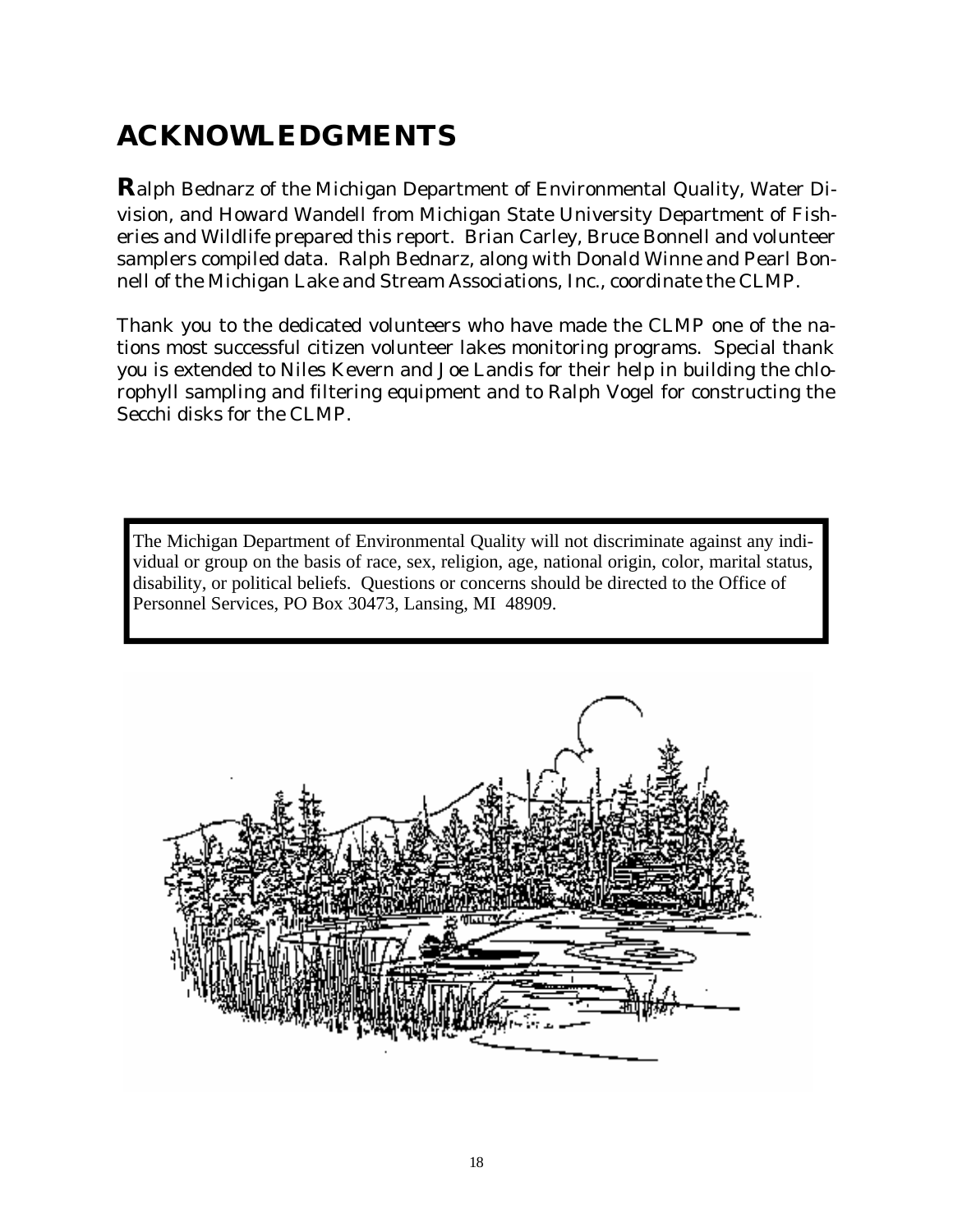# **APPENDIXES**

### **Appendix 1**

2003 Secchi Disk Transparency Results

### **Appendix 2**

2003 Total Phosphorus Results

### **Appendix 3**

2003 Chlorophyll Results

### **Appendix 4**

2003 Dissolved Oxygen and Temperature Participating Lakes and Example Results

### **Appendix 5**

2003 Aquatic Plant Monitoring Evaluation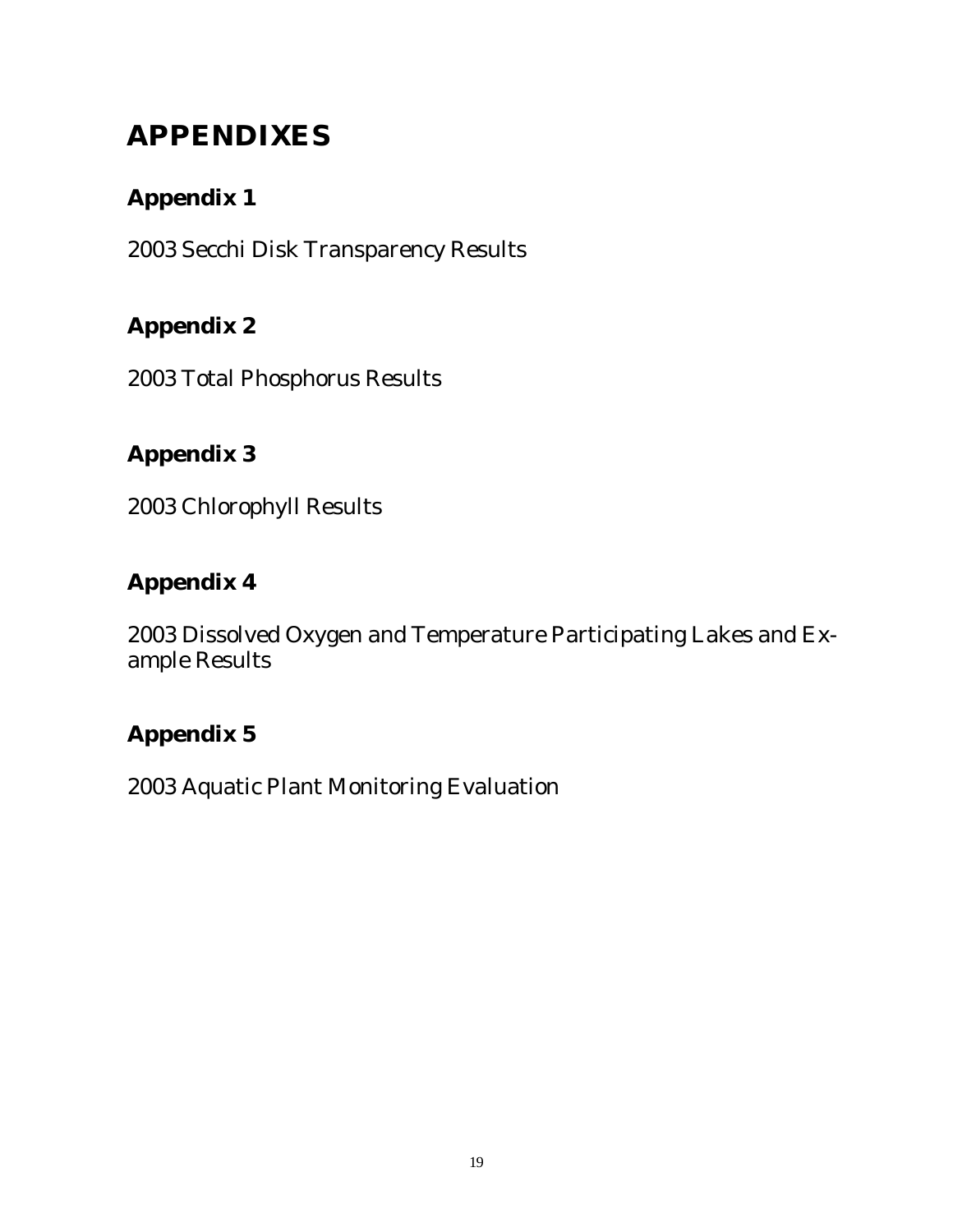|                       |                       | <b>Secchi Disk Transparency (feet)</b> | <b>Carlson</b> |       |      |        |           |                |
|-----------------------|-----------------------|----------------------------------------|----------------|-------|------|--------|-----------|----------------|
| Lake                  | <b>County</b>         | Number of                              |                | Range |      |        | Standard  | <b>TSIsp</b>   |
|                       |                       | Readings                               | Min            | Max   | Mean | Median | Deviation | (transparency) |
| Ann                   | Benzie                | 19                                     | 10.0           | 29.0  | 19.7 | 18.0   | 5.91      | 34             |
| Arbutus 1             | <b>Grand Traverse</b> | 19                                     | 10.0           | 13.0  | 12.6 | 13.0   | 0.90      | 41             |
| Arbutus <sub>2</sub>  | <b>Grand Traverse</b> | 19                                     | 12.0           | 28.0  | 16.8 | 15.0   | 5.07      | 36             |
| Arbutus 3             | <b>Grand Traverse</b> | 19                                     | 11.0           | 22.0  | 15.0 | 14.0   | 3.64      | 38             |
| Arbutus 4             | <b>Grand Traverse</b> | 19                                     | 10.0           | 21.0  | 14.7 | 14.0   | 2.87      | 38             |
| Arbutus 5             | <b>Grand Traverse</b> | 19                                     | 10.0           | 17.0  | 12.6 | 13.0   | 1.77      | 41             |
| Arnold                | Clare                 | 16                                     | 14.0           | 25.0  | 18.5 | 18.5   | 2.61      | 35             |
| Austin                | Osceola               | 18                                     | 8.0            | 13.5  | 11.2 | 11.3   | 1.57      | 42             |
| Avalon                | Montmorency           | 19                                     | 14.0           | 30.5  | 22.5 | 22.2   | 5.39      | 32             |
| <b>Baldwin</b>        | Montcalm              | 19                                     | 7.5            | 18.2  | 11.5 | 10.3   | 3.53      | 42             |
| Baldwin 1             | Cass                  | 5                                      | 7.3            | 19.5  |      |        |           |                |
| Baldwin 2             | Cass                  | 5                                      | 8.8            | 17.0  |      |        |           |                |
| Baldwin 3             | Cass                  | 5                                      | 7.5            | 21.8  |      |        |           |                |
| Baldwin 4             | Cass                  | 5                                      | 6.5            | 21.0  |      |        |           |                |
| <b>Barlow</b>         | Barry                 | 12                                     | 6.0            | 15.0  | 8.1  | 6.8    | 2.99      | 47             |
| <b>Bass</b>           | Kent                  | 18                                     | 7.0            | 13.0  | 10.4 | 10.0   | 1.66      | 43             |
| Bear                  | Manistee              | 13                                     | 7.5            | 12.0  | 9.7  | 9.5    | 1.27      | 44             |
| Bear 1                | Kalkaska              | 11                                     | 27.0           | 48.5  | 34.0 | 31.5   | 6.79      | 26             |
| Bear 2                | Kalkaska              | 11                                     | 26.5           | 49.5  | 33.8 | 30.5   | 7.28      | 26             |
| <b>Beaver</b>         | Alpena                | 17                                     | 11.0           | 19.7  | 15.5 | 15.8   | 2.25      | 38             |
| <b>Big</b>            | Osceola               | 19                                     | 11.5           | 31.0  | 18.9 | 19.0   | 6.60      | 35             |
| <b>Big Bradford</b>   | Otsego                | $\overline{7}$                         | 15.0           | 19.0  |      |        |           |                |
| <b>Big Platte</b>     | Benzie                | 19                                     | 9.0            | 23.0  | 13.8 | 14.0   | 3.45      | 39             |
| <b>Big Twin North</b> | Cass                  | 17                                     | 6.5            | 15.0  | 10.2 | 11.0   | 2.73      | 44             |
| Bills 1               | Newaygo               | 13                                     | 6.0            | 15.0  | 10.7 | 10.0   | 3.38      | 43             |
| Bills 2               | Newaygo               | 17                                     | 5.5            | 13.0  | 9.2  | 10.0   | 2.57      | 45             |
| <b>Birch</b>          | Cass                  | 19                                     | 10.0           | 33.0  | 19.3 | 14.0   | 9.02      | 34             |
| Blue                  | Mason                 | 12                                     | 19.0           | 32.5  | 27.4 | 28.8   | 4.11      | 29             |
| Blue 1                | Mecosta               | 18                                     | 8.0            | 24.0  | 13.8 | 11.0   | 5.44      | 39             |
| Blue 2                | Mecosta               | 18                                     | 9.0            | 26.0  | 14.1 | 12.0   | 5.36      | 39             |
| <b>Bostwick</b>       | Kent                  | $\overline{7}$                         | 4.0            | 18.0  |      |        |           |                |
| <b>Brighton</b>       | Livingston            | 1                                      | 5.0            | $5.0$ |      |        |           |                |
| <b>Brooks</b>         | Newaygo               | 11                                     | 2.5            | 3.5   | 3.0  | 3.0    | 0.35      | 61             |
| Buckhorn (North)      | Oakland               | 18                                     | 7.0            | 16.5  | 10.9 | 10.0   | 3.06      | 43             |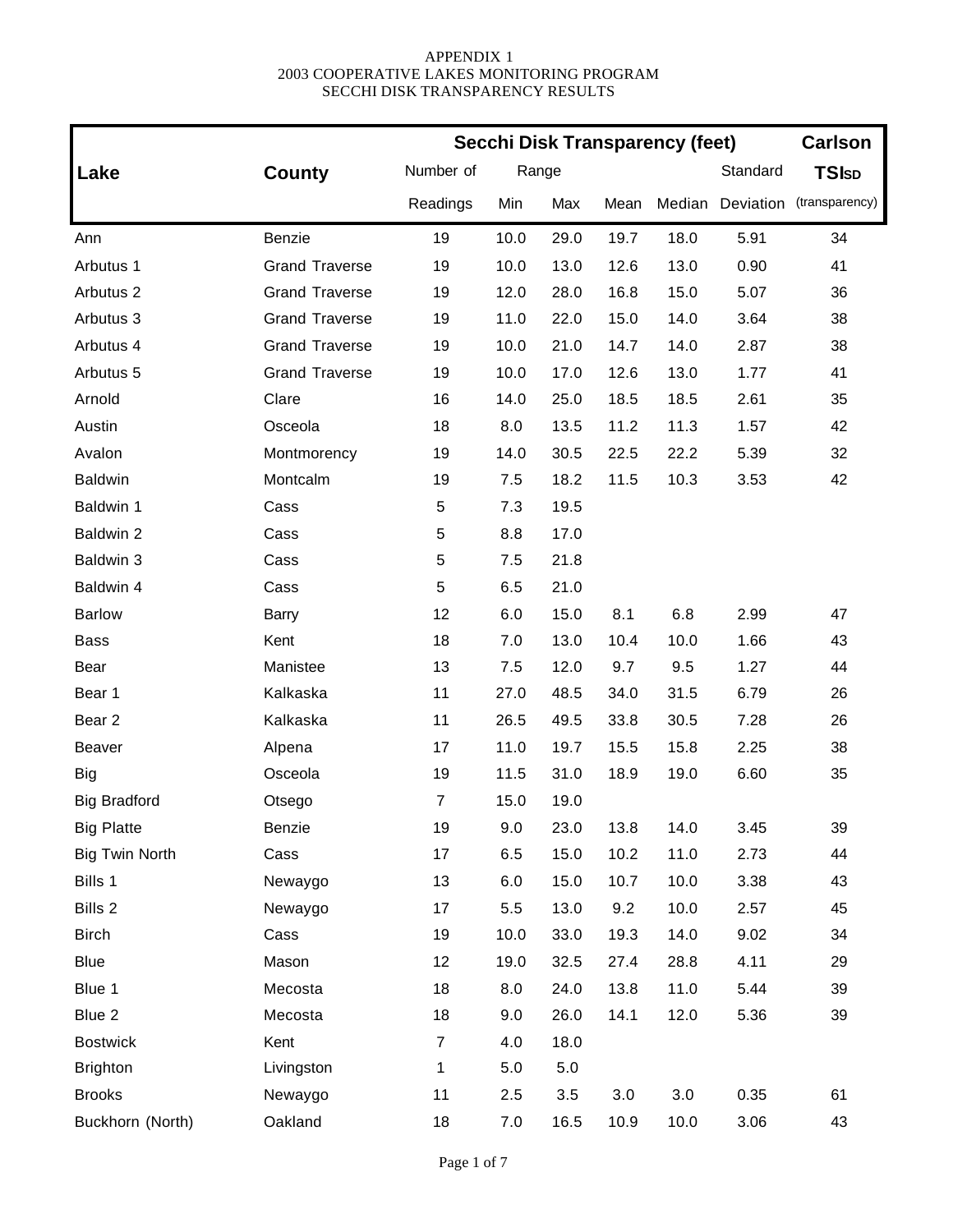|                      |                   | <b>Secchi Disk Transparency (feet)</b> | <b>Carlson</b> |       |      |        |           |                |
|----------------------|-------------------|----------------------------------------|----------------|-------|------|--------|-----------|----------------|
| Lake                 | County            | Number of                              |                | Range |      |        | Standard  | <b>TSIsp</b>   |
|                      |                   | Readings                               | Min            | Max   | Mean | Median | Deviation | (transparency) |
| <b>Burkhart</b>      | Washtenaw         | 19                                     | 10.5           | 19.0  | 13.7 | 14.0   | 2.18      | 39             |
| Byram 1              | Genesee           | 19                                     | 8.0            | 26.0  | 15.5 | 17.0   | 5.98      | 38             |
| Byram 2              | Genesee           | 19                                     | 8.0            | 28.0  | 15.6 | 17.0   | 6.15      | 37             |
| Byram 3              | Genesee           | 19                                     | 8.0            | 23.0  | 14.9 | 17.0   | 5.14      | 38             |
| Camp                 | Kent              | 13                                     | 11.3           | 22.0  | 14.7 | 14.0   | 2.83      | 38             |
| Campau               | Kent              | 19                                     | 5.0            | 9.0   | 5.9  | 5.0    | 1.49      | 52             |
| Cedar                | Van Buren         | 19                                     | 9.5            | 25.0  | 14.9 | 12.0   | 5.28      | 38             |
| Cedar(BriarwoodBay)  | Alcona/losco      | 6                                      | 9.0            | 12.0  |      |        |           |                |
| Cedar(Schmidt's Pt.) | Alcona/losco      | $\overline{7}$                         | 4.5            | 9.0   |      |        |           |                |
| Center               | Osceola           | 10                                     | 14.0           | 20.0  | 16.6 | 16.5   | 2.01      | 37             |
| Chain                | losco             | 12                                     | 10.0           | 13.0  | 11.9 | 12.5   | 1.24      | 41             |
| Chemung              | Livingston        | 12                                     | 10.0           | 20.0  | 13.7 | 13.5   | 2.99      | 39             |
| Christiana           | Cass              | 14                                     | 4.0            | 10.5  | 7.6  | 7.8    | 2.09      | 48             |
| Clear                | Jackson           | 15                                     | 7.0            | 11.0  | 8.6  | 8.0    | 1.52      | 46             |
| Clear                | St. Joseph        | 10                                     | 9.7            | 13.5  | 12.3 | 12.8   | 1.32      | 41             |
| Clifford 1           | Montcalm          | 14                                     | 8.0            | 24.0  | 17.7 | 18.0   | 4.30      | 36             |
| Corey                | St. Joseph        | 18                                     | 7.5            | 18.0  | 11.0 | 9.0    | 3.69      | 43             |
| Cowan                | Kent              | 19                                     | 6.0            | 9.5   | 7.8  | 8.0    | 1.01      | 47             |
| Crooked              | Alcona            | 18                                     | 14.0           | 17.5  | 15.6 | 15.8   | 1.04      | 37             |
| Crooked              | Kalamazoo         | 19                                     | 9.4            | 26.5  | 17.2 | 15.5   | 5.56      | 36             |
| Crooked (Big)        | Van Buren         | 19                                     | 9.0            | 21.0  | 12.7 | 12.5   | 2.76      | 41             |
| Crystal              | Benzie            | 6                                      | 19.0           | 30.0  |      |        |           |                |
| Crystal              | Newaygo           | 9                                      | 12.0           | 41.0  | 21.4 | 16.0   | 9.74      | 33             |
| Cub                  | Kalkaska          | 18                                     | 16.0           | 23.0  | 20.1 | 20.0   | 2.39      | 34             |
| Deer                 | Alger             | 10                                     | 6.0            | 9.0   | 7.8  | 8.0    | 0.98      | 48             |
| Derby                | Montcalm          | 16                                     | 12.5           | 24.0  | 17.8 | 18.5   | 3.63      | 36             |
| Devils               | Lenawee           | 8                                      | 7.0            | 21.0  | 11.1 | 8.5    | 5.11      | 42             |
| Diamond              | Cass              | 19                                     | 6.0            | 18.0  | 11.1 | 10.0   | 4.68      | 42             |
| Eagle                | Allegan/Van Buren | 19                                     | 9.0            | 17.0  | 12.3 | 12.0   | 1.91      | 41             |
| East Twin            | Montmorency       | 8                                      | 7.3            | 10.3  | 7.9  | 7.7    | 0.98      | 47             |
| Emerald              | Newaygo           | 14                                     | 8.0            | 15.0  | 11.6 | 11.8   | 2.09      | 42             |
| Evans                | Lenawee           | 19                                     | 14.5           | 31.5  | 19.3 | 17.0   | 4.94      | 34             |
| Fair                 | Barry             | 14                                     | 8.7            | 16.2  | 12.0 | 11.8   | 2.30      | 41             |
| Fenton               | Genesee           | 6                                      | 15.0           | 17.0  |      |        |           |                |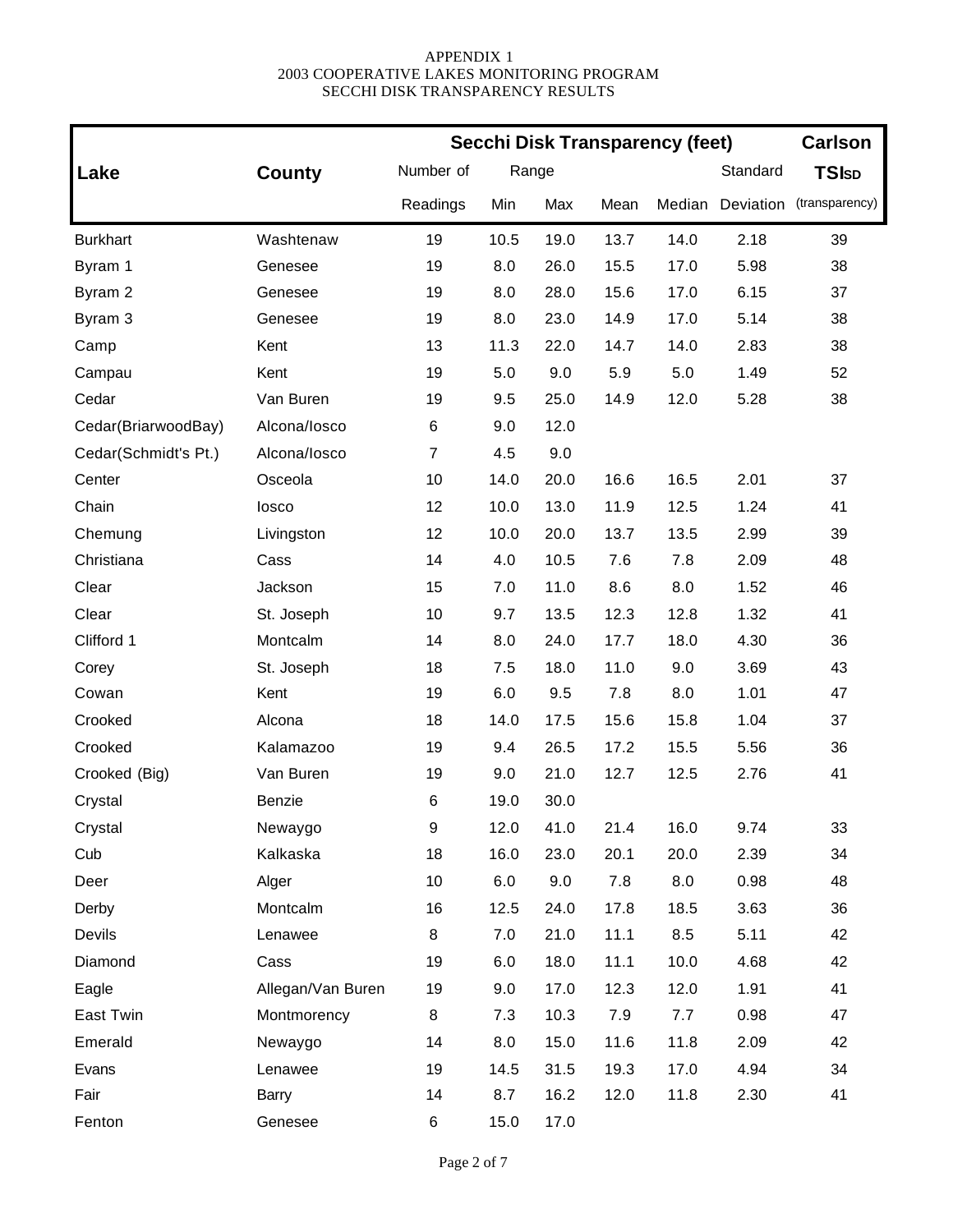|                     |                       | <b>Secchi Disk Transparency (feet)</b> | <b>Carlson</b> |       |      |        |           |                |
|---------------------|-----------------------|----------------------------------------|----------------|-------|------|--------|-----------|----------------|
| Lake                | County                | Number of                              |                | Range |      |        | Standard  | <b>TSIsp</b>   |
|                     |                       | Readings                               | Min            | Max   | Mean | Median | Deviation | (transparency) |
| Fish                | Livingston            | 11                                     | 6.5            | 17.0  | 11.9 | 11.5   | 3.82      | 41             |
| Fish                | Van Buren             | 18                                     | 6.5            | 13.5  | 8.5  | 8.0    | 1.74      | 46             |
| Fisher              | St. Joseph            | 19                                     | 6.0            | 15.5  | 10.4 | 9.5    | 2.95      | 43             |
| Freska              | Kent                  | 11                                     | 5.3            | 14.5  | 9.2  | 9.4    | 2.28      | 45             |
| George              | Clare                 | 19                                     | 7.0            | 11.0  | 8.9  | 9.0    | 1.34      | 46             |
| Gill/Gut            | Livingston            | 13                                     | 7.7            | 12.3  | 11.1 | 11.7   | 1.59      | 42             |
| Gilletts            | Jackson               | $\overline{7}$                         | 8.3            | 9.8   |      |        |           |                |
| Glen (Big)          | Leelanau              | 17                                     | 12.0           | 23.0  | 16.6 | 16.0   | 2.74      | 37             |
| Glen (Little)       | Leelanau              | 17                                     | 4.5            | 8.0   | 6.0  | 6.0    | 1.00      | 51             |
| Gourdneck           | Kalamazoo             | 18                                     | 6.0            | 27.0  | 13.5 | 12.5   | 6.52      | 40             |
| Gratiot             | Keweenaw              | 16                                     | 15.2           | 21.7  | 18.2 | 18.7   | 1.77      | 35             |
| Gunn                | Mason                 | 19                                     | 10.5           | 20.0  | 13.4 | 13.0   | 2.49      | 40             |
| Hamburg             | Livingston            | 18                                     | 9.5            | 23.0  | 13.4 | 13.0   | 3.26      | 40             |
| Hamilton            | Dickinson             | 14                                     | 12.0           | 16.0  | 13.8 | 14.0   | 1.23      | 39             |
| Harper              | Lake                  | 16                                     | 7.0            | 26.0  | 13.3 | 10.3   | 5.72      | 40             |
| Hawk                | Oakland               | 16                                     | 6.5            | 13.4  | 9.5  | 9.1    | 2.12      | 45             |
| Hess                | Newaygo               | 18                                     | 1.7            | 6.0   | 2.9  | 2.8    | 1.10      | 62             |
| <b>Hicks</b>        | Osceola               | 15                                     | 4.7            | 11.5  | 7.6  | 7.2    | 1.69      | 48             |
| High                | Kent                  | 8                                      | 11.3           | 18.6  | 14.9 | 14.8   | 2.82      | 38             |
| Houghton 1          | Roscommon             | 19                                     | 5.0            | 10.0  | 7.7  | 8.0    | 1.35      | 48             |
| Houghton 2          | Roscommon             | 14                                     | 5.5            | 10.5  | 7.6  | 8.0    | 1.47      | 48             |
| Hubbard 1           | Alcona                | 18                                     | 9.2            | 28.0  | 14.2 | 13.3   | 4.82      | 39             |
| Hubbard 2           | Alcona                | 18                                     | 11.0           | 28.0  | 14.7 | 13.3   | 4.42      | 38             |
| Hubbard 3           | Alcona                | 11                                     | 10.0           | 32.0  | 15.6 | 14.0   | 6.38      | 38             |
| Hubbard 4           | Alcona                | 11                                     | 10.0           | 28.0  | 15.5 | 14.0   | 5.66      | 38             |
| Hubbard 5           | Alcona                | 11                                     | 10.0           | 27.0  | 14.4 | 13.0   | 5.21      | 39             |
| Hubbard 6           | Alcona                | 18                                     | 10.0           | 29.0  | 14.8 | 13.8   | 4.81      | 38             |
| Hubbard 7           | Alcona                | 18                                     | 8.6            | 28.0  | 14.5 | 14.0   | 4.54      | 39             |
| Hunter 1            | Gladwin               | 16                                     | 8.0            | 16.0  | 12.4 | 12.3   | 2.35      | 41             |
| <b>Hutchins</b>     | Allegan               | 16                                     | 8.5            | 16.3  | 11.1 | 10.4   | 2.27      | 42             |
| Indian              | Kalamazoo             | 12                                     | 7.0            | 20.0  | 10.3 | 8.3    | 4.46      | 44             |
| Indian              | Osceola               | 18                                     | 17.0           | 27.0  | 22.1 | 21.5   | 3.08      | 33             |
| Island              | <b>Grand Traverse</b> | 13                                     | 14.0           | 29.0  | 18.5 | 15.0   | 5.19      | 35             |
| Island (Beach Area) | Ogemaw                | 18                                     | 12.5           | 22.2  | 16.3 | 15.5   | 3.15      | 37             |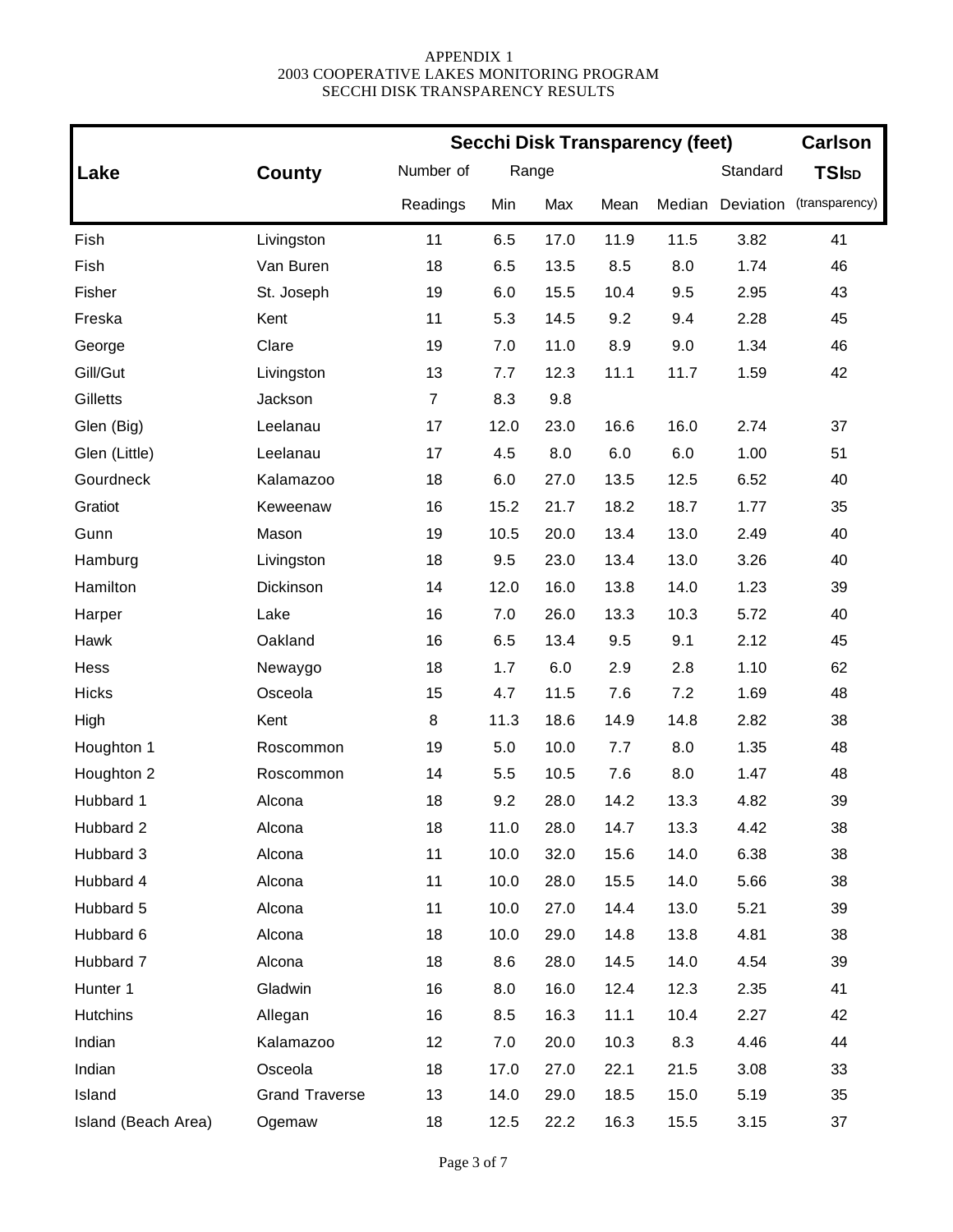|                      |                       | <b>Secchi Disk Transparency (feet)</b> | <b>Carlson</b> |       |      |        |           |                |
|----------------------|-----------------------|----------------------------------------|----------------|-------|------|--------|-----------|----------------|
| Lake                 | <b>County</b>         | Number of                              |                | Range |      |        | Standard  | <b>TSIsp</b>   |
|                      |                       | Readings                               | Min            | Max   | Mean | Median | Deviation | (transparency) |
| Island 1             | Ogemaw                | 18                                     | 12.5           | 24.4  | 17.0 | 16.1   | 3.37      | 36             |
| Jewell               | Alcona                | 15                                     | 8.0            | 12.0  | 9.6  | 9.0    | 1.65      | 44             |
| Juno                 | Cass                  | 14                                     | 4.5            | 8.5   | 6.8  | 7.0    | 1.25      | 50             |
| Keeler               | Van Buren             | 10                                     | 2.0            | 10.5  | 6.4  | 7.0    | 2.93      | 50             |
| Kirkwood             | Oakland               | 19                                     | 2.6            | 8.0   | 4.5  | 4.3    | 1.31      | 56             |
| Klinger              | St. Joseph            | 17                                     | 6.5            | 20.5  | 11.6 | 11.5   | 4.52      | 42             |
| Lake Margrethe 1     | Crawford              | 19                                     | 12.0           | 30.0  | 16.7 | 14.0   | 5.90      | 36             |
| Lake Nepessing       | Lapeer                | 19                                     | 8.0            | 20.0  | 13.4 | 12.0   | 3.95      | 40             |
| Lake of the Woods    | Van Buren             | 11                                     | 6.0            | 21.0  | 11.2 | 9.0    | 4.85      | 42             |
| Lakeville            | Oakland               | 18                                     | 9.0            | 23.5  | 14.2 | 13.3   | 4.46      | 39             |
| Lancelot 1           | Gladwin               | 10                                     | 6.5            | 10.5  | 8.5  | 8.0    | 1.44      | 46             |
| Lancelot 2           | Gladwin               | 10                                     | 6.5            | 12.5  | 9.3  | 9.3    | 2.02      | 45             |
| Lancelot 3           | Gladwin               | 10                                     | 7.5            | 13.0  | 10.7 | 11.8   | 2.10      | 43             |
| Lancer 1             | Gladwin               | 10                                     | 6.0            | 8.0   | 7.2  | 7.0    | 0.79      | 49             |
| Lancer <sub>2</sub>  | Gladwin               | $\boldsymbol{9}$                       | 8.0            | 11.0  | 9.6  | 10.0   | 1.13      | 45             |
| Lancer <sub>3</sub>  | Gladwin               | 9                                      | 7.0            | 10.0  | 8.5  | 9.0    | 1.00      | 46             |
| Lancer 4             | Gladwin               | 9                                      | 5.0            | 5.0   | 5.0  | 5.0    | 0.00      | 54             |
| Lancer <sub>5</sub>  | Gladwin               | 9                                      | 5.0            | 7.0   | 5.8  | 6.0    | 0.67      | 52             |
| Lansing              | Ingham                | 19                                     | 4.5            | 11.3  | 7.9  | 7.8    | 2.01      | 47             |
| Leelanau (North)     | Leelanau              | 14                                     | 10.0           | 33.0  | 19.4 | 20.5   | 8.62      | 34             |
| Leelanau (South)     | Leelanau              | 13                                     | 5.6            | 26.0  | 14.9 | 14.4   | 7.85      | 38             |
| Leisure              | Shiawassee            | 17                                     | 5.3            | 14.2  | 10.7 | 11.3   | 2.32      | 43             |
| Lily                 | Clare                 | 16                                     | 7.0            | 9.0   | 8.0  | 8.1    | 0.77      | 47             |
| Lime                 | Kent                  | 13                                     | 6.0            | 14.6  | 11.0 | 11.0   | 2.33      | 43             |
| Little Crooked       | Van Buren             | 14                                     | 13.0           | 18.6  | 13.9 | 13.6   | 1.38      | 39             |
| Little Fisher        | St. Joseph            | 19                                     | 5.5            | 13.0  | 8.6  | 8.3    | 1.81      | 46             |
| Little Paw Paw       | <b>Berrien</b>        | 16                                     | 5.3            | 10.3  | 7.1  | 6.1    | 1.83      | 49             |
| Little Pine Island 1 | Kent                  | 19                                     | 7.2            | 15.7  | 10.5 | 9.0    | 3.08      | 43             |
| Little Pine Island 2 | Kent                  | 19                                     | 7.3            | 16.7  | 10.7 | 8.9    | 3.30      | 43             |
| <b>Little Twin</b>   | Cass                  | 16                                     | 4.8            | 12.3  | 9.1  | 9.3    | 2.15      | 45             |
| Long                 | <b>Grand Traverse</b> | 19                                     | 20.0           | 55.0  | 30.8 | 25.0   | 10.99     | 28             |
| Long                 | losco                 | 13                                     | 9.4            | 19.0  | 11.2 | 10.6   | 2.43      | 42             |
| Long                 | Montmorency           | 17                                     | 9.0            | 24.0  | 13.7 | 13.0   | 3.77      | 39             |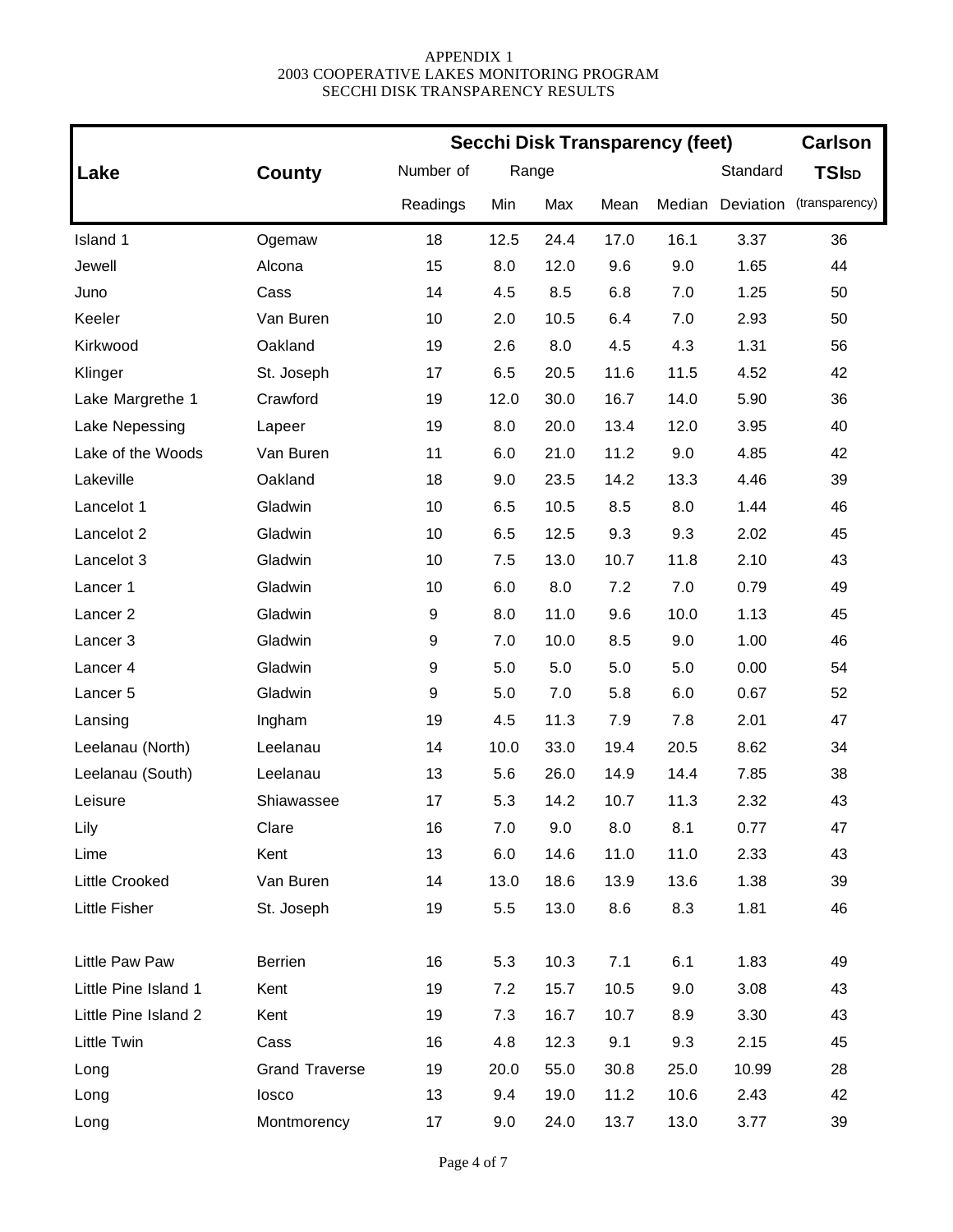|                |               | <b>Secchi Disk Transparency (feet)</b> |      | <b>Carlson</b> |      |        |           |                |
|----------------|---------------|----------------------------------------|------|----------------|------|--------|-----------|----------------|
| Lake           | <b>County</b> | Number of                              |      | Range          |      |        | Standard  | <b>TSIsp</b>   |
|                |               | Readings                               | Min  | Max            | Mean | Median | Deviation | (transparency) |
| Long(Sylvania) | Gogebic       | 15                                     | 11.0 | 14.0           | 12.5 | 13.0   | 0.92      | 41             |
| Long(West)     | Gogebic       | 15                                     | 11.0 | 14.0           | 12.5 | 13.0   | 0.99      | 41             |
| Louise         | Dickinson     | 14                                     | 10.0 | 22.0           | 15.1 | 15.0   | 2.96      | 38             |
| Lower Hamlin   | Mason         | 16                                     | 9.0  | 16.0           | 13.1 | 13.0   | 2.33      | 40             |
| Magician       | Cass          | 16                                     | 14.8 | 20.4           | 17.3 | 17.4   | 1.90      | 36             |
| Marl 1         | Genesee       | 15                                     | 8.0  | 15.5           | 10.8 | 10.0   | 2.23      | 43             |
| Mary           | Dickinson     | 14                                     | 11.0 | 22.0           | 15.3 | 15.0   | 3.09      | 38             |
| Mecosta        | Mecosta       | 10                                     | 8.0  | 18.5           | 12.4 | 11.5   | 3.49      | 41             |
| Mill           | Van Buren     | 12                                     | 12.0 | 17.0           | 14.4 | 14.0   | 1.52      | 39             |
| Moon           | Gogebic       | 16                                     | 14.0 | 26.0           | 19.8 | 20.0   | 3.85      | 34             |
| Muskellunge 1  | Montcalm      | $\overline{7}$                         | 3.2  | 17.0           |      |        |           |                |
| Muskellunge 2  | Montcalm      | 12                                     | 4.7  | 10.3           | 7.8  | 8.3    | 2.02      | 48             |
| North          | Alcona        | 18                                     | 12.0 | 26.0           | 18.0 | 18.0   | 3.25      | 35             |
| Oneida         | Livingston    | 13                                     | 7.5  | 11.8           | 9.2  | 9.5    | 1.21      | 45             |
| Ore            | Livingston    | 17                                     | 4.0  | 15.0           | 9.3  | 7.0    | 4.30      | 45             |
| Orion          | Oakland       | 9                                      | 10.0 | 16.0           | 12.9 | 12.0   | 2.10      | 40             |
| Osterhout      | Allegan       | 10                                     | 5.0  | 9.0            | 6.3  | 5.0    | 1.77      | 51             |
| Oxbow          | Oakland       | 10                                     | 11.0 | 22.0           | 14.8 | 14.5   | 3.58      | 38             |
| Painter        | Cass          | 14                                     | 4.0  | 6.5            | 5.4  | 5.3    | 0.97      | 53             |
| Pentwater 1    | Oceana        | $\overline{7}$                         | 4.5  | 10.0           |      |        |           |                |
| Pentwater 2    | Oceana        | $\overline{7}$                         | 4.2  | 8.6            |      |        |           |                |
| Pentwater 4    | Oceana        | 7                                      | 4.8  | 10.5           |      |        |           |                |
| Pentwater 5    | Oceana        | $\overline{7}$                         | 5.6  | 13.0           |      |        |           |                |
| Perch          | Hillsdale     | 19                                     | 8.0  | 9.3            | 8.5  | 8.3    | 0.42      | 46             |
| Pleasant       | St. Joseph    | 13                                     | 9.5  | 15.0           | 11.9 | 11.0   | 1.69      | 41             |
| Pleasant 1     | Washtenaw     | 18                                     | 6.3  | 13.2           | 8.7  | 8.3    | 1.57      | 46             |
| Pleasant 2     | Washtenaw     | 18                                     | 6.4  | 12.6           | 8.6  | 8.2    | 1.48      | 46             |
| Pleasant 1     | Wexford       | 17                                     | 4.3  | 6.5            | 5.3  | 5.3    | 0.58      | 53             |
| Ponemah        | Genesee       | 19                                     | 6.3  | 13.3           | 9.4  | 9.2    | 2.24      | 45             |
| Portage        | Livingston    | 14                                     | 5.9  | 19.7           | 12.8 | 12.5   | 3.81      | 40             |
| Pratt          | Gladwin       | 18                                     | 6.0  | 25.3           | 15.2 | 9.4    | 8.60      | 38             |
| Pretty         | Mecosta       | 12                                     | 8.3  | 14.1           | 10.1 | 9.6    | 1.80      | 44             |
| Puterbaugh     | Cass          | 16                                     | 8.0  | 14.0           | 11.1 | 10.9   | 1.73      | 42             |
| Randall        | <b>Branch</b> | 15                                     | 4.5  | 12.5           | 8.3  | 8.5    | 2.53      | 47             |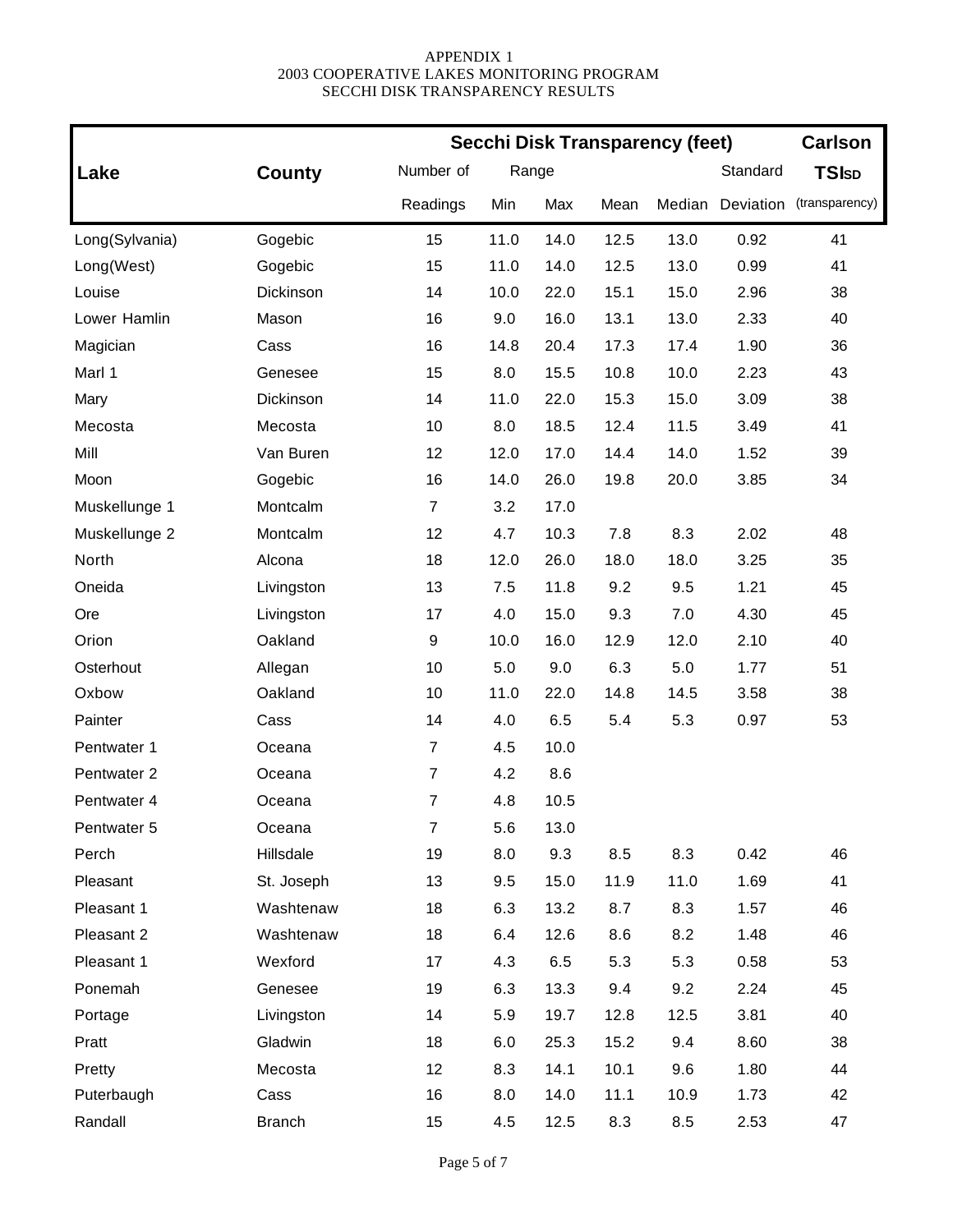|                      |                       | <b>Secchi Disk Transparency (feet)</b> |      | <b>Carlson</b> |      |        |           |                |
|----------------------|-----------------------|----------------------------------------|------|----------------|------|--------|-----------|----------------|
| Lake                 | County                | Number of                              |      | Range          |      |        | Standard  | <b>TSIsp</b>   |
|                      |                       | Readings                               | Min  | Max            | Mean | Median | Deviation | (transparency) |
| Ranger               | Otsego                | 12                                     | 15.0 | 20.0           | 17.3 | 17.0   | 1.51      | 36             |
| Reeds                | Kent                  | 12                                     | 3.6  | 12.7           | 8.2  | 8.4    | 2.79      | 47             |
| Reynolds (Lower)     | Van Buren             | 6                                      | 10.5 | 13.0           |      |        |           |                |
| Reynolds (Upper)     | Van Buren             | 6                                      | 9.0  | 18.0           |      |        |           |                |
| Robinson             | Newaygo               | 19                                     | 6.0  | 12.0           | 9.0  | 9.0    | 1.94      | 45             |
| Round                | Clinton               | 15                                     | 7.5  | 14.0           | 9.9  | 9.5    | 1.60      | 44             |
| Round                | Lenawee               | 10                                     | 6.8  | 25.8           | 13.4 | 10.4   | 6.77      | 40             |
| Round 1              | Mecosta               | 10                                     | 8.0  | 19.0           | 14.2 | 15.3   | 3.27      | 39             |
| Sage 1               | Ogemaw                | 18                                     | 12.5 | 20.0           | 15.0 | 14.5   | 2.07      | 38             |
| Sapphire             | Missaukee             | 14                                     | 7.5  | 8.0            | 7.5  | 7.5    | 0.13      | 48             |
| School Section 1     | Mecosta               | 19                                     | 7.4  | 18.0           | 11.2 | 10.5   | 2.46      | 42             |
| School Section 3     | Mecosta               | 19                                     | 7.8  | 14.0           | 10.6 | 10.4   | 1.95      | 43             |
| Sherwood             | Oakland               | 16                                     | 11.0 | 14.0           | 12.7 | 13.0   | 0.83      | 41             |
| Shingle              | Clare                 | 18                                     | 9.0  | 15.0           | 11.0 | 11.0   | 1.52      | 43             |
| Silver               | <b>Grand Traverse</b> | 19                                     | 14.5 | 42.5           | 24.9 | 22.0   | 9.24      | 31             |
| Silver               | Livingston            | 19                                     | 10.0 | 21.0           | 13.7 | 12.5   | 3.01      | 39             |
| Silver 1             | Genesee               | 18                                     | 7.5  | 17.0           | 11.5 | 10.7   | 3.64      | 42             |
| Silver <sub>2</sub>  | Genesee               | 18                                     | 7.5  | 17.0           | 11.4 | 10.8   | 3.54      | 42             |
| Smallwood            | Gladwin               | 19                                     | 5.0  | 11.5           | 7.2  | 7.0    | 2.02      | 49             |
| Spider 1             | <b>Grand Traverse</b> | 17                                     | 11.0 | 33.0           | 19.1 | 15.0   | 7.93      | 35             |
| Spider 2             | <b>Grand Traverse</b> | 17                                     | 11.0 | 29.0           | 17.5 | 14.0   | 6.47      | 36             |
| Spider 3             | <b>Grand Traverse</b> | 17                                     | 9.0  | 27.0           | 17.1 | 15.0   | 6.43      | 36             |
| Starvation           | Kalkaska              | 9                                      | 18.0 | 25.7           | 22.2 | 22.0   | 2.69      | 32             |
| Stone Ledge          | Wexford               | 15                                     | 7.0  | 13.0           | 9.3  | 9.0    | 1.54      | 45             |
| Strawberry           | Livingston            | 18                                     | 4.3  | 11.2           | 8.1  | 8.6    | 2.00      | 47             |
| Sylvan               | Newaygo               | 14                                     | 8.0  | 27.0           | 12.5 | 11.0   | 5.03      | 41             |
| Taylor               | Oakland               | 18                                     | 16.0 | 18.0           | 17.3 | 17.0   | 0.59      | 36             |
| <b>Thurston Pond</b> | Washtenaw             | $\overline{7}$                         | 0.4  | 1.3            |      |        |           |                |
| <b>Upper Hamlin</b>  | Mason                 | 16                                     | 6.0  | 13.0           | 9.9  | 10.5   | 2.39      | 44             |
| Van Etten            | losco                 | 8                                      | 3.5  | 5.0            | 4.4  | 4.5    | 0.52      | 56             |
| Vaughn               | Alcona                | 13                                     | 6.5  | 16.0           | 11.0 | 11.5   | 2.56      | 43             |
| Viking               | Otsego                | 19                                     | 10.0 | 14.0           | 12.1 | 13.0   | 1.45      | 41             |
| Vineyard             | Jackson               | 19                                     | 7.0  | 31.0           | 14.9 | 13.0   | 7.93      | 38             |
| Wells                | Osceola               | 19                                     | 12.0 | 20.0           | 16.2 | 16.5   | 2.19      | 37             |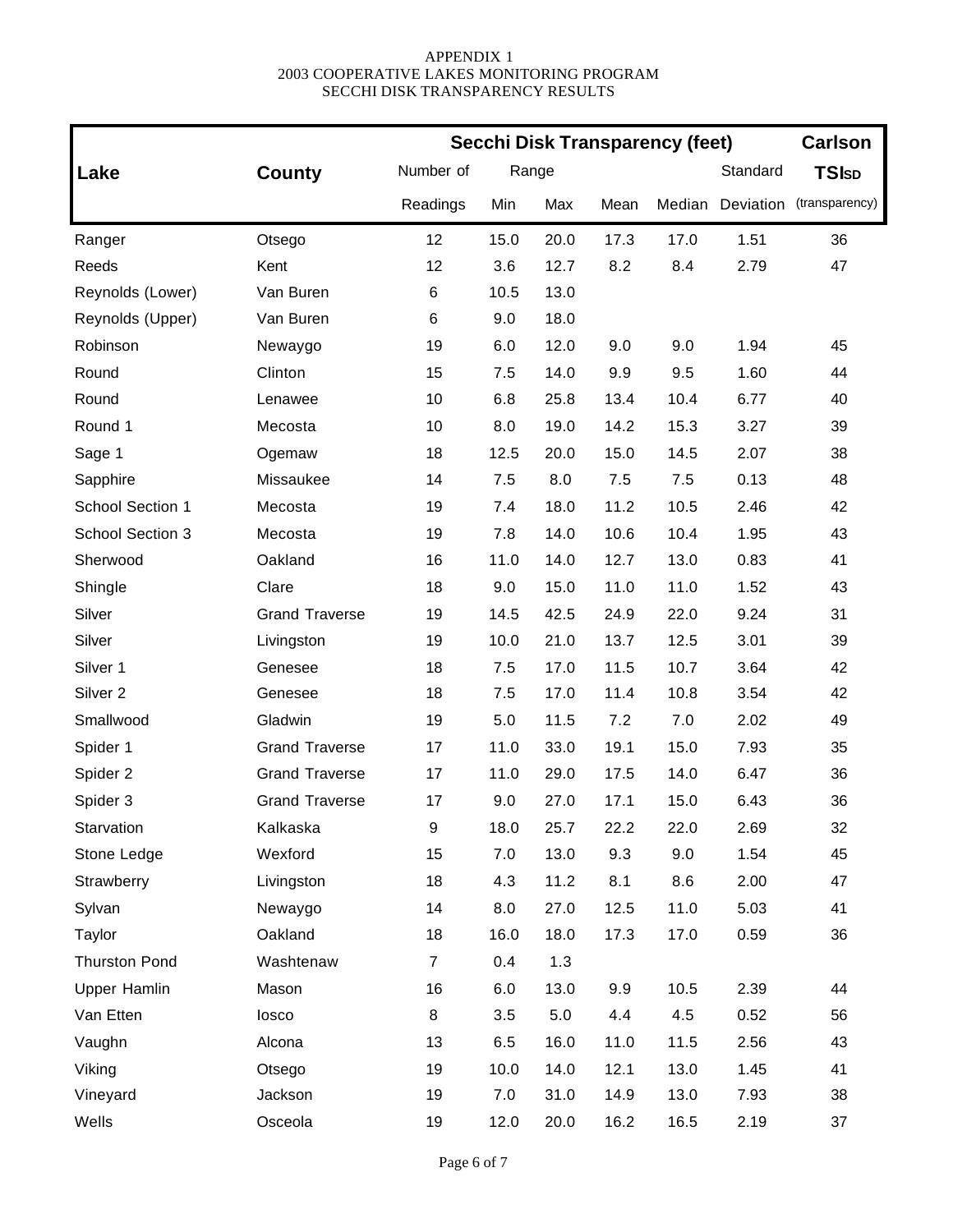|                  |             |           |       |      |      | <b>Secchi Disk Transparency (feet)</b> |                  | <b>Carlson</b> |
|------------------|-------------|-----------|-------|------|------|----------------------------------------|------------------|----------------|
| Lake             | County      | Number of | Range |      |      |                                        | Standard         | <b>TSIsp</b>   |
|                  |             | Readings  |       | Max  | Mean | Median                                 | <b>Deviation</b> | (transparency) |
| <b>West Twin</b> | Montmorency | 19        | 9.5   | 13.0 | 11.0 | 11.0                                   | 1.07             | 43             |
| White            | Oakland     | 10        | 15.0  | 26.0 | 19.2 | 19.0                                   | 2.84             | 35             |
| Wildwood 1       | Cheboygan   | 12        | 4.0   | 9.6  | 7.7  | 8.2                                    | 1.79             | 48             |
| Wildwood 2       | Cheboygan   | 13        | 5.5   | 9.3  | 7.9  | 8.5                                    | 1.34             | 47             |
| Windover         | Clare       | 9         | 11.0  | 24.0 | 17.3 | 18.0                                   | 4.28             | 36             |
| Woods            | Kalamazoo   | 17        | 6.5   | 19.5 | 11.4 | 11.0                                   | 3.98             | 42             |
| Zukey 1          | Livingston  | 9         | 5.0   | 9.0  | 7.1  | 7.0                                    | 1.27             | 49             |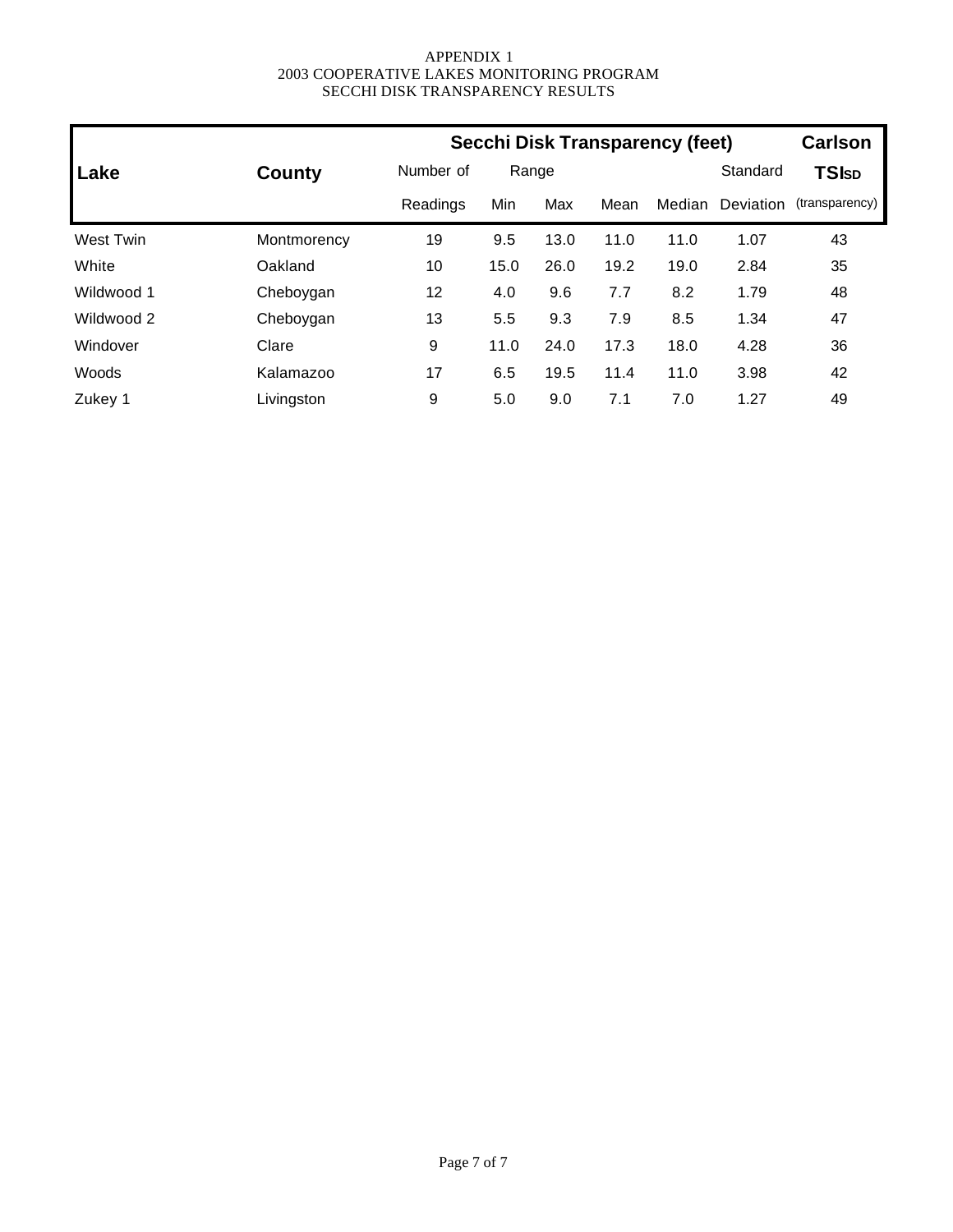|                        |                     | <b>Carlson</b><br><b>Total Phosphorus (ug/l)</b> |                        |                  |      |                  |     |                    |     |              |
|------------------------|---------------------|--------------------------------------------------|------------------------|------------------|------|------------------|-----|--------------------|-----|--------------|
| Lake                   | <b>County</b>       |                                                  | <b>Spring Overturn</b> |                  |      |                  |     | <b>Late Summer</b> |     | <b>TSITP</b> |
|                        |                     | Vol                                              | Rep.                   | <b>DEQ</b>       | Rep. | Vol              | Rep | <b>DEQ</b>         | Rep | (summer TP)  |
| ADA DAM                | <b>KENT</b>         | $\star$                                          |                        |                  |      | $\star$          |     |                    |     |              |
| <b>ANN</b>             | <b>BENZIE</b>       | 6                                                |                        |                  |      | 8                | 6   | 9                  |     | 34           |
| <b>ARBUTUS</b>         | <b>GR. TRAVERSE</b> | 5                                                |                        |                  |      | 10               |     |                    |     | 37           |
| <b>ARNOLD</b>          | <b>CLARE</b>        | 6                                                |                        |                  |      | $\boldsymbol{9}$ |     |                    |     | 36           |
| <b>AVALON</b>          | <b>MONTMORENCY</b>  | 13                                               |                        | 4 T              |      | $\overline{7}$   |     | $\overline{7}$     |     | 32           |
| <b>BALDWIN</b>         | CASS                | 12                                               |                        |                  |      | $\star$          |     |                    |     |              |
| <b>BALDWIN</b>         | <b>MONTCALM</b>     | 11                                               |                        |                  |      | 12               | 12  |                    |     | 40           |
| <b>BARLOW</b>          | <b>BARRY</b>        | 10                                               |                        |                  |      | $\overline{7}$   |     |                    |     | 32           |
| <b>BASS</b>            | <b>KENT</b>         | $\overline{7}$                                   |                        |                  |      | 11               |     |                    |     | 39           |
| <b>BASS</b>            | <b>LIVINGSTON</b>   | 11                                               |                        |                  |      | $\overline{7}$   |     |                    |     | 32           |
| <b>BEAR</b>            | <b>KALKASKA</b>     | 4 T                                              |                        |                  |      | 5                |     |                    |     | 27           |
| <b>BIG</b>             | <b>OSCEOLA</b>      | 11                                               |                        |                  |      | 16               |     |                    |     | 44           |
| <b>BIG BRADFORD</b>    | <b>OTSEGO</b>       | 16                                               |                        | 11               |      | 9 d,e            |     |                    |     | 36           |
| <b>BIG CROOKED</b>     | <b>KENT</b>         | 8                                                |                        |                  |      | 24               |     |                    |     | 50           |
| <b>BIG CROOKED</b>     | <b>VAN BUREN</b>    | $\star$                                          |                        |                  |      | $\overline{7}$   |     |                    |     | 32           |
| <b>BIG PINE ISLAND</b> | <b>KENT</b>         | 15                                               |                        |                  |      |                  |     |                    |     |              |
| <b>BILLS</b>           | <b>NEWAYGO</b>      | 4 T                                              |                        |                  |      | 8                |     |                    |     | 34           |
| <b>BIRCH</b>           | CASS                | $\overline{7}$                                   |                        |                  |      | $\boldsymbol{9}$ |     |                    |     | 36           |
| <b>BLUE</b>            | <b>MASON</b>        | 22                                               |                        |                  |      | 10               | 15  |                    |     | 37           |
| <b>BLUE</b>            | <b>MECOSTA</b>      | 3T                                               |                        |                  |      | $\,6$            |     |                    |     | 30           |
| <b>BOSTWICK</b>        | <b>KENT</b>         | 6                                                |                        |                  |      | 24               |     |                    |     | 50           |
| <b>BRIGHTON</b>        | <b>LIVINGSTON</b>   | 33                                               |                        |                  |      | 40               |     |                    |     | 57           |
| <b>BROOKS</b>          | <b>NEWAYGO</b>      | 25                                               | 25                     |                  |      | 32               |     |                    |     | 54           |
| <b>BUCKHORN</b>        | <b>OAKLAND</b>      | 20                                               |                        |                  |      | 13               |     |                    |     | 41           |
| <b>BURKHART</b>        | WASHTENAW           | $\overline{7}$                                   |                        |                  |      | 12               | 10  | 10                 |     | 40           |
| <b>CASCADE DAM</b>     | KENT                | 50a                                              |                        |                  |      | $\star$          |     |                    |     |              |
| CEDAR                  | ALCONA/IOSCO        |                                                  |                        |                  |      | 11               |     |                    |     | 39           |
| CEDAR                  | <b>VAN BUREN</b>    | 9                                                |                        |                  |      | $\boldsymbol{9}$ |     |                    |     | 36           |
| <b>CENTER</b>          | <b>OSCEOLA</b>      | $\boldsymbol{7}$                                 |                        | $\boldsymbol{9}$ |      | 9                |     | 10                 |     | 36           |
| <b>CHAIN</b>           | <b>IOSCO</b>        | 15                                               |                        |                  |      | 12               |     |                    |     | 40           |
| <b>CHEMUNG</b>         | <b>LIVINGSTON</b>   | 16                                               |                        |                  |      | 12               |     |                    |     | 40           |
| <b>CHRISTIANA</b>      | CASS                | 23                                               |                        |                  |      | 16               |     |                    |     | 44           |
| <b>CLEAR</b>           | <b>BERRIEN</b>      | 13                                               |                        | 13               |      |                  |     |                    |     |              |
| <b>CLIFFORD</b>        | <b>MONTCALM</b>     | $\ast$                                           |                        |                  |      | 12               |     |                    |     | 40           |
| <b>COREY</b>           | ST. JOSEPH          | 6                                                |                        |                  |      | $\boldsymbol{9}$ |     |                    |     | 36           |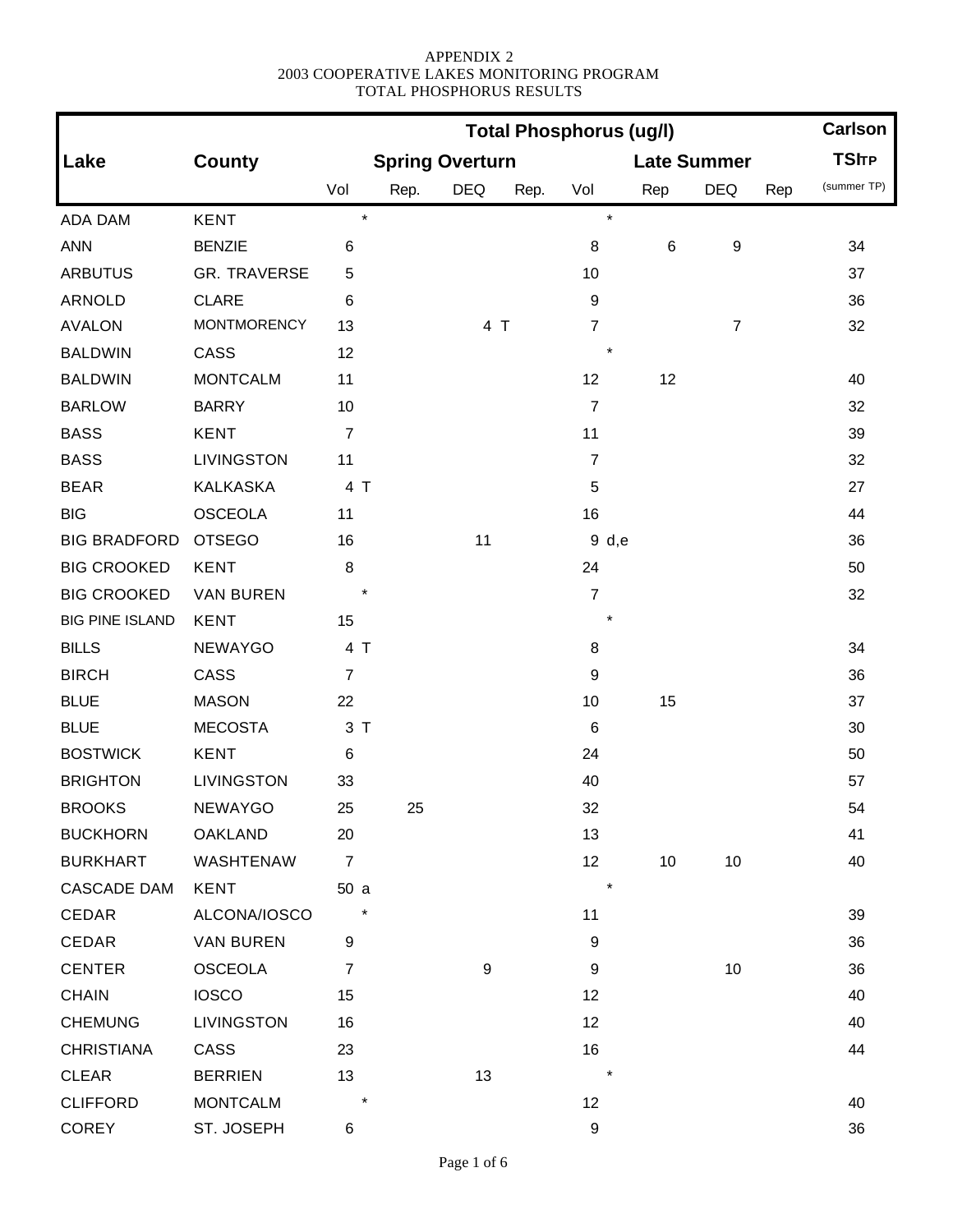|                     |                    | <b>Total Phosphorus (ug/l)</b> |                        |            |      |                  |                  |                    |     | <b>Carlson</b> |
|---------------------|--------------------|--------------------------------|------------------------|------------|------|------------------|------------------|--------------------|-----|----------------|
| Lake                | <b>County</b>      |                                | <b>Spring Overturn</b> |            |      |                  |                  | <b>Late Summer</b> |     | <b>TSITP</b>   |
|                     |                    | Vol                            | Rep.                   | <b>DEQ</b> | Rep. | Vol              | Rep              | <b>DEQ</b>         | Rep | (summer TP)    |
| <b>COWAN</b>        | <b>KENT</b>        | $\star$                        |                        |            |      | $\star$          |                  | 32                 | 33  |                |
| <b>CRANBERRY</b>    | <b>KENT/OTTAWA</b> | 46                             |                        |            |      | 200 b            |                  |                    |     | 81             |
| <b>CROCKERY</b>     | <b>OTTAWA</b>      | 24                             |                        |            |      | 21 f             |                  |                    |     | 48             |
| CROOKED             | <b>ALCONA</b>      | 8                              |                        |            |      | 15               |                  |                    |     | 43             |
| <b>CROOKED</b>      | <b>BARRY</b>       |                                |                        |            |      | $\star$          |                  |                    |     |                |
| <b>CROOKED</b>      | <b>KALAMAZOO</b>   | 18                             |                        | 16         | 15   | 9                | $\boldsymbol{9}$ | 10                 |     | 36             |
| <b>CROOKED</b>      | <b>LIVINGSTON</b>  | 23                             |                        |            |      | 11               |                  |                    |     | 39             |
| <b>CRYSTAL</b>      | <b>BENZIE</b>      | $\,6$                          |                        |            |      | $\overline{7}$   |                  |                    |     | 32             |
| <b>CRYSTAL</b>      | <b>HILLSDALE</b>   | 9                              |                        |            |      | 10               |                  |                    |     | 37             |
| <b>CRYSTAL</b>      | NEWAYGO            | 10                             |                        |            |      | 8                |                  |                    |     | 34             |
| CUB                 | <b>KALKASKA</b>    | 3T                             |                        |            |      | 6                |                  |                    |     | 30             |
| <b>DEER</b>         | <b>ALGER</b>       | 12                             |                        |            |      | 8                |                  |                    |     | 34             |
| <b>DERBY</b>        | <b>MONTCALM</b>    | 3T                             | 4 T                    |            |      | 6                | $\bf 8$          |                    |     | 30             |
| <b>DEVILS</b>       | LENAWEE            | $\overline{7}$                 |                        |            |      | $\star$          |                  |                    |     |                |
| <b>DIAMOND</b>      | CASS               | 9                              |                        |            |      | $\overline{7}$   |                  |                    |     | 32             |
| <b>DONNELL</b>      | CASS               |                                |                        |            |      | $^\star$         |                  |                    |     |                |
| <b>EAGLE</b>        | <b>ALLEGAN</b>     | 12                             |                        |            |      | $\star$          |                  |                    |     |                |
| <b>EMERALD</b>      | <b>NEWAYGO</b>     | $\ast$                         |                        | 11         |      | $\boldsymbol{9}$ | $9\,$            | 7                  |     | 36             |
| <b>EVANS</b>        | LENAWEE            | 10                             |                        |            |      | 11               |                  |                    |     | 39             |
| <b>FAIR</b>         | <b>BARRY</b>       | 9                              |                        |            |      | 10               |                  |                    |     | 37             |
| <b>FARWELL</b>      | <b>JACKSON</b>     | 6                              | $\boldsymbol{9}$       |            |      |                  |                  |                    |     |                |
| <b>FENTON</b>       | <b>GENESEE</b>     | 10                             |                        |            |      | $\boldsymbol{9}$ |                  |                    |     | 36             |
| <b>FISH</b>         | <b>LIVINGSTON</b>  | 15                             |                        |            |      | $\star$          |                  |                    |     |                |
| <b>FISH</b>         | <b>VAN BUREN</b>   | 11                             |                        |            |      | 12               |                  |                    |     | 40             |
| <b>FISHER</b>       | ST. JOSEPH         | 8                              |                        |            |      | $\overline{7}$   |                  |                    |     | 32             |
| FISHER, LITTLE      | ST. JOSEPH         | 9                              |                        |            |      | 12               |                  |                    |     | 40             |
| <b>FRESKA</b>       | <b>KENT</b>        | 16                             |                        |            |      | 10               |                  |                    |     | 37             |
| <b>GEORGE</b>       | <b>CLARE</b>       | $\boldsymbol{9}$               |                        |            |      | 16               |                  |                    |     | 44             |
| <b>GILL</b>         | <b>LIVINGSTON</b>  | 20                             |                        |            |      | 12               |                  |                    |     | 40             |
| GLEN, BIG           | LEELANAU           | 4 T                            |                        |            |      | 3T               |                  |                    |     | $<$ 27         |
| <b>GLEN, LITTLE</b> | LEELANAU           | 6                              |                        |            |      | 10               |                  |                    |     | 37             |
| <b>GOURDNECK</b>    | <b>KALAMAZOO</b>   |                                |                        |            |      | $\star$          |                  |                    |     |                |
| <b>GRATIOT</b>      | KEWEENAU           | $\ast$                         |                        |            |      |                  |                  |                    |     |                |
| GRAVEL              | <b>VAN BUREN</b>   | $\overline{7}$                 | $\boldsymbol{7}$       |            |      | 11               | 14               |                    |     | 39             |
| <b>GUNN</b>         | <b>MASON</b>       | 5                              |                        |            |      | 11               |                  |                    |     | 39             |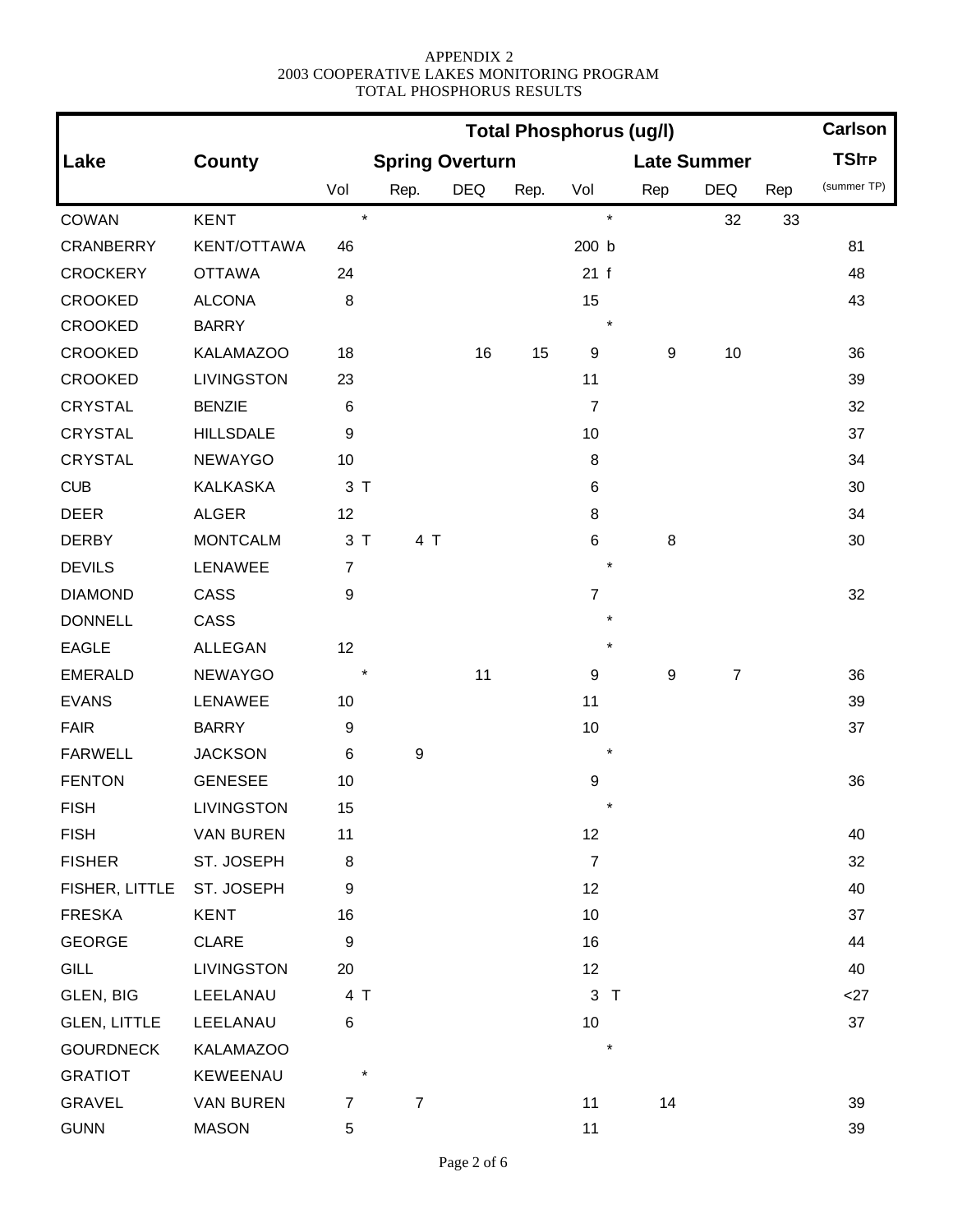|                          |                   | <b>Total Phosphorus (ug/l)</b> |      |                        |      |                  |     |                    |     | <b>Carlson</b> |
|--------------------------|-------------------|--------------------------------|------|------------------------|------|------------------|-----|--------------------|-----|----------------|
| Lake                     | <b>County</b>     |                                |      | <b>Spring Overturn</b> |      |                  |     | <b>Late Summer</b> |     | <b>TSITP</b>   |
|                          |                   | Vol                            | Rep. | <b>DEQ</b>             | Rep. | Vol              | Rep | <b>DEQ</b>         | Rep | (summer TP)    |
| <b>HAMBURG</b>           | LIVINGSTON        | 12                             |      |                        |      | 8                | 8   |                    |     | 34             |
| <b>HAMILTON</b>          | <b>DICKINSON</b>  | 19                             |      |                        |      | 10               |     |                    |     | 37             |
| HAMLIN, LOWER            | <b>MASON</b>      | 11                             |      |                        |      | 23               |     |                    |     | 49             |
| HAMLIN, UPPER MASON      |                   | 12                             |      |                        |      | 38               |     |                    |     | 57             |
| <b>HARPER</b>            | LAKE              | $\star$                        |      |                        |      | 13               |     |                    |     | 41             |
| <b>HESS</b>              | <b>NEWAYGO</b>    | 49                             |      |                        |      | 27               | 26  | 38                 | 32  | 52             |
| <b>HICKS</b>             | <b>OSCEOLA</b>    | 17                             | 17   | 22                     |      | 19               |     | 22                 |     | 47             |
| <b>HIGGINS</b>           | <b>ROSCOMMON</b>  | 10 <sub>b</sub>                |      |                        |      | $^\star$         |     |                    |     |                |
| <b>HIGH</b>              | <b>KENT</b>       | 16                             |      |                        |      | 13               |     |                    |     | 41             |
| <b>HORSEHEAD</b>         | <b>MECOSTA</b>    | $\ast$                         |      |                        |      | $\star$          |     |                    |     |                |
| <b>HOUGHTON</b>          | <b>ROSCOMMON</b>  | 14                             | 14   |                        |      | 17               |     |                    |     | 45             |
| <b>HUBBARD</b>           | <b>ALCONA</b>     | 4 T                            |      |                        |      | 10               |     |                    |     | 37             |
| <b>HUNTERS</b>           | <b>ALCONA</b>     | 14                             |      |                        |      | 13               |     |                    |     | 41             |
| <b>HUTCHINS</b>          | <b>ALLEGAN</b>    | 16                             |      |                        |      | 16               |     |                    |     | 44             |
| <b>INCHWAGH</b>          | <b>LIVINGSTON</b> | 28                             |      |                        |      |                  |     |                    |     |                |
| <b>INDIAN</b>            | <b>KALAMAZOO</b>  | 9                              | 8    | 9                      |      | $\boldsymbol{9}$ |     | 8                  |     | 36             |
| <b>INDIAN</b>            | <b>MONTCALM</b>   | 14 b                           |      |                        |      |                  |     |                    |     |                |
| <b>INDIAN</b>            | <b>OSCEOLA</b>    | 13                             | 11   | 14                     | 20   | 13               |     |                    |     | 41             |
| <b>ISLAND</b>            | OGEMAW/IOSCO      | 11 <sub>c</sub>                |      |                        |      | 11               | 11  |                    |     | 39             |
| <b>ISLAND</b>            | GR. TRAVERSE      | 5                              |      |                        |      | 12               |     |                    |     | 40             |
| <b>JEWELL</b>            | <b>ALCONA</b>     |                                |      |                        |      | 12               |     |                    |     | 40             |
| <b>JORDAN</b>            | IONIA/BARRY       |                                |      |                        |      |                  |     |                    |     |                |
| <b>JUNO</b>              | CASS              | 31                             |      |                        |      | 24               |     |                    |     | $50\,$         |
| KEELER                   | <b>VAN BUREN</b>  | 12                             |      |                        |      | 63 nh            |     |                    |     |                |
| KLINGER                  | ST. JOSEPH        | $\ast$                         |      |                        |      | 10               |     |                    |     | 37             |
| <b>LAKEVILLE</b>         | <b>OAKLAND</b>    | 12                             |      |                        |      | 10               |     |                    |     | 37             |
| <b>LANCELOT</b>          | <b>GLADWIN</b>    | 20                             |      |                        |      | 28               |     |                    |     | 52             |
| LANCER                   | <b>GLADWIN</b>    | 16                             |      |                        |      | 16               |     |                    |     | 44             |
| LANSING                  | <b>INGHAM</b>     | 11                             |      |                        |      | 17               |     |                    |     | 45             |
| <b>LILY</b>              | <b>CLARE</b>      | 19                             |      |                        |      | 18               |     |                    |     | 46             |
| LIME                     | KENT              | 120                            | 119  |                        |      | 10               |     |                    |     | 37             |
| <b>LIMEKILN</b>          | <b>LIVINGSTON</b> | 68                             |      |                        |      | 60               |     |                    |     | 63             |
| LITTLE CROOKED VAN BUREN |                   | $\star$                        |      |                        |      | 11               |     |                    |     | 39             |
| L PINE ISLAND            | KENT              |                                |      |                        |      |                  |     |                    |     |                |
| LONG                     | <b>GOGEBIC</b>    | 12                             | 15   |                        |      | $\overline{7}$   | 10  |                    |     | 32             |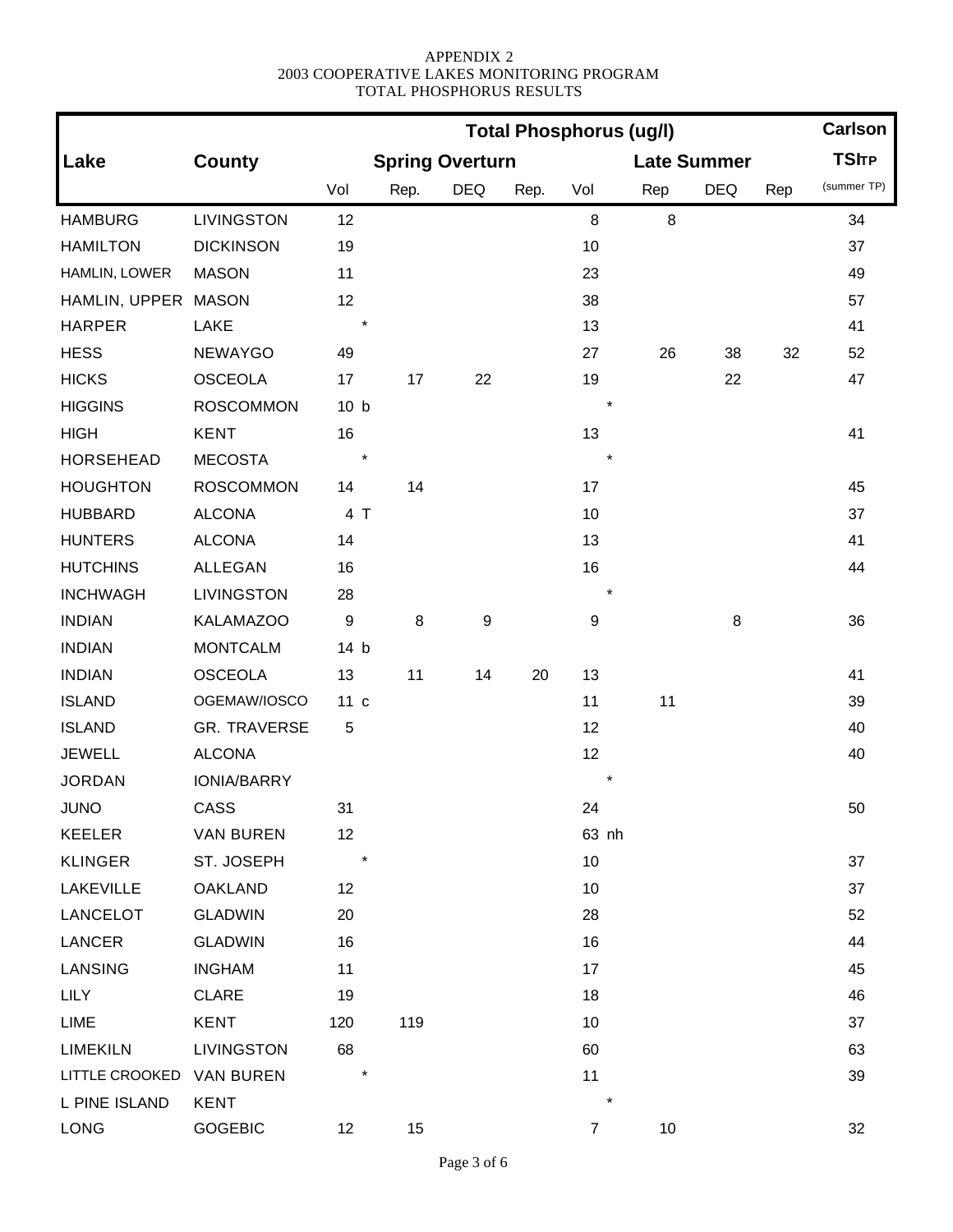|                    |                    | <b>Total Phosphorus (ug/l)</b> |                        |            |      |                  |                |                    |     | <b>Carlson</b> |
|--------------------|--------------------|--------------------------------|------------------------|------------|------|------------------|----------------|--------------------|-----|----------------|
| Lake               | <b>County</b>      |                                | <b>Spring Overturn</b> |            |      |                  |                | <b>Late Summer</b> |     | <b>TSITP</b>   |
|                    |                    | Vol                            | Rep.                   | <b>DEQ</b> | Rep. | Vol              | Rep            | <b>DEQ</b>         | Rep | (summer TP)    |
| <b>LONG</b>        | GR. TRAVERSE       | 4 T                            | 4 T                    |            |      | 5                |                |                    |     | 27             |
| LONG               | <b>IOSCO</b>       | 8                              |                        |            |      | 8                |                |                    |     | 34             |
| LONG               | <b>MONTMORENCY</b> | 6                              |                        | 2 <        |      | $\boldsymbol{9}$ |                | 6                  | 5   | 36             |
| <b>LOTUS</b>       | <b>OAKLAND</b>     |                                |                        |            |      |                  |                |                    |     |                |
| <b>LOUISE</b>      | <b>DICKINSON</b>   | 16                             |                        |            |      | $\boldsymbol{9}$ |                |                    |     | 36             |
| <b>MACEDAY</b>     | <b>OAKLAND</b>     |                                |                        |            |      | $\star$          |                |                    |     |                |
| <b>MAGICIAN</b>    | CASS               | 5                              | 4 T                    | 11         |      | 12               |                |                    |     | 40             |
| <b>MARGRETHE</b>   | CRAWFORD           | 4 T                            |                        |            |      | $\boldsymbol{9}$ |                |                    |     | 36             |
| <b>MARL</b>        | <b>GENESEE</b>     | 9                              |                        |            |      | $\overline{7}$   |                |                    |     | 32             |
| <b>MARY</b>        | <b>DICKINSON</b>   | 26                             |                        |            |      | $\boldsymbol{9}$ |                |                    |     | 36             |
| <b>MEADOW</b>      | <b>OAKLAND</b>     |                                |                        |            |      |                  |                |                    |     |                |
| <b>MECOSTA</b>     | <b>MECOSTA</b>     | 5                              |                        |            |      | 10               |                |                    |     | 37             |
| <b>MOON</b>        | <b>GOGEBIC</b>     | 9                              |                        |            |      | $\sqrt{5}$       |                |                    |     | 27             |
| <b>MULLETT</b>     | CHEBOYGAN          | 10 <sub>b</sub>                |                        |            |      | $\ast$           |                |                    |     |                |
| <b>MURRAY</b>      | <b>KENT</b>        | 31                             |                        |            |      | $\boldsymbol{9}$ |                |                    |     | 36             |
| <b>MUSKELLUNGE</b> | <b>MONTCALM</b>    | 17                             | 12                     | 19         | 18   | 15               |                |                    |     | 43             |
| <b>NEPESSING</b>   | LAPEER             | 18                             | 14                     |            |      | 19               |                |                    |     | 47             |
| <b>NORTH</b>       | <b>ALCONA</b>      | 10                             |                        |            |      | 17               |                |                    |     | 45             |
| <b>ONEIDA</b>      | LIVINGSTON         | 13                             |                        |            |      | 13               |                |                    |     | 41             |
| <b>ORE</b>         | <b>LIVINGSTON</b>  | 20                             | 17                     |            |      | 12               |                |                    |     | 40             |
| <b>ORION</b>       | <b>OAKLAND</b>     | 12                             |                        |            |      | 14               |                | 12                 | 13  | 42             |
| <b>OSTERHOUT</b>   | <b>ALLEGAN</b>     | 13                             |                        |            |      | 18               |                |                    |     | 46             |
| <b>OXBOW</b>       | OAKLAND            | 12                             |                        |            |      | 11               |                |                    |     | 39             |
| <b>PAINTER</b>     | CASS               | 34                             |                        |            |      | 26               |                |                    |     | 51             |
| <b>PARKE</b>       | OAKLAND            | $\star$                        |                        |            |      |                  |                |                    |     |                |
| <b>PENTWATER</b>   | <b>OCEANA</b>      |                                |                        |            |      | 32               |                |                    |     | 54             |
| PERCH              | <b>HILLSDALE</b>   | 12                             |                        |            |      | 16               |                |                    |     | 44             |
| PLEASANT           | WASHTENAW          | 17                             |                        |            |      | $\ast$           |                |                    |     |                |
| PLEASANT           | WEXFORD            | 13                             |                        |            |      | 24               | 20             |                    |     | 50             |
| <b>PONEMAH</b>     | <b>GENESEE</b>     | 22                             | 20                     | 26         |      |                  |                |                    |     |                |
| <b>PORTAGE</b>     | LIVINGSTON         | 19                             |                        |            |      | 13               |                |                    |     | 41             |
| <b>PRETTY</b>      | <b>MECOSTA</b>     | 14                             |                        |            |      |                  |                |                    |     |                |
| <b>PUTERBAUGH</b>  | CASS               | $^\star$                       |                        |            |      | 9                | $\overline{7}$ |                    |     | 36             |
| RANDALL            | <b>BRANCH</b>      | $\star$                        |                        |            |      | 31               |                |                    |     | 54             |
| RANGER             | <b>OTSEGO</b>      |                                |                        |            |      | 11               |                |                    |     | 39             |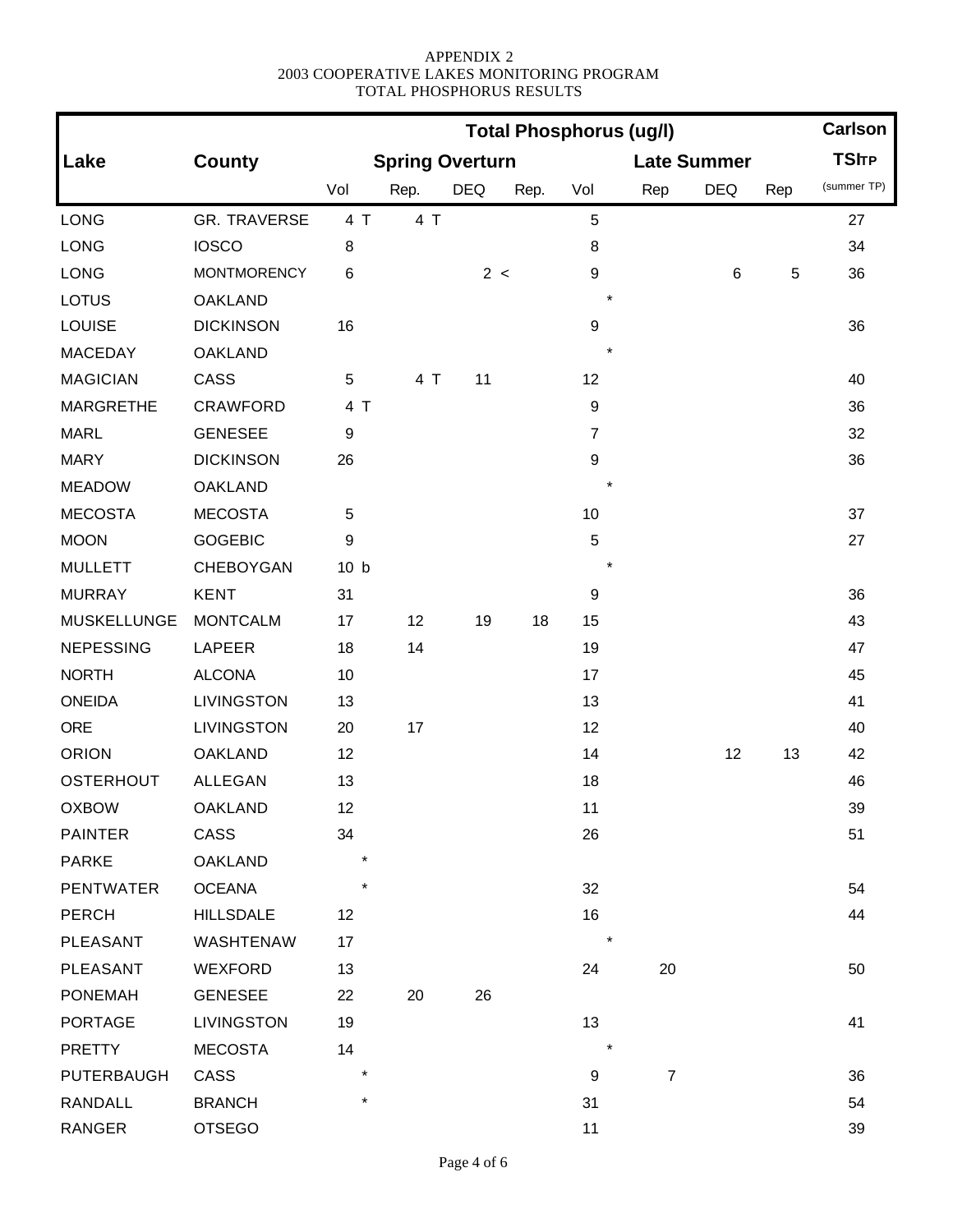|                         |                     |                |                        |            |      | <b>Total Phosphorus (ug/l)</b> |     |                    |     | <b>Carlson</b> |
|-------------------------|---------------------|----------------|------------------------|------------|------|--------------------------------|-----|--------------------|-----|----------------|
| Lake                    | <b>County</b>       |                | <b>Spring Overturn</b> |            |      |                                |     | <b>Late Summer</b> |     | <b>TSITP</b>   |
|                         |                     | Vol            | Rep.                   | <b>DEQ</b> | Rep. | Vol                            | Rep | <b>DEQ</b>         | Rep | (summer TP)    |
| <b>ROBINSON</b>         | <b>NEWAYGO</b>      | 38             |                        |            |      | 16                             |     |                    |     | 44             |
| <b>ROUND</b>            | <b>CLINTON</b>      | 18             |                        | 18         |      | 15                             | 17  | 17                 |     | 43             |
| <b>ROUND</b>            | LENAWEE             | 9              |                        |            |      | 12                             |     |                    |     | 40             |
| <b>ROUND</b>            | <b>MECOSTA</b>      | 17             |                        |            |      | 10                             |     |                    |     | 37             |
| <b>SAGE</b>             | <b>OGEMAW</b>       | $\,8\,$        |                        |            |      | 11                             |     |                    |     | 39             |
| SANDY BOTTOM            | <b>LIVINGSTON</b>   | 30             |                        |            |      | 17                             |     |                    |     | 45             |
| <b>SANFORD</b>          | <b>BENZIE</b>       |                |                        |            |      | $\,6\,$                        |     |                    |     | 30             |
| <b>SAPPHIRE</b>         | <b>MISSAUKEE</b>    | 6              |                        |            |      | 14                             |     |                    |     | 42             |
| SCHOOL SEC.             | <b>MECOSTA</b>      | 10             |                        |            |      | 12                             |     |                    |     | 40             |
| SHAN-GRI-LA             | <b>LIVINGSTON</b>   | 13             |                        |            |      | 11                             |     |                    |     | 39             |
| <b>SHINGLE</b>          | <b>CLARE</b>        | 19             |                        |            |      | 11                             |     |                    |     | 39             |
| <b>SILVER</b>           | <b>GENESEE</b>      | 6              |                        |            |      | $\boldsymbol{9}$               |     |                    |     | 36             |
| <b>SILVER</b>           | <b>GR. TRAVERSE</b> | 5              |                        |            |      | $\overline{7}$                 |     | 8                  |     | 32             |
| <b>SILVER</b>           | <b>LIVINGSTON</b>   | 4 T            | 6                      |            |      | 13                             |     |                    |     | 41             |
| SMALLWOOD               | <b>GLADWIN</b>      | 13             | 12                     |            |      | 22                             | 26  |                    |     | 49             |
| <b>SPIDER</b>           | <b>GR. TRAVERSE</b> | 5              |                        |            |      | 10                             |     |                    |     | 37             |
| <b>STARVATION</b>       | <b>KALKASKA</b>     | 5              |                        |            |      | $^\ast$                        |     |                    |     |                |
| <b>STONE LEDGE</b>      | <b>WEXFORD</b>      | 20             |                        |            |      | 18                             |     |                    |     | 46             |
| <b>STRAWBERRY</b>       | <b>LIVINGSTON</b>   | 17             |                        |            |      | $\star$                        |     |                    |     |                |
| <b>SYLVAN</b>           | <b>NEWAYGO</b>      |                |                        | 14         |      | $\,8\,$                        |     | 9                  |     | 34             |
| <b>TAYLOR</b>           | <b>OAKLAND</b>      |                |                        |            |      | 12                             |     |                    |     | 40             |
| THURSTON POND WASHTENAW |                     | 93             |                        |            |      | 410                            |     |                    |     | 91             |
| TWIN - BIG              | CASS                | 9              |                        |            |      | 6                              |     |                    |     | 30             |
| TWIN - LITTLE           | CASS                | 13             |                        |            |      | 10                             |     |                    |     | 37             |
| TWIN, EAST              | <b>MONTMORENCY</b>  |                |                        |            |      | 16                             |     |                    |     | 44             |
| TWIN, WEST              | <b>MONTMORENCY</b>  | *              |                        |            |      | $\star$                        |     |                    |     |                |
| U. SHERWOOD             | <b>OAKLAND</b>      | 28             | 34                     |            |      | 44 a                           |     |                    |     |                |
| <b>VAN ETTAN</b>        | <b>IOSCO</b>        | $\star$        |                        |            |      | 40                             |     |                    |     | 57             |
| VAUGHN                  | <b>ALCONA</b>       | 15             |                        |            |      | 15                             |     |                    |     | 43             |
| <b>VIKING</b>           | <b>OTSEGO</b>       | 19             | 16                     |            |      | 27                             |     |                    |     | 52             |
| VINEYARD                | <b>JACKSON</b>      | 14             |                        |            |      | $\,8\,$                        |     |                    |     | 34             |
| WALLED                  | <b>OAKLAND</b>      | $^{\ast}$      |                        |            |      | $\star$                        |     |                    |     |                |
| <b>WELLS</b>            | OSCEOLA             | 12             |                        |            |      | 11                             |     | 11                 |     | 39             |
| <b>WHITE</b>            | <b>OAKLAND</b>      | $\overline{7}$ |                        |            |      | 12                             | 12  |                    |     | 40             |
| WILDWOOD                | CHEBOYGAN           | $^{\ast}$      |                        |            |      | 14                             | 14  | 15                 |     | 42             |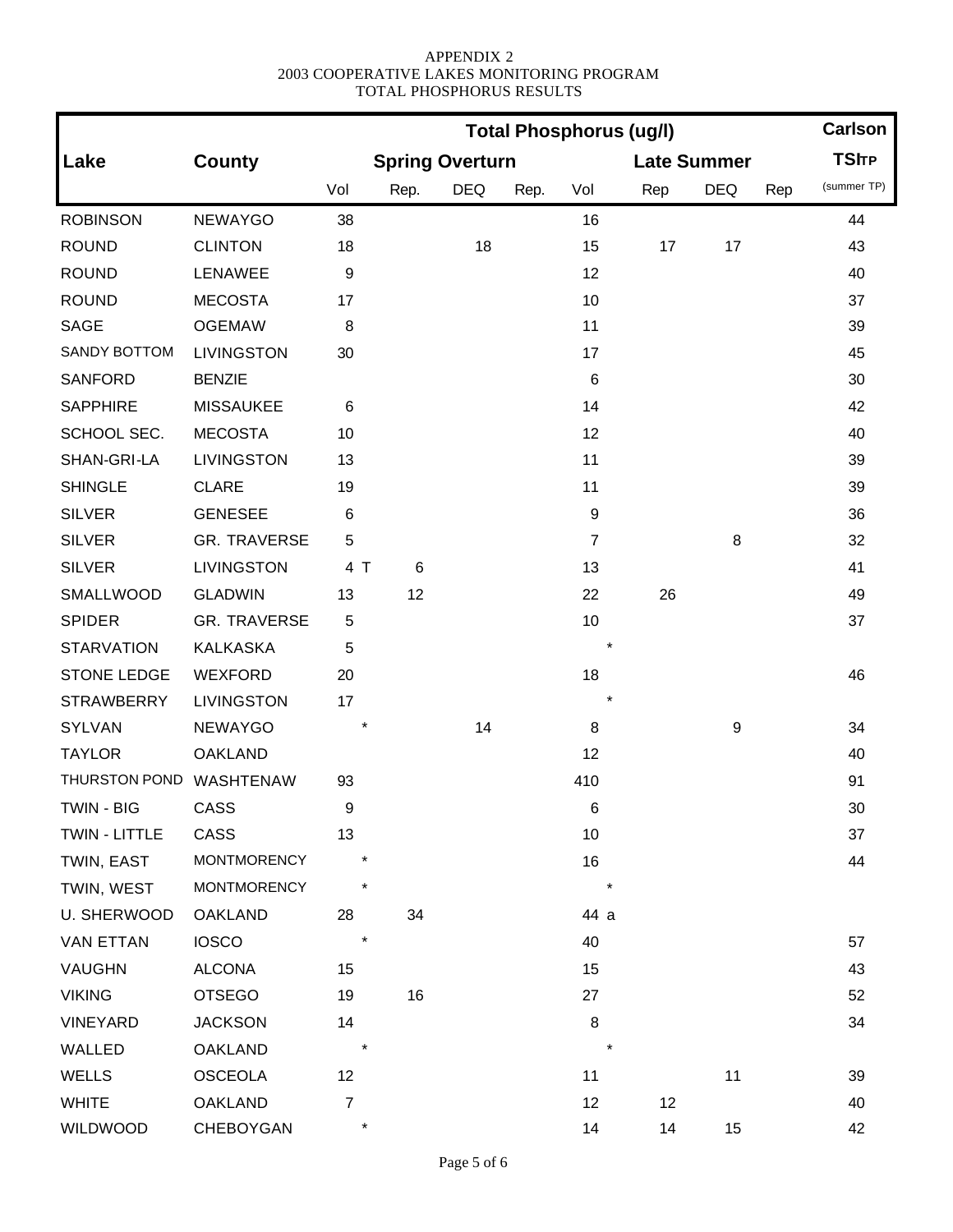|                 |                  |     |      |                        |      |     | <b>Total Phosphorus (ug/l)</b> |             |     | <b>Carlson</b> |
|-----------------|------------------|-----|------|------------------------|------|-----|--------------------------------|-------------|-----|----------------|
| Lake            | County           |     |      | <b>Spring Overturn</b> |      |     |                                | Late Summer |     | <b>TSITP</b>   |
|                 |                  | Vol | Rep. | <b>DEQ</b>             | Rep. | Vol | Rep                            | DEQ         | Rep | (summer TP)    |
| <b>WINDOVER</b> | <b>CLARE</b>     |     |      |                        |      | 10  |                                |             |     | 37             |
| <b>WOODS</b>    | <b>KALAMAZOO</b> | 21  |      |                        |      | 16  |                                |             |     | 44             |

\* No lake sample received, or sample turned in too late to process.

T Value reported is less than limit of quantification (5 ug/l).

< Value is less than method detection limit (2 ug/l)

nh Non-homogeneous sample made analysis of sample questionable.

a Samples not collected by established procedures

b Samples arrived late, turned in with the following weeks samples

c Sample bottles cracked and leaking - water transferred to other bottles and turned in following week.

d Sample bottles over full.

e No labels on sample bottles.

f No field sheet received.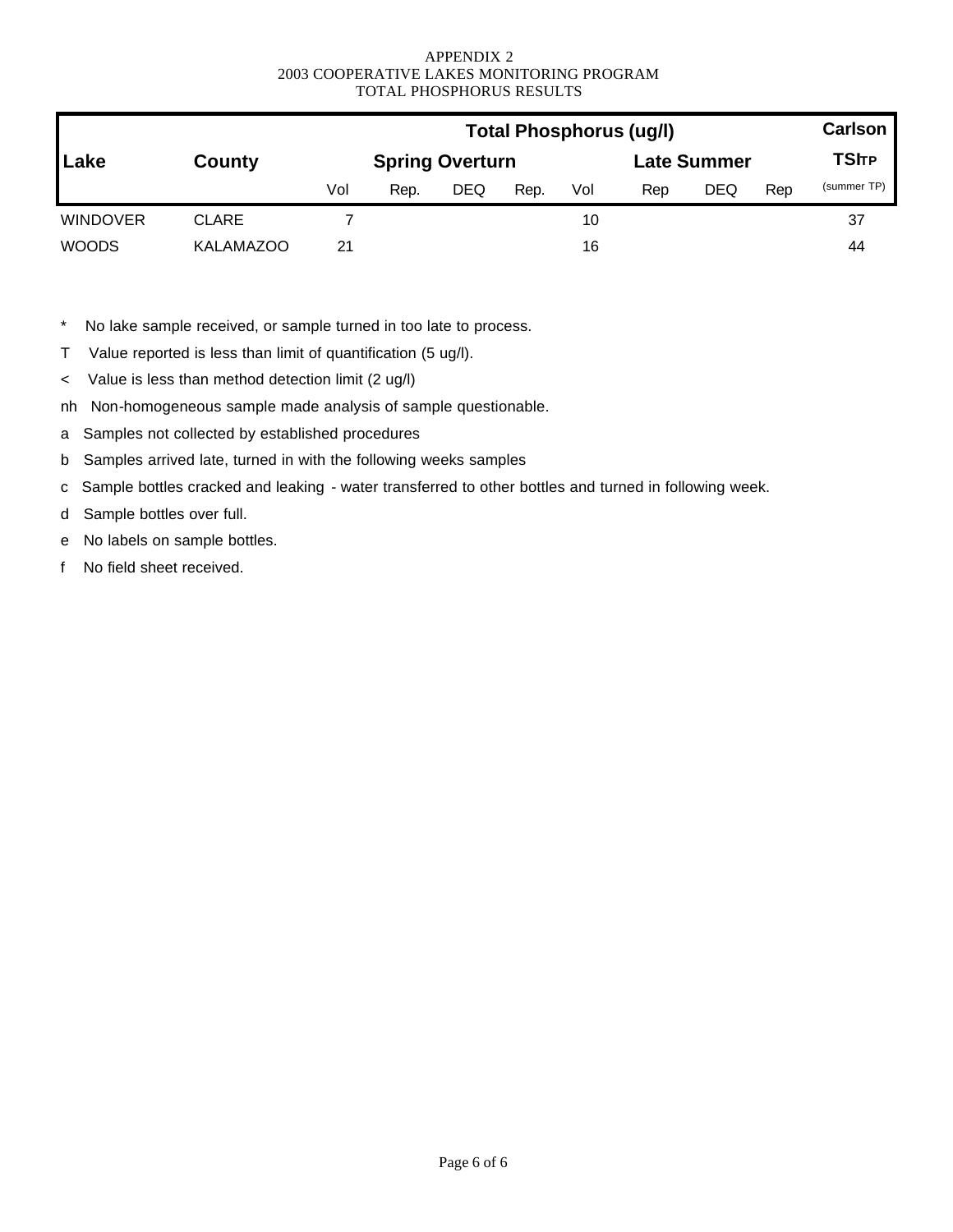|                                  |                    |         |             | Chlorophyll a (ug/l) |            |             |      |                    | Std. | Carlson       |
|----------------------------------|--------------------|---------|-------------|----------------------|------------|-------------|------|--------------------|------|---------------|
| Lake                             | <b>County</b>      | May     | June        | July                 | Aug        | <b>Sept</b> |      | Mean Median Devia- | tion | <b>TSICHL</b> |
| <b>ADA DAM</b>                   | <b>KENT</b>        | $\star$ | $\star$     | $\star$              | $\star$    | $\star$     |      |                    |      |               |
| <b>ANN</b>                       | <b>BENZIE</b>      | 2.1     | 1.3         | 2.8                  | 1.6        | 1.5         | 1.9  | 1.6                | 0.6  | 35            |
| Vol/Rep                          |                    |         |             |                      |            | 1.5         |      |                    |      |               |
| <b>MDEQ</b>                      |                    |         |             |                      |            | 1.6         |      |                    |      |               |
| MDEQ/Rep                         |                    |         |             |                      |            | 1.6         |      |                    |      |               |
| <b>ARBUTUS</b>                   | <b>GRAND TR.</b>   | 1.5     | 1.1         | 3.0                  | 2.1        | 3.0         | 2.1  | 2.1                | 0.9  | 38            |
| <b>ARNOLD</b>                    | <b>CLARE</b>       | 1.7     | 1.2         | 2.2                  | 2.4        | 2.9         | 2.1  | 2.2                | 0.7  | 38            |
| <b>AVALON</b>                    | <b>MONTMORENCY</b> |         | $\star$     | 1.0a                 | 4.0        | 1.4         |      |                    |      |               |
| <b>MDEQ</b>                      |                    |         |             |                      |            | 1.5         |      |                    |      |               |
| MDEQ/Rep                         |                    |         |             |                      |            | 1.5         |      |                    |      |               |
| <b>BALDWIN</b>                   | <b>MONTCALM</b>    | 1.0 <   | 7.6         | 1.8                  | 2.9        | 2.5         | 3.1  | 2.5                | 2.7  | 40            |
| <b>BARLOW</b>                    | <b>BARRY</b>       | 3.5     | $\star$     | 3.5                  | 1.9        | 2.6a        | 2.9  | 3.05               | 0.8  | 42            |
| <b>BASS</b>                      | <b>KENT</b>        | $\star$ | 5.3         | 3.7                  | 3.3        | 2.5         | 3.7  | 3.5                | 1.2  | 43            |
| <b>BIG</b><br><b>BRADFORD</b>    | <b>OTSEGO</b>      | 1.6     | 1.1         | 1.9                  | 2.2        | 2.3         | 1.8  | 1.9                | 0.5  | 37            |
| <b>BIG LAKE</b>                  | <b>OSCEOLA</b>     | 1.0 <   | 1.0 <       | 1.2                  | 8.6        | 8.9 a       | 3.9  | 1.2                | 4.4  | 32            |
| <b>BIG PINE</b><br><b>ISLAND</b> | <b>KENT</b>        | 3.5     | 6.6         | 8.2                  | $\star$    | $\star$     |      |                    |      |               |
| Vol/Rep                          |                    |         |             | 4.8                  |            |             |      |                    |      |               |
| <b>BILLS</b>                     | <b>NEWAYGO</b>     | 6.0     | 3.4         | 2.0                  | $^{\star}$ | 2.6         | 3.5  | 3                  | 1.8  | 41            |
| <b>BIRCH</b>                     | CASS               | 2.3     | 1.4         |                      |            | $\star$     |      |                    |      |               |
| <b>BLUE</b>                      | <b>MECOSTA</b>     | 1.0 <   | 1.7         | 3.0                  | 2.9        | 2.1         | 2.0  | 2.1                | 0.8  | 38            |
| <b>BOSTWICK</b>                  | <b>KENT</b>        | 1.0a    | $1.0 \le a$ | 3.6a                 | 5.1        | 10.0        | 4.0  | 3.6                | 3.8  | 43            |
| <b>BROOKS</b>                    | <b>NEWAYGO</b>     | 7.8     | 9.3         | 18.0                 | 9.2        | 13.0a       | 11.5 | 9.3                | 4.1  | 52            |
| <b>BURKHART</b>                  | WASHTENAW          | 2.6     | 2.6         | 4.5                  | 8.3        | 4.0         | 4.4  | 4                  | 2.3  | 44            |
| Vol/Rep                          |                    |         |             |                      |            | 3.4         |      |                    |      |               |
| <b>MDEQ</b>                      |                    |         |             |                      |            | 4.7         |      |                    |      |               |
| MDEQ/Rep                         |                    |         |             |                      |            | 5.2         |      |                    |      |               |
| CASCADE DAM KENT                 |                    | $\star$ |             |                      |            | $\star$     |      |                    |      |               |
| CEDAR                            | ALCONA/IOSCO       | 1.5a    |             | 3.7                  | 7.1        | 5.3         | 4.4  | 4.5                | 2.4  | 45            |
| Vol/Rep                          |                    | 1.0 <   |             |                      |            |             |      |                    |      |               |
| CEDAR                            | VAN BUREN          | 1.8     | 1.2         | 2.8                  | 2.8        | 3.1         | 2.3  | 2.8                | 0.8  | 41            |
| <b>CHEMUNG</b>                   | LIVINGSTON         | 1.0 <   | 4.5         | 1.5                  | 1.7        | 1.6         | 2.0  | 1.6                | 1.5  | 35            |
| Vol/Rep                          |                    |         |             |                      | 3.1        |             |      |                    |      |               |
| <b>CHRISTIANA</b>                | CASS               | 2.9     | 2.8         | 5.7                  | 4.8        | 9.2         | 5.1  | 4.8                | 2.6  | 46            |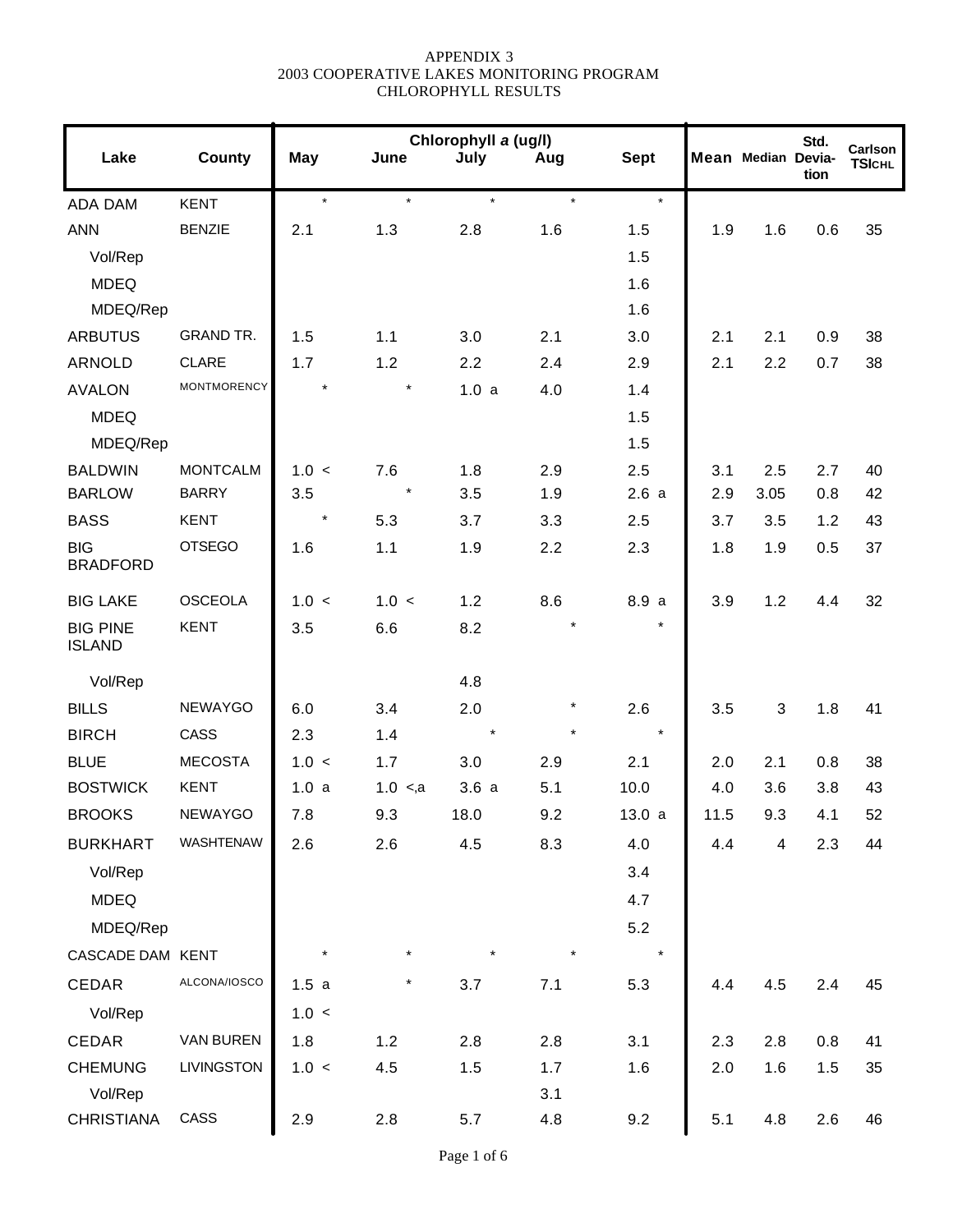|                           |                   |             |         | Chlorophyll a (ug/l) |         |             |       |                    | Std. | Carlson       |
|---------------------------|-------------------|-------------|---------|----------------------|---------|-------------|-------|--------------------|------|---------------|
| Lake                      | <b>County</b>     | May         | June    | July                 | Aug     | <b>Sept</b> |       | Mean Median Devia- | tion | <b>TSICHL</b> |
| <b>CLEAR</b>              | <b>BERRIEN</b>    | $\star$     | $\star$ | $\star$              | $\star$ | $\star$     |       |                    |      |               |
| <b>MDEQ</b>               |                   |             | 2.1     |                      |         |             |       |                    |      |               |
| MDEQ/Rep                  |                   |             | 2.1     |                      |         |             |       |                    |      |               |
| <b>COREY</b>              | ST. JOSEPH        | 1.8         | 3.3     | 2.5                  | 3.1     | 2.2         | 2.6   | 2.5                | 0.6  | 40            |
| COWAN                     | <b>KENT</b>       | 1.2         | 4.2     | 12.0                 |         | $\star$     |       |                    |      |               |
| <b>MDEQ</b>               |                   |             |         |                      |         | 17.0        |       |                    |      |               |
| MDEQ/Rep                  |                   |             |         |                      |         | 19.0        |       |                    |      |               |
| <b>CRANBERRY</b>          | KENT/OTTAWA       |             |         | 22.0                 | 97.0    | 41.0        |       |                    |      |               |
| <b>CROCKERY</b>           | <b>OTTAWA</b>     | $^\star$    | 32.0    | $\star$              | $\star$ | 8.8         |       |                    |      |               |
| <b>CROOKED</b>            | <b>ALCONA</b>     | 2.4         | 2.9     | 8.1                  | 4.4     | 3.1         | 4.2   | 3.1                | 2.3  | 42            |
| <b>CROOKED</b>            | <b>KALAMAZOO</b>  | 2.3         | 1.1a    | 5.4                  | 3.3     | 1.2         | 2.7   | 2.3                | 1.8  | 39            |
| <b>MDEQ</b>               |                   |             |         |                      |         | 6.3         |       |                    |      |               |
| MDEQ/Rep                  |                   |             |         |                      |         | 6.5         |       |                    |      |               |
| <b>CROOKED</b>            | <b>LIVINGSTON</b> | $^\star$    | $\star$ | 3.6                  | $\star$ | 4.4         |       |                    |      |               |
| CROOKED,<br><b>BIG</b>    | <b>KENT</b>       |             |         |                      |         | $\star$     |       |                    |      |               |
| CROOKED,<br><b>BIG</b>    | VAN BUREN         | 7.4         | 1.8     | 3.7                  | 2.6     | 3.0         | 3.7   | 3                  | 2.2  | 41            |
| CROOKED,<br><b>LITTLE</b> | <b>VAN BUREN</b>  | 2.2         | 2.3     | 5.8                  | 6.5     | 5.1         | 4.4   | 5.1                | 2.0  | 47            |
| <b>CRYSTAL</b>            | <b>BENZIE</b>     | 1.0 <       | 1.0 <   | 1.0 <                | 1.0     | 1.0         | < 1.0 | < 1.0              | 0.3  | $31$          |
| <b>CRYSTAL</b>            | <b>HILLSDALE</b>  | 2.0         | 1.5     | 4.3                  | 3.0     | 3.6         | 2.9   | $\sqrt{3}$         | 1.1  | 41            |
| <b>CRYSTAL</b>            | <b>NEWAYGO</b>    | 1.5         | 1.1     | 1.9                  | 2.4     | 2.1         | 1.8   | 1.9                | 0.5  | 37            |
| <b>DEER</b>               | <b>ALGER</b>      | 1.0 <       | 1.5     | 3.1                  | 4.9     | 4.1         | 2.8   | 3.1                | 1.8  | 42            |
| Vol/Rep                   |                   |             |         | 3.5                  |         |             |       |                    |      |               |
| <b>DERBY</b>              | <b>MONTCALM</b>   | 1.0         | 1.0 <   | 1.6                  | 1.7     | 1.7         | 1.3   | 1.6                | 0.5  | 35            |
| <b>DEVILS</b>             | LENAWEE           | $1.0 \le a$ | 1.0 <   | 5.9                  | 2.8     | 3.5a        | 2.6   | 2.8                | 2.3  | 41            |
| <b>DIAMOND</b>            | CASS              | 1.0 <       | 1.0 <   | 4.5                  | 4.3     | 2.6         | 2.5   | 2.6                | 2.0  | 40            |
| <b>EAGLE</b>              | <b>ALLEGAN</b>    | 2.9         | 1.5     | 3.1                  |         | $\star$     |       |                    |      |               |
| <b>MDEQ</b>               |                   |             | 1.8     |                      |         |             |       |                    |      |               |
| MDEQ/Rep                  |                   |             | 1.9     |                      |         |             |       |                    |      |               |
| <b>EVANS</b>              | LENAWEE           | 1.0 <       | 2.9     | 1.6                  | 3.5     | 6.6         | 3.0   | 2.9                | 2.3  | 41            |
| <b>FAIR</b>               | <b>BARRY</b>      | 1.8         | 2.9     | 4.7                  | 3.7     | 5.7a        | 3.8   | 3.7                | 1.5  | 43            |
| <b>FARWELL</b>            | <b>JACKSON</b>    | $\star$     | $\star$ | $\star$              | $\star$ | $\star$     |       |                    |      |               |
| <b>FENTON</b>             | GENESEE           | 1.5         | 1.2     | 1.0 <                | 1.5     | 1.5         | 1.2   | 1.5                | 0.4  | 35            |
|                           |                   |             |         |                      |         |             |       |                    |      |               |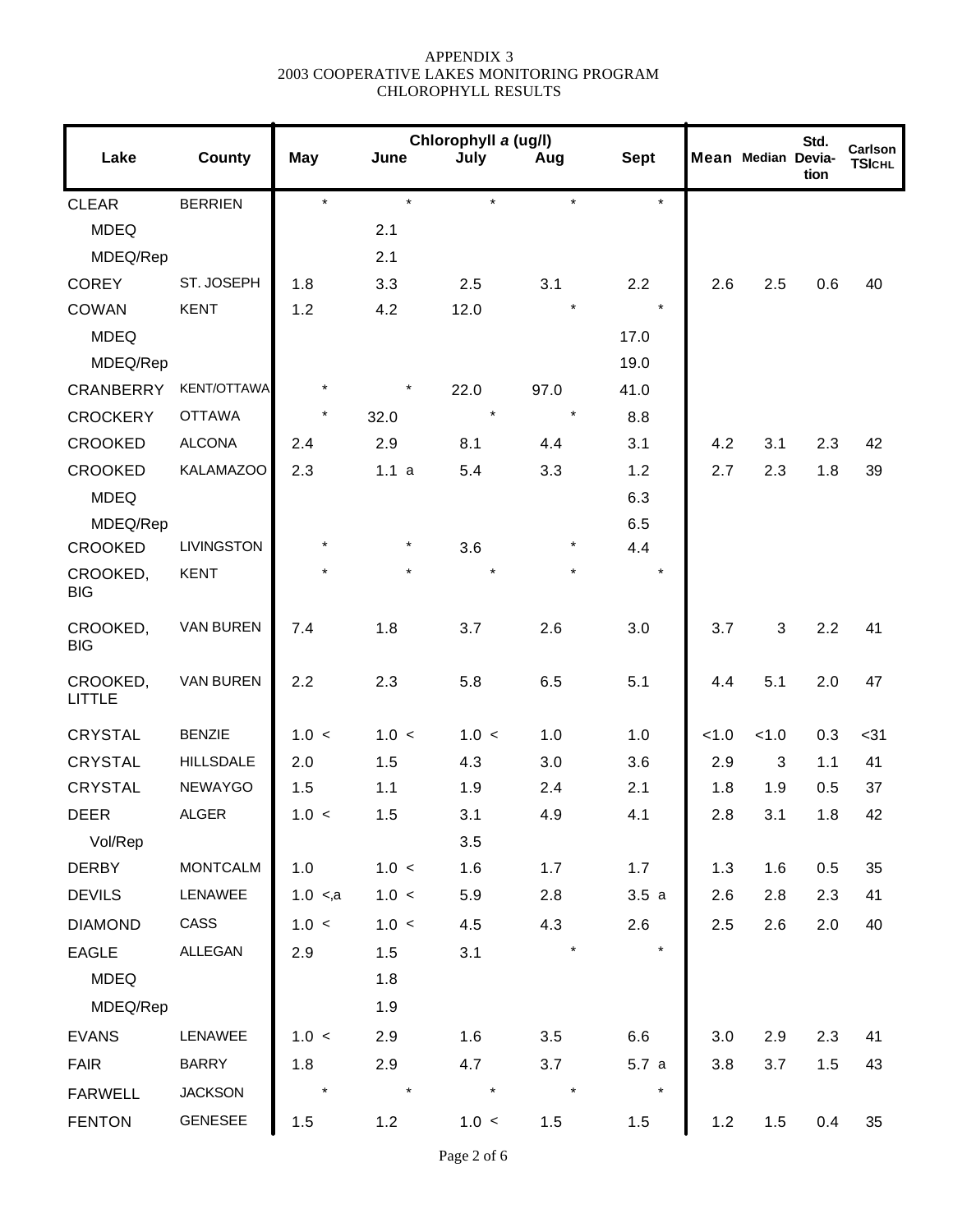|                       |             |              |             |         |                      |      |              | Std. | Carlson            |
|-----------------------|-------------|--------------|-------------|---------|----------------------|------|--------------|------|--------------------|
| <b>County</b>         | May         | June         | July        | Aug     | <b>Sept</b>          |      |              | tion | <b>TSICHL</b>      |
| LIVINGSTON            | $\star$     | $\star$      | 2.2         | $\star$ | $\star$              |      |              |      |                    |
| <b>VAN BUREN</b>      | $\star$     | 15.0         | 7.2         | 6.7     | 64.0                 | 23.2 | 11.1         | 27.4 | 54                 |
|                       |             |              |             | 6.7     | 65.0                 |      |              |      |                    |
| ST. JOSEPH            | 1.5         | 2.4          | 2.5         | 2.0     | 2.5                  |      | 2.4          | 0.4  | 39                 |
|                       |             |              | 2.5         |         |                      |      |              |      |                    |
| ST. JOSEPH            | 2.2         | 4.6          | 2.0         | 2.6     | 2.7                  | 2.8  | 2.6          | 1.0  | 40                 |
| <b>KENT</b>           | 3.6a        | 4.3          | 9.9         | 8.4     | 8.5                  | 6.9  | 8.4          | 2.8  | 51                 |
| <b>CLARE</b>          | 1.0 <       | 1.0 <        | 7.0         | 5.2     | 6.4                  | 3.9  | 5.2          | 3.2  | 47                 |
| LEELANAU              | 2.4         | 1.1          | 1.0         | 1.0 <   | 1.0 <                | 1.1  | $\mathbf{1}$ | 0.8  | 31                 |
| GLEN, LITTLE LEELANAU | 3.1         | 2.2          | 2.2         | 1.7     | 1.8                  | 2.2  | 2.2          | 0.6  | 38                 |
| <b>MASON</b>          | 2.4         | 3.2          | 5.0         | 2.4     | 3.8                  | 3.4  | 3.2          | 1.1  | 42                 |
| <b>MASON</b>          | 1.9         | 1.6          | 5.4         | 5.1     | 4.5                  | 3.7  | 4.5          | 1.8  | 45                 |
| <b>MASON</b>          | 2.7         | 4.0          | 6.8         | 9.1     | 12.0                 | 6.9  | 6.8          | 3.8  | 49                 |
| LAKE                  | $\star$     | 2.4          | 2.4         | 2.3     | 2.3                  | 2.4  | 2.35         | 0.1  | 39                 |
| <b>NEWAYGO</b>        | 5.6         | 3.2          | 11.0        | 3.8a    | 5.9                  | 5.9  | 5.6          | 3.1  | 47                 |
|                       |             |              |             |         | 8.5                  |      |              |      |                    |
|                       |             |              |             |         | 7.8                  |      |              |      |                    |
| <b>ROSCOMMON</b>      | $1.0 \le a$ | 1.0 <        | $1.0 \le a$ | $\star$ | $\star$              |      |              |      |                    |
| <b>KENT</b>           | 2.4         | 3.8          | 2.7         | 4.5     | 5.9                  | 3.9  | 3.8          | 1.4  | 44                 |
| <b>ROSCOMMON</b>      | c,d         | $1.0 \leq c$ | $\ast$      | 3.0     | 1.6                  |      |              |      |                    |
|                       |             |              |             | 2.4     |                      |      |              |      |                    |
|                       |             |              |             | 2.6     |                      |      |              |      |                    |
| <b>ALCONA</b>         | 1.0 <       | 4.7          | 3.8         | 1.5     | d                    | 2.6  | 2.65         | 2.0  | 40                 |
| LIVINGSTON            | $\star$     | $\star$      | 9.1         | $\star$ | $\star$              |      |              |      |                    |
| <b>KALAMAZOO</b>      | 1.3         | 2.7          | 1.6         | 1.9     | 2.5                  | 2.0  | 1.9          | 0.6  | 37                 |
|                       |             |              |             |         | 2.6                  |      |              |      |                    |
|                       |             |              |             |         | 2.1                  |      |              |      |                    |
| OSCEOLA               | 1.0 <       | 1.0          | 2.3         | 8.3     | 4.5                  | 3.3  | 2.3          | 3.2  | 39                 |
|                       | 1.4         |              |             |         |                      |      |              |      |                    |
|                       | 2.4         |              |             |         |                      |      |              |      |                    |
|                       |             |              |             |         |                      |      |              |      |                    |
| <b>GRAND TR.</b>      | 2.1         | 2.0          | 3.3a        | 3.3     | 2.1                  | 2.6  | 2.1          | 0.7  | 38                 |
|                       |             | 2.5          |             |         | Chlorophyll a (ug/l) |      |              | 2.2  | Mean Median Devia- |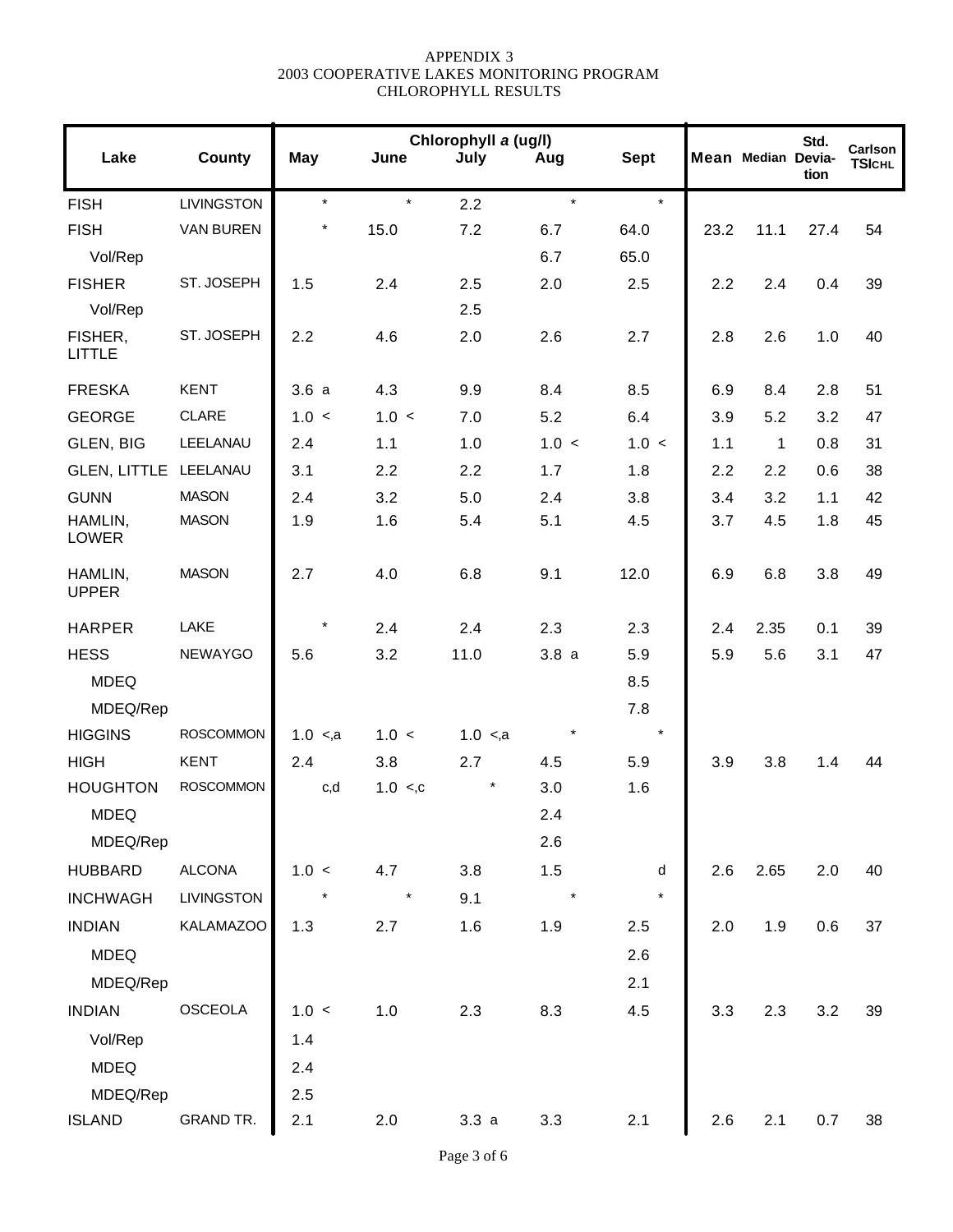| Lake                                | County            | <b>May</b>  | June    | Chlorophyll a (ug/l)<br>July | Aug     | <b>Sept</b> |       | Mean Median Devia- | Std.<br>tion | Carlson<br><b>TSICHL</b> |
|-------------------------------------|-------------------|-------------|---------|------------------------------|---------|-------------|-------|--------------------|--------------|--------------------------|
| <b>JEWELL</b>                       | <b>ALCONA</b>     | 2.5         | 3.3     | 4.0                          | 3.4a    | 4.0         | 3.4   | 3.4                | 0.6          | 43                       |
| <b>JUNO</b>                         | CASS              | 4.8         | 6.0     | 8.7                          | 12.0    | 13.0        | 8.9   | 8.7                | 3.6          | 52                       |
| <b>KEELER</b>                       | <b>VAN BUREN</b>  | 3.6         | 2.6     | 5.1                          | 11.0    | 5.1         | 5.5   | 5.1                | 3.3          | 47                       |
| <b>KLINGER</b>                      | ST. JOSEPH        | 2.4         | 1.4     | 2.5                          | 3.9     | 2.8a        | 2.6   | 2.5                | 0.9          | 40                       |
| <b>LAKEVILLE</b>                    | <b>OAKLAND</b>    | 1.0 <       | 2.0     | 2.2                          | 2.3     | 3.0a        | 2.0   | 2.2                | 0.9          | 38                       |
| <b>LANCELOT</b>                     | <b>GLADWIN</b>    | 1.3         | 3.0     | 2.9                          | 3.6     | 4.4         | 3.0   | $\sqrt{3}$         | 1.1          | 41                       |
| <b>LANCER</b>                       | <b>GLADWIN</b>    | 2.1         | 6.2     | 4.5                          | 4.2     | 3.2         | 4.0   | 4.2                | 1.5          | 45                       |
| <b>LANSING</b>                      | <b>INGHAM</b>     | 1.0 <       | 2.2     | 4.4                          | 3.6     | 2.2         | 2.6   | 2.2                | 1.5          | 38                       |
| <b>LILY</b>                         | <b>CLARE</b>      | $\star$     | 2.1     | 2.1a                         | 2.2     | 1.0 <       | 1.7   | 2.1                | 0.8          | 38                       |
| <b>LIMEKILN</b>                     | <b>LIVINGSTON</b> | $\star$     | $\star$ | 26.0                         | $\star$ | 27.0        |       |                    |              |                          |
| <b>LITTLE PINE</b><br><b>ISLAND</b> | <b>KENT</b>       | $\star$     | $\star$ | $\star$                      |         | $\star$     |       |                    |              |                          |
| <b>LONG</b>                         | <b>GRAND TR.</b>  | 1.0 <       | 1.0     | 2.0                          | 1.7     | 2.3         | 1.5   | 1.7                | 0.7          | 36                       |
| <b>LONG</b>                         | <b>IOSCO</b>      | 1.3         | 1.9     | 2.1                          | 3.9     | 3.3         | 2.5   | 2.1                | 1.1          | 38                       |
| <b>LONG</b>                         | MONTMORENCY       | $1.0 \le a$ | 1.0 <   | 1.0 <                        | 1.0 <   | 1.0 <       | < 1.0 | < 1.0              | 0.0          | $31$                     |
| <b>MARGRETHE</b>                    | <b>CRAWFORD</b>   | 2.7         | 1.0 <   | 1.5                          | 1.2     | 2.1         | 1.6   | 1.5                | 0.8          | 35                       |
| <b>MECOSTA</b>                      | <b>MECOSTA</b>    | 2.7a        | 2.9     | 2.6                          | 1.2     | 1.8         | 2.2   | 2.6                | 0.7          | 40                       |
| <b>MOON</b>                         | <b>GOGEBIC</b>    | 2.0a        | 3.4     | 2.8                          | 2.2     | 2.1         | 2.5   | 2.2                | 0.6          | 38                       |
| <b>MULLETT</b>                      | <b>CHEBOYGAN</b>  | $\star$     | $\star$ | $\star$                      | $\star$ | $\star$     |       |                    |              |                          |
| <b>MURRAY</b>                       | <b>KENT</b>       | $\star$     | $\star$ |                              |         | $\star$     |       |                    |              |                          |
| <b>NEPESSING</b>                    | LAPEER            | 1.2a        | 1.3     | 2.6                          | 4.9     | 3.9         | 2.8   | 2.6                | 1.6          | 40                       |
| <b>NORTH</b>                        | <b>ALCONA</b>     | 1.6         | 1.5     | 1.9                          | 6.4     | 11.0        | 4.5   | 1.9                | 4.2          | 37                       |
| <b>ORE</b>                          | <b>LIVINGSTON</b> | 1.3         | 1.1     | 2.0                          | 5.8     | 2.2         | 2.5   | $\overline{2}$     | 1.9          | 37                       |
| <b>ORION</b>                        | OAKLAND           |             | 2.0     | 3.3                          | $\star$ | 1.6         |       |                    |              |                          |
| <b>MDEQ</b>                         |                   |             |         |                              |         | 2.1         |       |                    |              |                          |
| MDEQ/Rep                            |                   |             |         |                              |         | 2.1         |       |                    |              |                          |
| OSTERHOUT ALLEGAN                   |                   |             | 4.4     | 8.0                          | 3.4     | 3.8a        | 4.9   | 4.1                | 2.1          | 44                       |
| <b>MDEQ</b>                         |                   |             | 6.0     |                              |         |             |       |                    |              |                          |
| MDEQ/Rep                            |                   |             | 5.5     |                              |         |             |       |                    |              |                          |
| <b>OXBOW</b>                        | <b>OAKLAND</b>    | 1.7         | 2.3     | 2.5                          |         | $1.0 \le a$ | 1.9   | 2                  | 0.7          | 37                       |
| Vol/Rep                             |                   | 1.7         |         |                              |         |             |       |                    |              |                          |
| <b>MDEQ</b>                         |                   | 1.5         |         |                              |         |             |       |                    |              |                          |
| MDEQ/Rep                            |                   | 1.7         |         |                              |         |             |       |                    |              |                          |
| <b>PAINTER</b>                      | CASS              | 4.3         | 9.8     | 11.0                         | 22.0    | 30.0        | 15.4  | 11                 | 10.4         | 54                       |
| PENTWATER                           | <b>OCEANA</b>     | 3.2         | 4.0     | 14.0                         | 29.0    | 17.0        | 13.4  | 14                 | 10.6         | 56                       |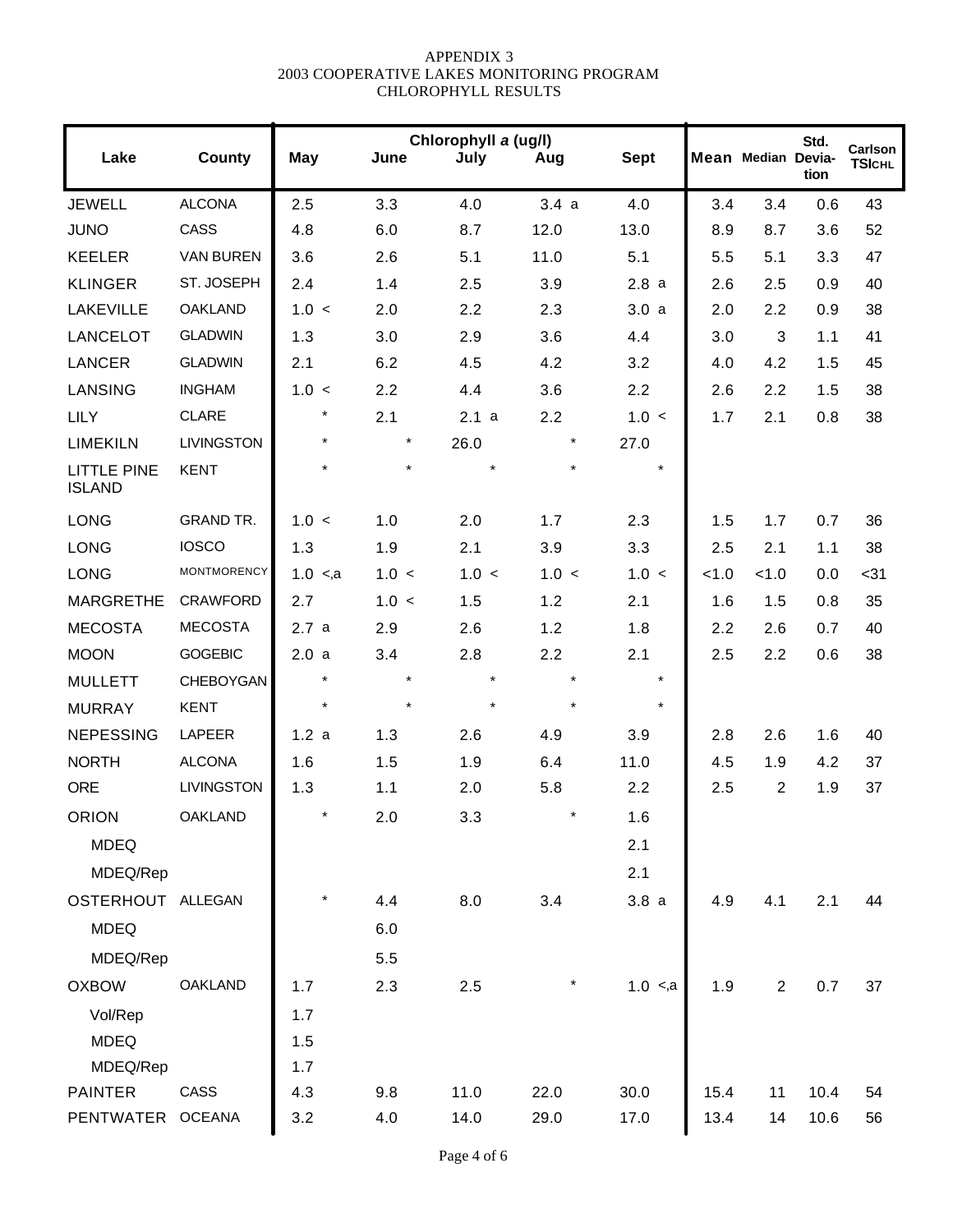| Lake                            | <b>County</b>     | <b>May</b> | June    | Chlorophyll a (ug/l)<br>July | Aug     | <b>Sept</b> |     | Mean Median Devia- | Std.<br>tion | Carlson<br><b>TSICHL</b> |
|---------------------------------|-------------------|------------|---------|------------------------------|---------|-------------|-----|--------------------|--------------|--------------------------|
| <b>PERCH</b>                    | <b>HILLSDALE</b>  | 1.7        | 1.0 <   | 2.1                          | 1.8     | 1.4         | 1.5 | 1.7                | 0.6          | 36                       |
| <b>ROBINSON</b>                 | <b>NEWAYGO</b>    | 13.0       | 6.4     | 12.0                         | 6.2     | 3.5         | 8.2 | 6.4                | 4.1          | 49                       |
| Vol/Rep                         |                   |            |         |                              | 5.9     |             |     |                    |              |                          |
| <b>ROUND</b>                    | <b>CLINTON</b>    | 3.8        | 3.5     | 5.8                          | 5.2     | 4.1         | 4.5 | 4.1                | 1.0          | 44                       |
| <b>MDEQ</b>                     |                   |            |         |                              |         | 4.9         |     |                    |              |                          |
| MDEQ/Rep                        |                   |            |         |                              |         | 5.1         |     |                    |              |                          |
| <b>ROUND</b>                    | <b>LENAWEE</b>    | 4.4a       | 1.0 <   | 4.8                          | 3.5     | 3.1         | 3.3 | 3.5                | 1.7          | 43                       |
| <b>ROUND</b>                    | <b>MECOSTA</b>    | 6.4a       | 1.7     | 2.9                          | 4.8     | 3.4         | 3.8 | 3.4                | 1.8          | 43                       |
| <b>SAGE</b>                     | <b>OGEMAW</b>     | 1.1        | 2.3     | 2.3                          | 2.0     | 4.2         | 2.4 | 2.3                | 1.1          | 39                       |
| <b>SANDY</b><br><b>BOTTOM</b>   | <b>LIVINGSTON</b> | $\star$    | $\star$ | 2.7                          | $\star$ | 2.4         |     |                    |              |                          |
| <b>SAPPHIRE</b>                 | <b>MISSAUKEE</b>  | 2.6a       | 5.2     | 3.3                          | 3.1     | 2.5         | 3.3 | 3.1                | 1.1          | 42                       |
| <b>SCHOOL</b><br><b>SECTION</b> | <b>MECOSTA</b>    | 1.0 <      | 2.7     | 3.5                          | 1.0 <   | 1.2         | 1.7 | 1.2                | 1.4          | 32                       |
| <b>SHINGLE</b>                  | <b>CLARE</b>      | 2.9        | 5.7     | 5.6                          | 3.8     | 5.1         | 4.6 | 5.1                | 1.2          | 47                       |
| <b>SILVER</b>                   | <b>GRAND TR.</b>  | 1.0 <      | 1.1     | 2.0                          | 1.5     | 1.6         | 1.3 | 1.5                | 0.6          | 35                       |
| <b>MDEQ</b>                     |                   |            |         |                              |         | 2.1         |     |                    |              |                          |
| MDEQ/Rep                        |                   |            |         |                              |         | 2.1         |     |                    |              |                          |
| SMALLWOOD GLADWIN               |                   | 5.7c       | 1.3c    | 5.6c                         | 1.0 <   | 3.4         | 3.4 | 3.4                | 2.3          | 43                       |
| Vol/Rep                         |                   |            |         |                              | 1.6     |             |     |                    |              |                          |
| <b>MDEQ</b>                     |                   |            |         |                              | 2.4     |             |     |                    |              |                          |
| MDEQ/Rep                        |                   |            |         |                              | 2.7     |             |     |                    |              |                          |
| <b>SPIDER</b>                   | <b>GRAND TR.</b>  | 1.0 <      | 1.3     | 3.5                          | 4.8     | 4.5         | 2.9 | 3.5                | 1.9          | 43                       |
| <b>STARVATION</b>               | KALKASKA          | $\star$    | 3.3     | 3.4                          | 1.8 b.c | $^\star$    |     |                    |              |                          |
| <b>STONE</b><br>LEDGE           | WEXFORD           | 3.3        | 2.5     | 4.4                          |         | $\star$     |     |                    |              |                          |
| STRAW-<br><b>BERRY</b>          | LIVINGSTON        | 2.3        | 3.4     | 5.2                          |         | $\star$     |     |                    |              |                          |
| TWIN, BIG                       | CASS              | 2.9        | 2.9     | 3.5                          | 2.5     | 2.6         | 2.9 | 2.9                | 0.4          | 41                       |
| Vol/Rep                         |                   |            | 3.0     |                              |         |             |     |                    |              |                          |
| TWIN, EAST                      | MONTMORENCY       |            | 2.5c    | 5.5c                         | 4.0 c   | 3.6c        | 3.9 | 3.8                | 1.2          | 44                       |
| TWIN, LITTLE                    | CASS              | 1.0 <      | 3.5     | 2.8                          | 2.7     | 3.4a        | 2.6 | 2.8                | 1.2          | 41                       |
| TWIN, WEST                      | MONTMORENCY       |            |         | $\star$                      | $\star$ | $\star$     |     |                    |              |                          |
| <b>VAN ETTAN</b>                | <b>IOSCO</b>      |            | $\ast$  | 8.9 a                        | 15.0    | 10.0        |     |                    |              |                          |
| <b>VIKING</b>                   | <b>OTSEGO</b>     | 12.0       | 8.7     | 4.5                          | 13.0    | 8.0         | 9.2 | 8.7                | 3.4          | 52                       |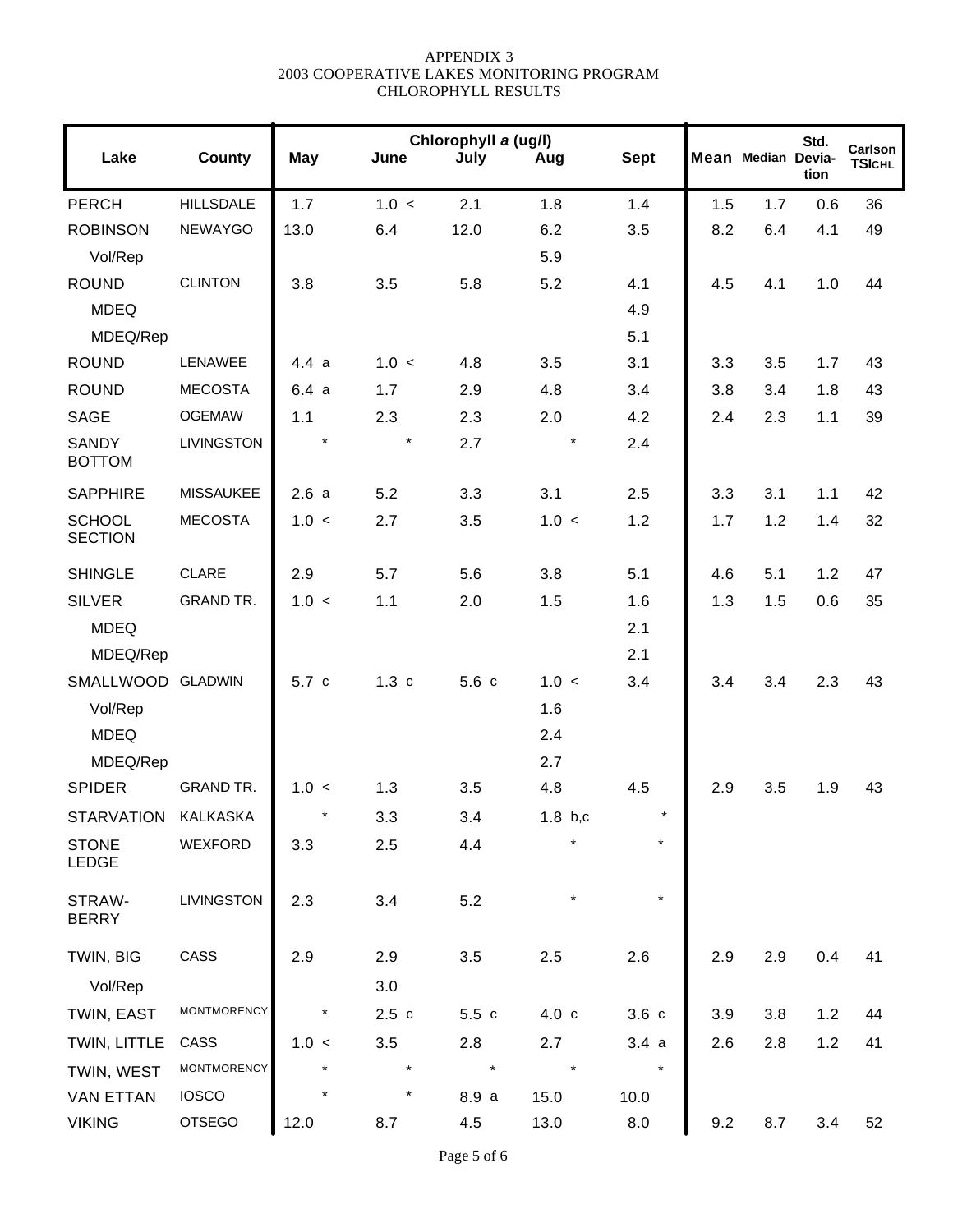| Lake            | <b>County</b>    | <b>May</b> | June    | Chlorophyll a (ug/l)<br>July | Aug     | <b>Sept</b> | Mean | Median Devia-  | Std.<br>tion | <b>Carlson</b><br><b>TSICHL</b> |
|-----------------|------------------|------------|---------|------------------------------|---------|-------------|------|----------------|--------------|---------------------------------|
| Vol/Rep         |                  |            | 7.1     |                              |         |             |      |                |              |                                 |
| <b>VINEYARD</b> | <b>JACKSON</b>   | 1.0 <      | 1.5     | 3.3                          | 2.6     | 2.5         | 2.1  | 2.5            | 1.1          | 40                              |
| WALLED          | <b>OAKLAND</b>   | $\star$    | $\star$ | $\star$                      | $\star$ | $\star$     |      |                |              |                                 |
| <b>WELLS</b>    | <b>OSCEOLA</b>   | 4.1        | 2.7     | 3.4                          | 2.7c    | 2.5         | 3.1  | 2.7            | 0.7          | 40                              |
| <b>MDEQ</b>     |                  | 3.6        |         |                              |         | 2.6         |      |                |              |                                 |
| MDEQ/Rep        |                  | 3.9        |         |                              |         | 2.8         |      |                |              |                                 |
| <b>WHITE</b>    | <b>OAKLAND</b>   | 1.2        | 1.4     | 3.6                          | 2.0     | 2.2         | 2.1  | $\overline{2}$ | 0.9          | 37                              |
| <b>WINDOVER</b> | <b>CLARE</b>     | 2.0        | 3.5     | 2.5                          | 2.6     | 1.9         | 2.5  | 2.5            | 0.6          | 40                              |
| <b>WOODS</b>    | <b>KALAMAZOO</b> | 3.6        | 28.0    | 2.3                          | 32.0    | 18.0        | 16.8 | 18             | 13.6         | 59                              |

< Sample value is less than limit of quantification (1.0 ug/l).

\* no sample received or sample turned in too late to process

a Sample not collected during the designated sampling period.

b No field sheets were turned in with the sample.

c Samples not wrapped in aluminum foil or very poorly wrapped in aluminum foil.

d No filter in vial, only blue separator sheet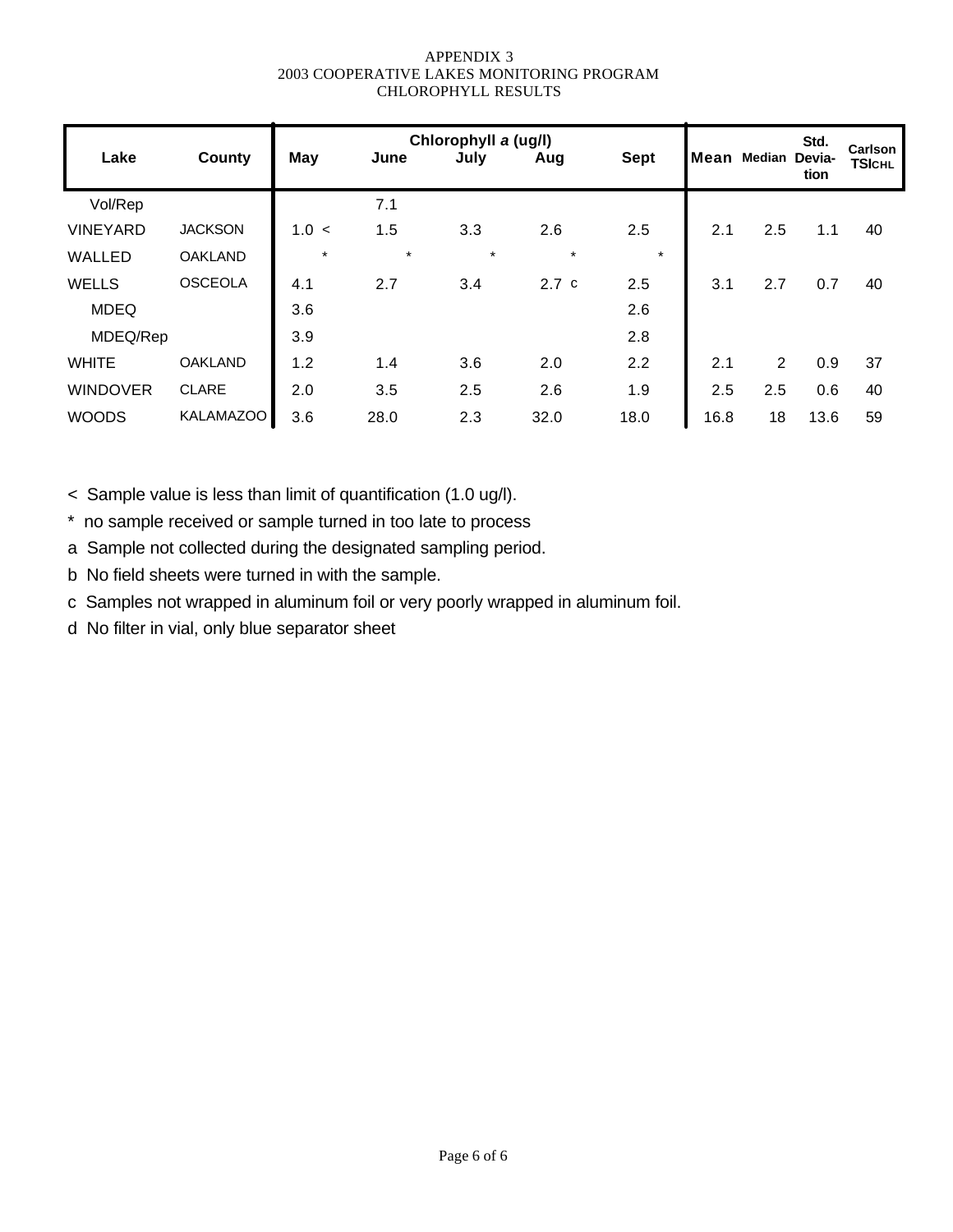#### APPENDIX 4 2003 COOPERATIVE LAKES MONITORING PROGRAM DISSOLVED OXYGEN AND TEMPERATURE RESULTS

| County                | <b>Participating Lakes</b>                                                                               |
|-----------------------|----------------------------------------------------------------------------------------------------------|
| <b>Benzie</b>         | Lake Ann                                                                                                 |
| Cass                  | <b>Big Twin Lake</b><br>Little Twin Lake                                                                 |
| Clare                 | Lake George<br><b>Shingle Lake</b><br><b>Windover Lake</b>                                               |
| <b>Grand Traverse</b> | <b>Silver Lake</b>                                                                                       |
| Kalamazoo             | <b>Crooked Lake</b><br><b>Indian Lake</b>                                                                |
| Kent                  | <b>Bostwick Lake</b><br><b>Cowan Lake</b><br>Freska Lake<br><b>High Lake</b><br>Lime Lake<br>Murray Lake |
| Lenawee               | <b>Devils Lake</b><br><b>Round Lake</b>                                                                  |
| Livingston            | Lake Chemung<br><b>Strawberry Lake</b>                                                                   |
| Mason                 | <b>Gunn Lake</b><br><b>Hamlin Lake</b>                                                                   |
| Mecosta               | <b>Blue Lake</b><br>Mecosta Lake<br><b>Round Lake</b>                                                    |
| Montcalm              | Derby Lake                                                                                               |
| Newaygo               | <b>Crystal Lake</b><br><b>Hess Lake</b><br><b>Robinson Lake</b>                                          |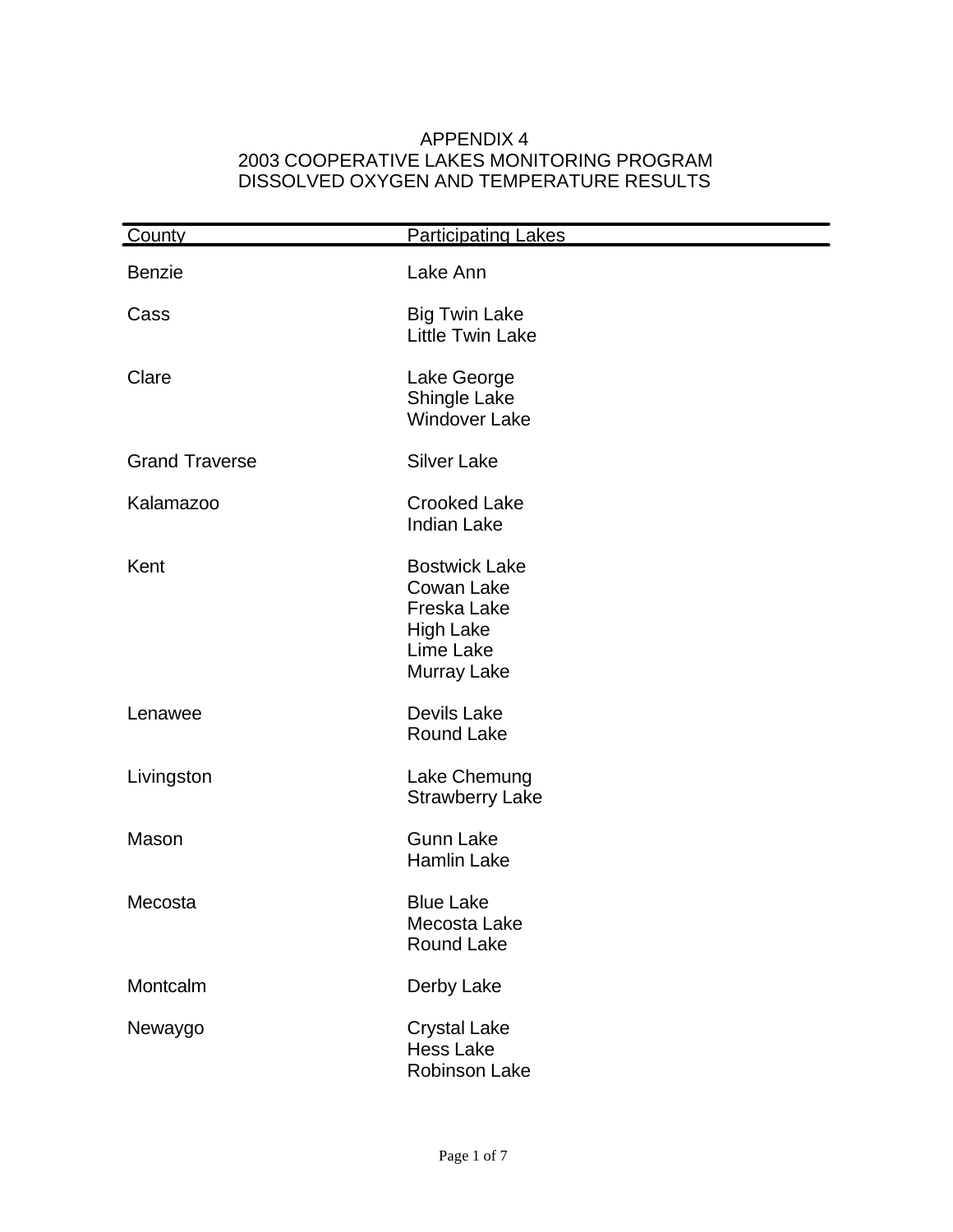| County     | <b>Participating Lakes</b>                                           |
|------------|----------------------------------------------------------------------|
| Oakland    | <b>Lake Orion</b><br>Oxbow Lake                                      |
| St. Joseph | <b>Corey Lake</b><br><b>Fisher Lake</b><br><b>Little Fisher Lake</b> |
| Van Buren  | Cedar Lake                                                           |

On the following pages five representative dissolved oxygen/temperature patterns are illustrated. The first is of a high quality oligotrophic lake, which has a very large hypolimnion volume. The lake maintains high oxygen levels in the hypolimnion all summer. The second pattern represents a good quality oligotrophic/mesotrophic lake with a large hypolimnion volume. It retains some oxygen in the hypolimnion all summer, but the deepest parts of the lake do drop to zero dissolved oxygen. The third pattern is of a good quality oligotrophic/mesotrophic lake with a small hypolimnion volume. This lake keeps some dissolved oxygen in the hypolimnion into mid-summer, but by late summer the entire hypolimnion is devoid of oxygen. The fourth pattern is a productive mesotrophic/eutrophic lake with a small hypolimnion. Within a few weeks of spring overturn the hypolimnion has lost all oxygen. This anaerobic condition persists all summer. The final pattern is a mesotrophic lake, which is too shallow to maintain stratification. It loses oxygen in the deeper water, but summer storms drive wave energy into the deepest parts of the lake renewing the oxygen supply to these waters.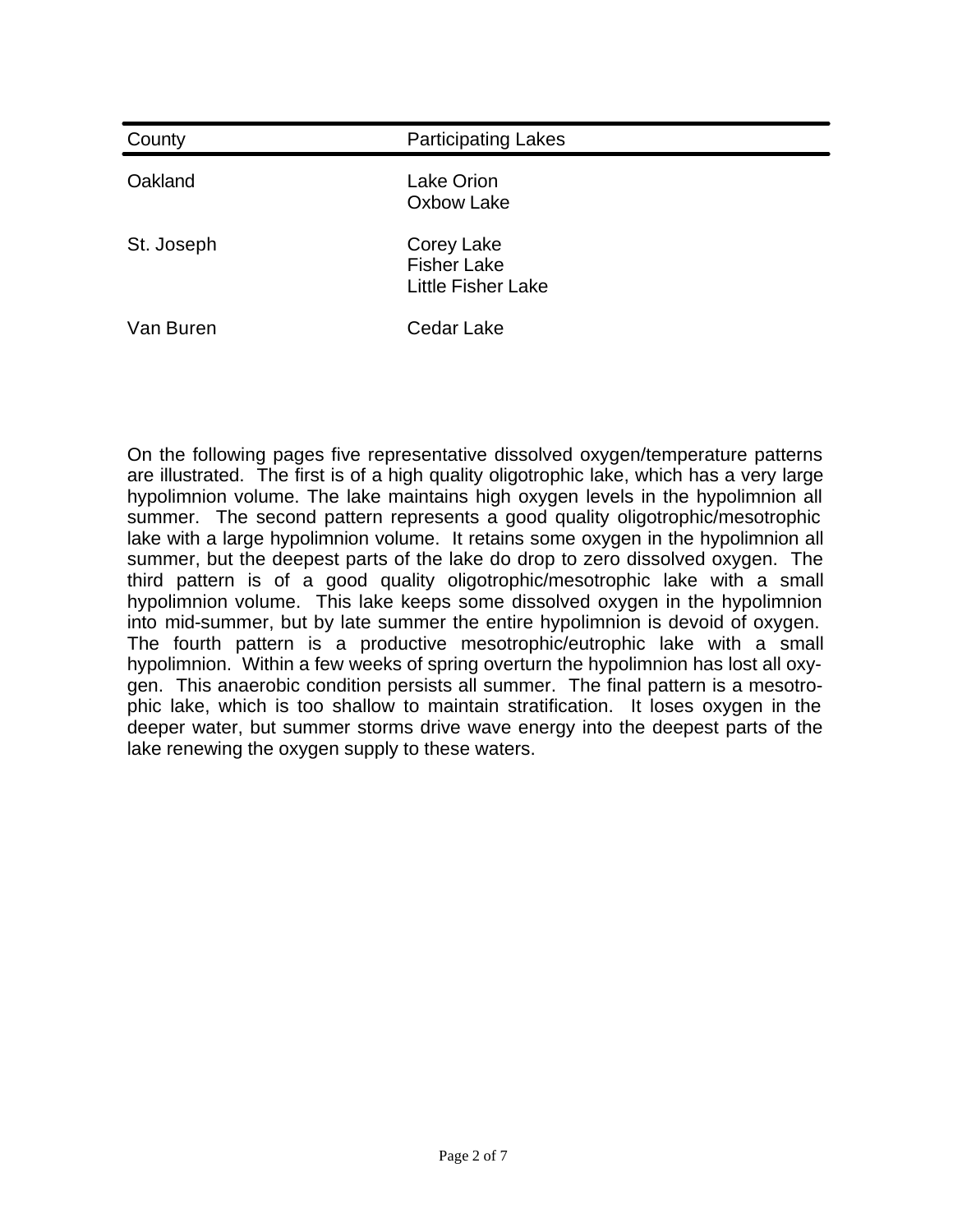#### **Oligotrophic Lake with a Very Large Volume Hypolimnion**

**Elk Lake** in Grand Traverse County is an oligotrophic lake with a large volume hypolimnion. As an oligotrophic lake, it produces less organic material that must be decomposed. Its large volume hypolimnion has a substantial oxygen supply that is not reduced significantly by the decomposition of the limited organic material, which falls into the hypolimnion during the summer. Consequently, dissolved oxygen levels remain high in the hypolimnion all summer long. In fact, dissolved oxygen levels are actually higher in the upper hypolimnion than at the water surface. The colder hypolimnion water is able to hold more oxygen than the warmer epilimnion (surface) waters.



Page 3 of 7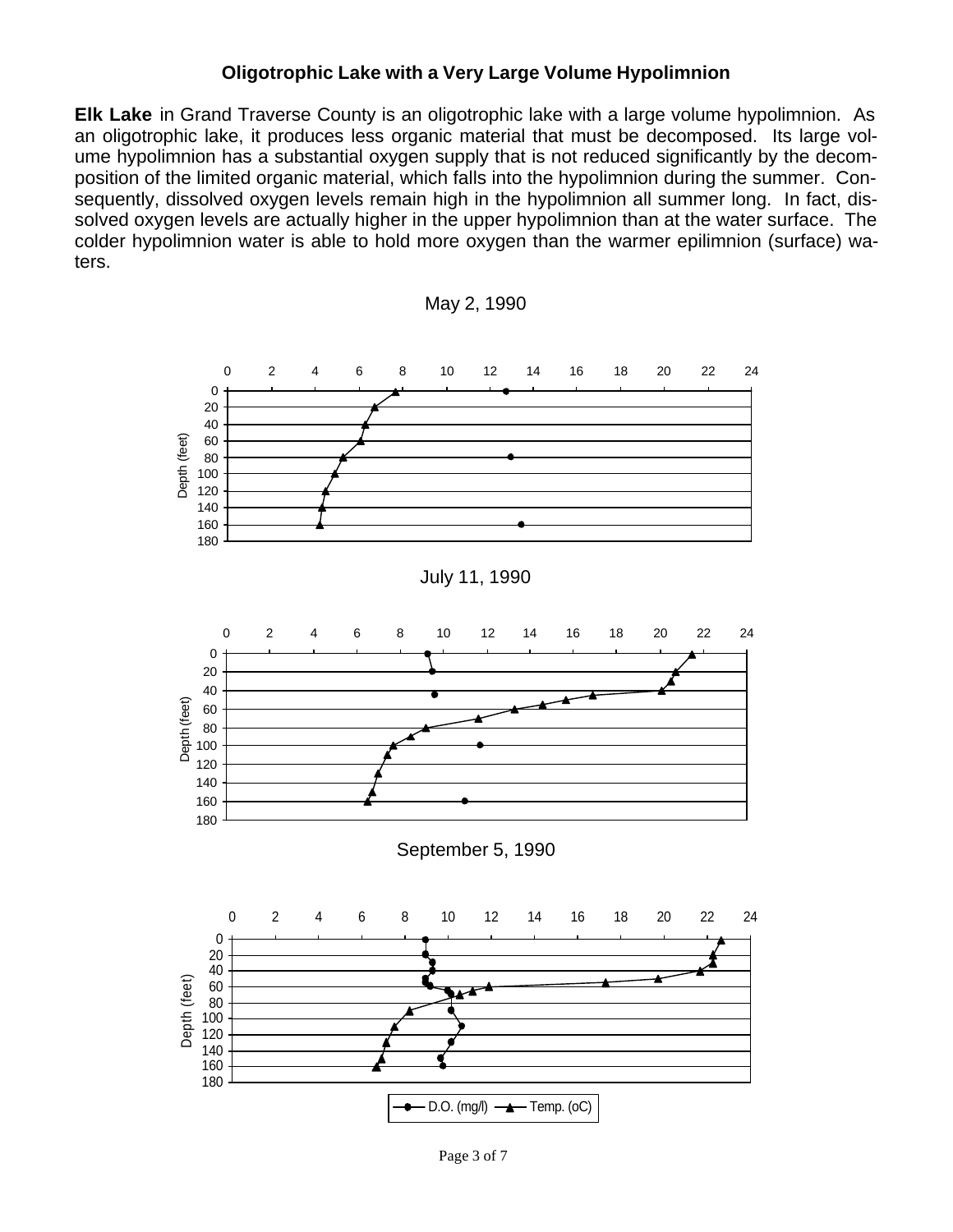#### **Oligotrophic/Mesotrophic Lake with a Large Volume Hypolimnion**

Lake Ann in Benzie County is an oligotrophic/mesotrophic lake with a large hypolimnion. It produces minor amounts of organic material that must be decomposed. Its hypolimnion has a substantial oxygen supply that is gradually depleted by the decomposition of the organic material. Dissolved oxygen levels remain high in the hypolimnion into mid-summer. By August oxygen is gone in the deepest waters, but the upper hypolimnion retains some oxygen even into late summer (September). Also, note that oxygen concentrations at mid-depth (20 to 40 feet) are higher than at the surface. This is due to a layer of deep algae producing oxygen in the colder water, which can hold more dissolved oxygen.





Page 4 of 7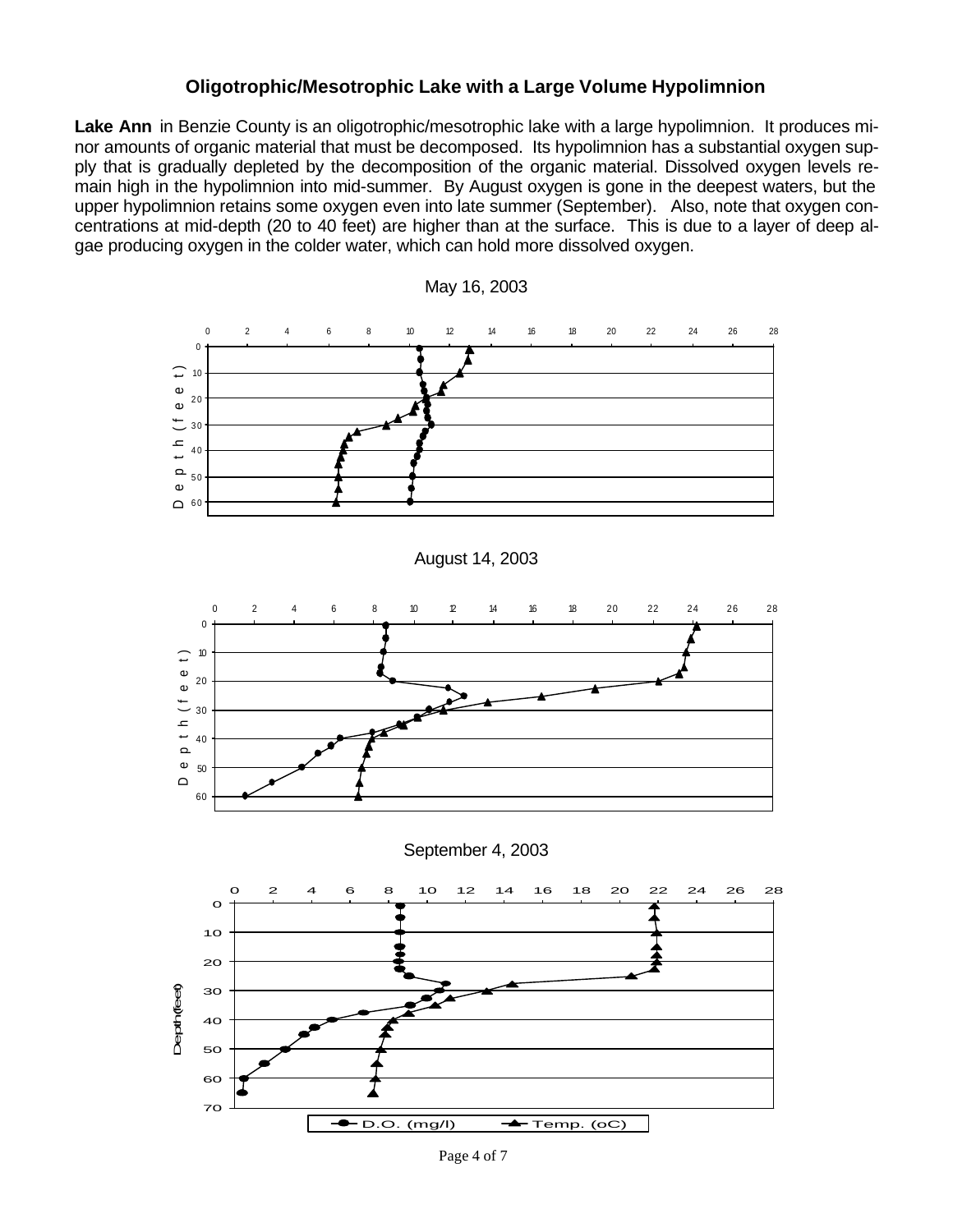#### **Oligotrophic/Mesotrophic Lake with a Small Volume Hypolimnion**

**Big Twin** Lake in Cass County is an oligotrophic/mesotrophic lake with a small volume hypolimnion. As an oligotrophic/mesotrophic lake it produces minor amounts of organic material that must be decomposed. Its hypolimnion has a limited oxygen supply that is gradually depleted by the decomposition of the organic material, which falls into the hypolimnion during the summer. Dissolved oxygen levels remain high in the hypolimnion into mid-summer, but by August oxygen is gone in the deepest waters, and by latesummer (September) the entire hypolimnion is without oxygen.



May 10, 2003

Page 5 of 7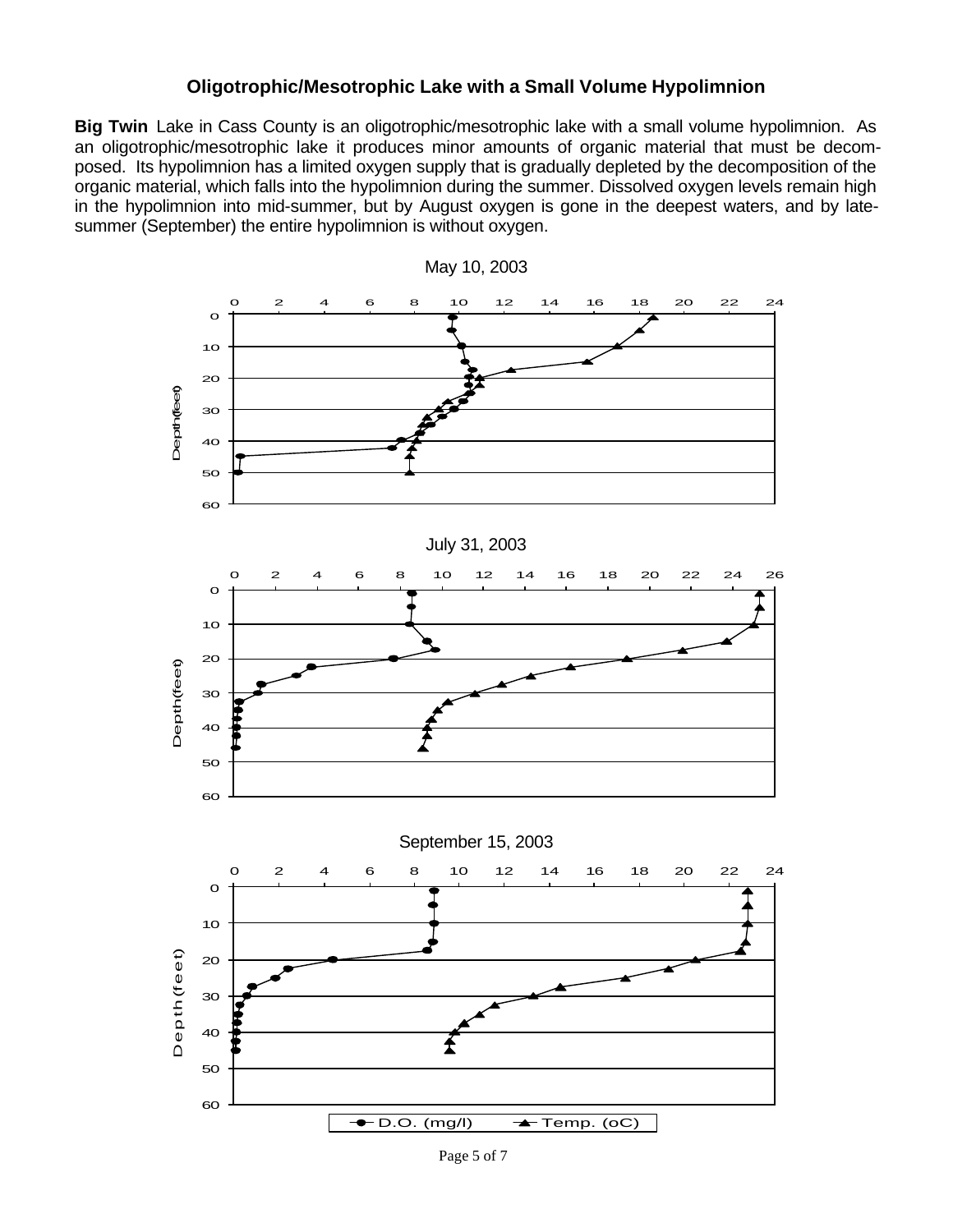#### **Mesotrophic/Eutrophic Lake with a Small Volume Hypolimnion**

**Strawberry Lake** in Livingston County is a mesotrophic/eutrophic lake with a small volume hypolimnion. As a productive lake it produces abundant amounts of organic material that must be decomposed. Its hypolimnion has a small oxygen supply that is rapidly depleted by the decomposition of the organic material, which falls into the hypolimnion during the summer. Dissolved oxygen levels in the hypolimnion drop to near zero within a few weeks of spring overturn. With no oxygen re-supply from the upper waters and atmosphere, the hypolimnion is devoid of oxygen all summer.



May 14, 2003

Page 6 of 7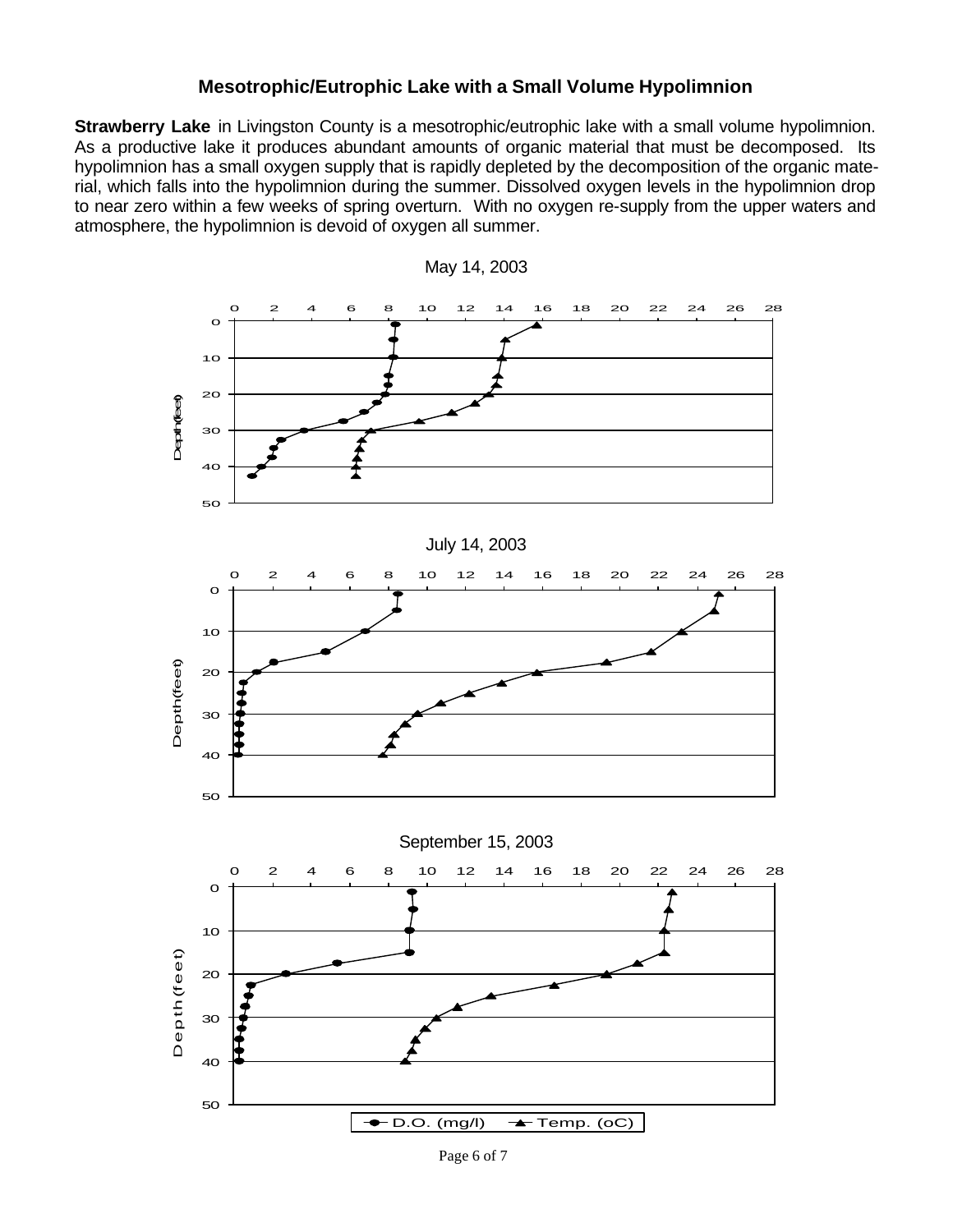#### **Shallow Mesotrophic Lake that does not Maintain Summer Stratification**

**Bostwick Lake** in Kent County is a shallow mesotrophic lake with insufficient depth to maintain stratification all summer. As a mesotrophic lake it produces moderate amounts of organic material that must be decomposed. Its hypolimnion, if present, has a very small oxygen supply that is rapidly depleted by the decomposition of the organic material, which falls into the deeper parts of the lake during the summer. Dissolved oxygen levels in the deeper water can drop to zero within a few weeks of spring overturn. Because the lake is shallow, summer storms can drive wave energy into the deepest parts of the lake breaking up any stratification present and re-supplying the deep water with oxygen. In the calm periods between storms, dissolved oxygen is again quickly lost.



Page 7 of 7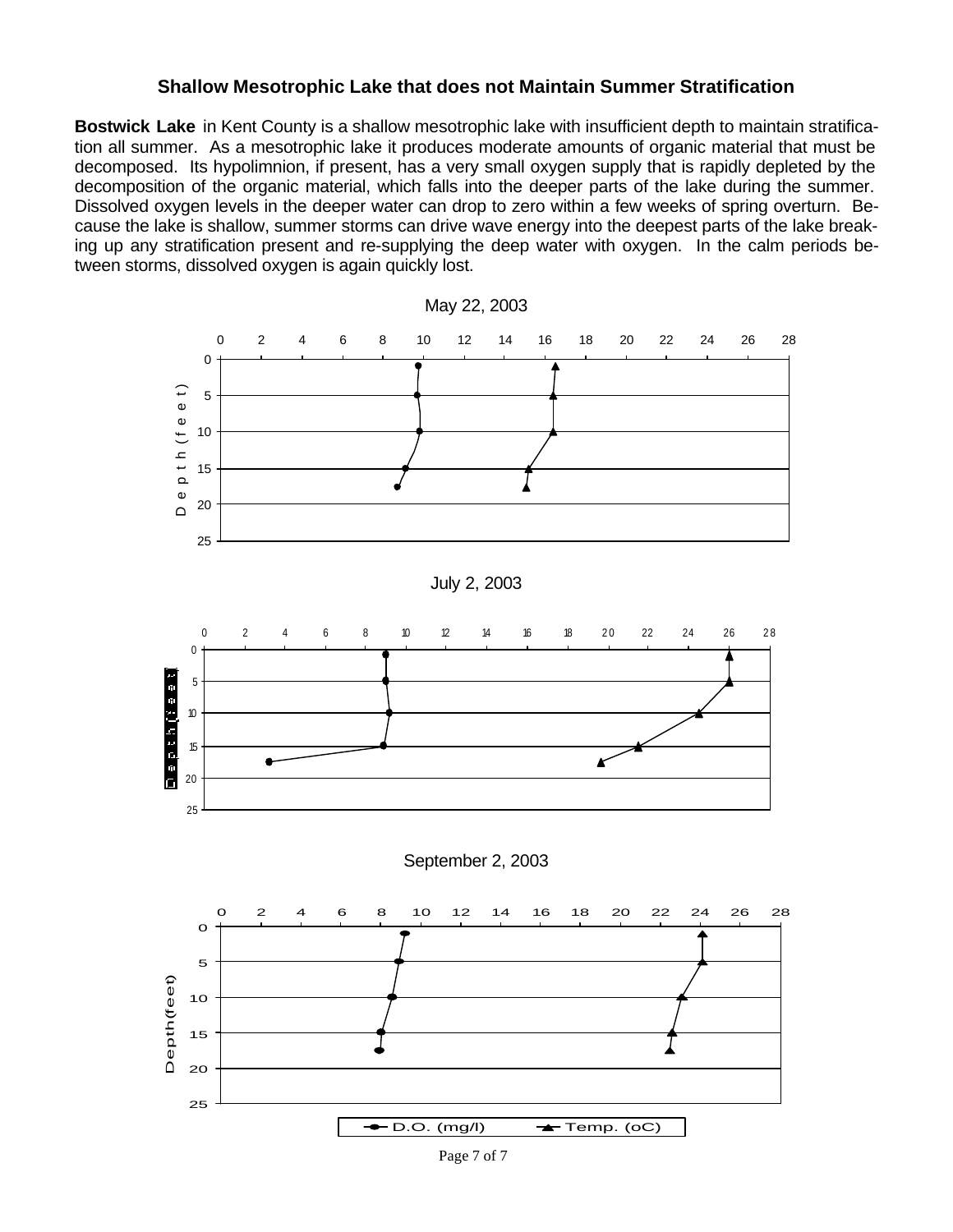#### **APPENDIX 5 2003 COOPERATIVE LAKES MONITORING PROGRAM AQUATIC PLANT MONITORING EVALUATION**

The results of the three surveys done on Windover Lake to evaluate the CLMP aquatic plant monitoring project are found in the table on the next page. All three surveys had similar results and had the following in common.

- Windover Lake has a highly diverse population of aquatic plants.
- No exotic species were reported.
- Stonewort was the most abundant plant and was present at nearly every sampling site.
- Three or four other submersed species were common, present in at least 30% of the sampling sites.
- Except for stonewort dense colonies of other submersed species were rare.
- White and yellow water lilies and arrowhead were identified as the common emergent plant species.

The citizen survey and professional limnologist survey results using CLMP sampling methods were remarkably similar. The DEQ survey results were similar to the two CLMP survey results but did differ in minor ways. These disparities are likely due to the difference in the DEQ and CLMP methods. The CLMP methods are rigid. Only plants collected on the sampling site transect are identified. The DEQ method allows the sampler to identify any plants seen in the sampling area.

The greater plant identification freedom of the DEQ method should result in more species being identified, particularly emergent species that are clearly visible, which was the case. The DEQ survey identified three emergent species, smartweed*,* pickerelweed*,* and iris and one submergent species, large-leaf pondweed not identified in either of the CLMP surveys.

The water quality data collected by the citizen samplers as part of the CLMP indicate that Windover Lake has conditions that border between oligotrophic and mesotrophic or low to moderate fertility. The plant community reflects this fertility level by being highly diverse and with all species, except stonewort being present in low to moderate levels.

The study of aquatic plant survey methods at Windover Lake suggest that:

- Citizen volunteers are capable of conducting good qualitative aquatic plant surveys if properly trained and provided limited professional assistance,
- Volunteer survey methods compare reasonably well with DEQ methods to qualify aquatic plant species, densities and distributions in a lake.

The results warrant continuing aquatic plant monitoring as a component of the CLMP.